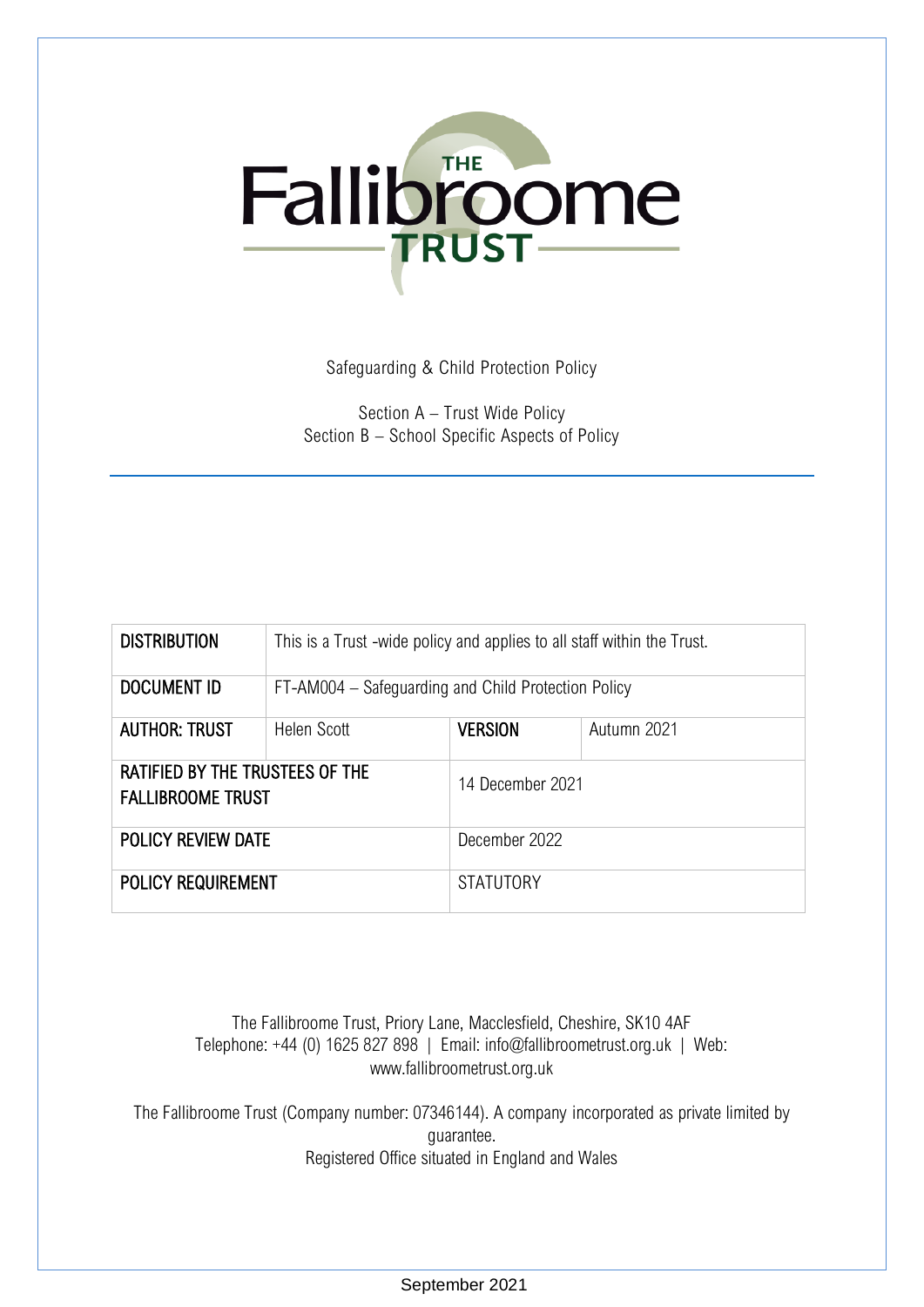# **CONTENTS**

| 1.        |                                                                                 |  |
|-----------|---------------------------------------------------------------------------------|--|
| 2.        |                                                                                 |  |
| <u>3.</u> |                                                                                 |  |
| 4.        |                                                                                 |  |
| 5.        |                                                                                 |  |
| 6.        |                                                                                 |  |
| 7.        |                                                                                 |  |
| 8.        |                                                                                 |  |
| 9.        |                                                                                 |  |
| 10.       |                                                                                 |  |
| 11.       |                                                                                 |  |
| 12.       |                                                                                 |  |
| 13.       |                                                                                 |  |
| 14.       |                                                                                 |  |
| 15.       | Cared for children (Looked after children) and previously cared for children 15 |  |
| 16.       |                                                                                 |  |
| 17.       |                                                                                 |  |
| 18.       |                                                                                 |  |
| 19.       |                                                                                 |  |
| 20.       | Children who need a social worker (Child in Need and Child Protection Plans)17  |  |
| 21.       |                                                                                 |  |
| 22.       |                                                                                 |  |
| 23.       |                                                                                 |  |
| 24.       |                                                                                 |  |
|           |                                                                                 |  |
|           |                                                                                 |  |
|           |                                                                                 |  |
|           |                                                                                 |  |
|           |                                                                                 |  |
|           |                                                                                 |  |
| 25.       |                                                                                 |  |
| 26.       |                                                                                 |  |
| 27.       |                                                                                 |  |
| 28.       |                                                                                 |  |
| 29.       |                                                                                 |  |
| 30.       |                                                                                 |  |
|           |                                                                                 |  |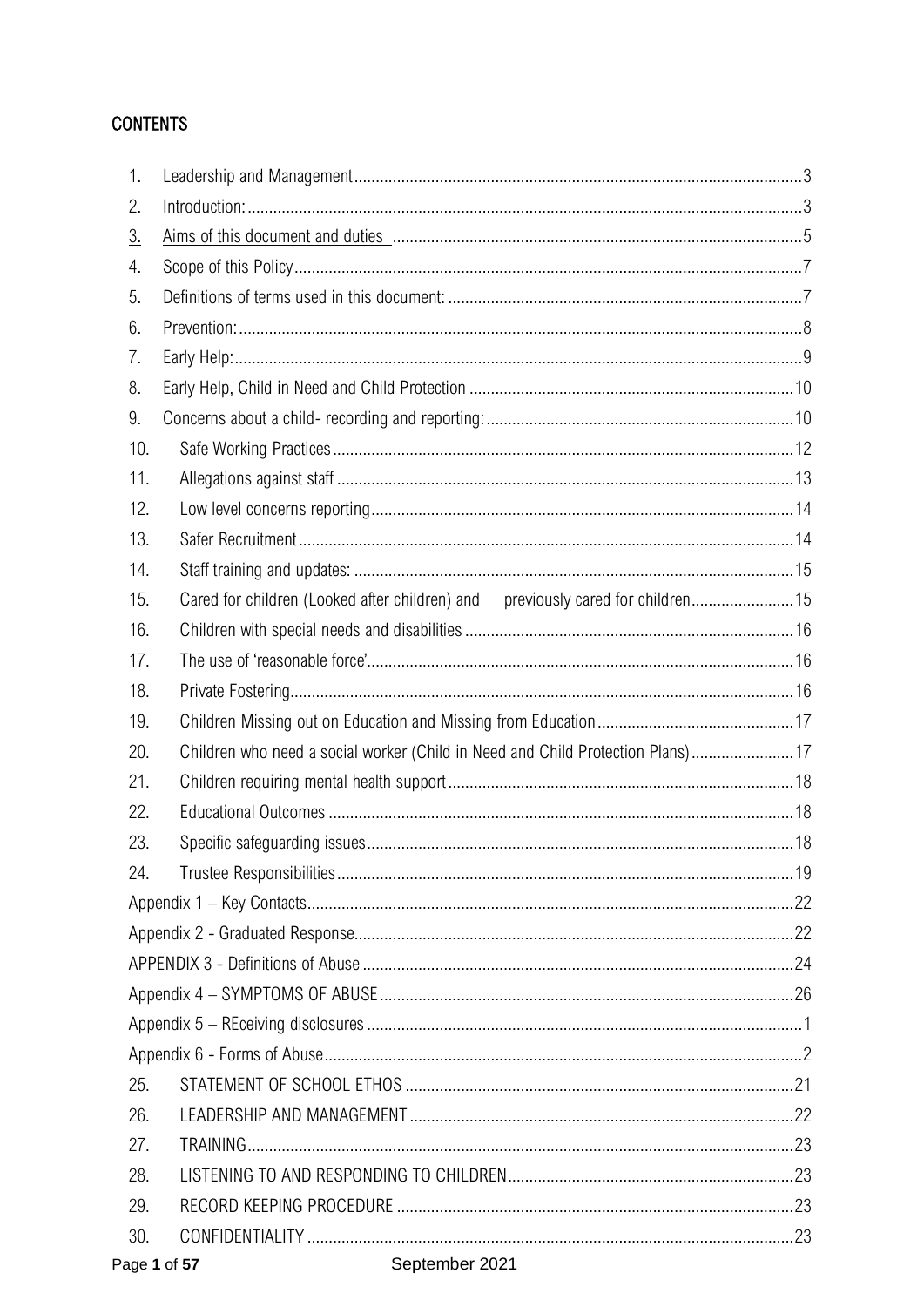| 31. |                                                                   |  |
|-----|-------------------------------------------------------------------|--|
| 32. |                                                                   |  |
| 33. |                                                                   |  |
| 34. |                                                                   |  |
| 35. |                                                                   |  |
| 36. | CURRICULUM - HOW SAFEGUARDING INCLUDING ONLINE SAFETY IS TAUGHT27 |  |
| 37. |                                                                   |  |
| 38. |                                                                   |  |
| 39. |                                                                   |  |
| 40. |                                                                   |  |
| 41. |                                                                   |  |
| 42. |                                                                   |  |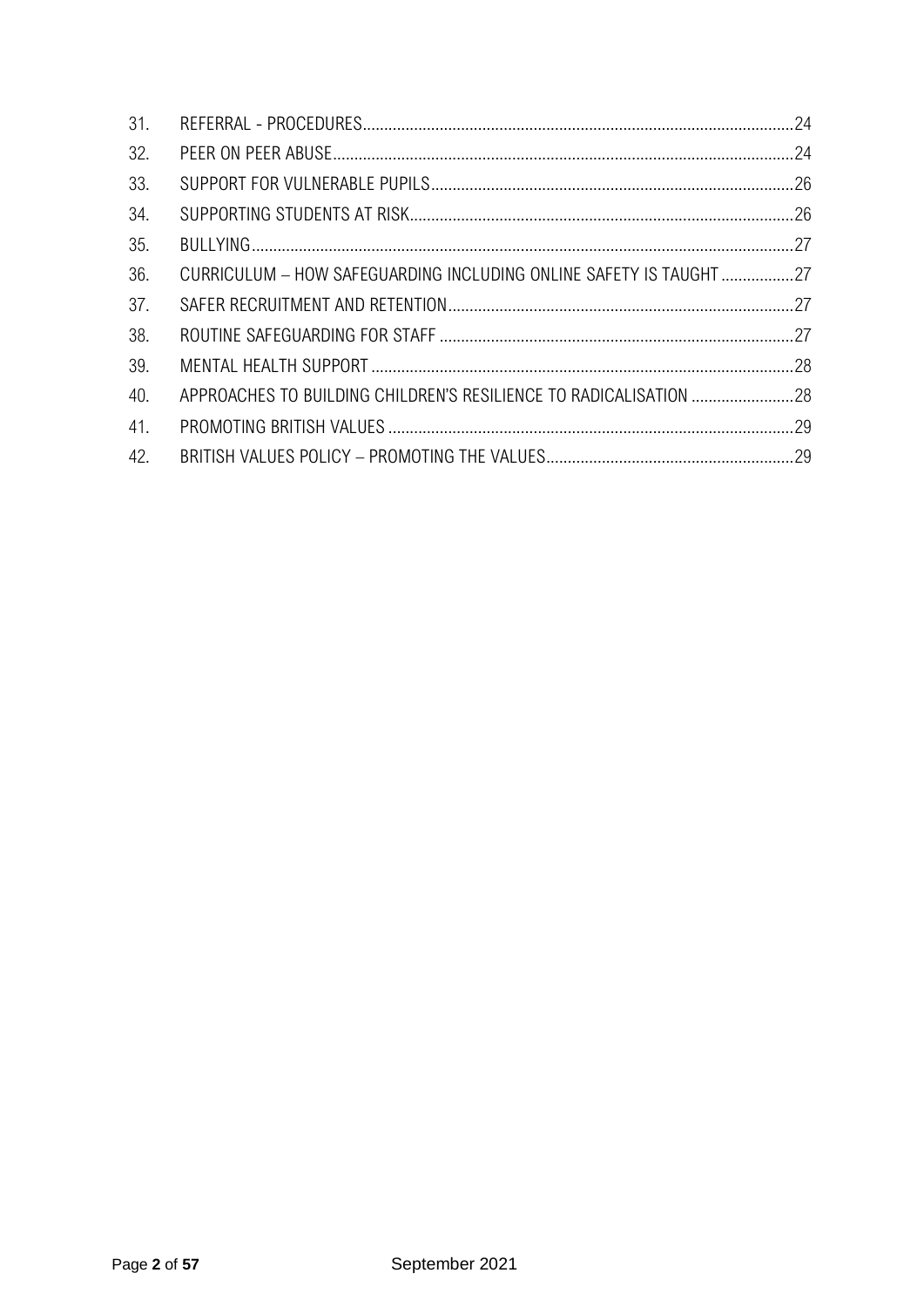# <span id="page-3-0"></span>1. LEADERSHIP AND MANAGEMENT

In the Fallibroome Trust the named personnel with designated responsibility for Child Protection and Safeguarding and with designated responsibility regarding allegations against staff/those working in the school are:

| Trust Safeguarding Lead for reporting<br>concerns relating to the principal /<br>principal's management of safeguarding<br>within school | Peter Rubery                                 | Peter.Rubery@fallibroometrust.com<br>07710 222198                    |
|------------------------------------------------------------------------------------------------------------------------------------------|----------------------------------------------|----------------------------------------------------------------------|
| Deputy Trust senior leader for reporting<br>concerns relating to the principal in the<br>CEO's absence                                   | <b>Helen Scott</b>                           | Helen.Scott@fallibroometrust.com<br>07786 362278                     |
| Local authority designated officer<br>(LADO)                                                                                             | <b>Cheshire East</b><br><b>Cheshire West</b> | LADO@cheshireeast.gov.uk<br>LADO@cheshirewestandchester.gov.uk       |
| Safeguarding Trustee                                                                                                                     | Peter Cresswell<br>Mike Gorton               | peter.cresswell@fallibroome.org.uk<br>mike.gorton@fallibroome.org.uk |

Each school have their own lead with designated responsibility for

- Child Protection and Safeguarding
- Allegations against staff/those working in the school
- Cared for children

See Section B for named contacts for the school

# <span id="page-3-1"></span>2. INTRODUCTION:

At The Fallibroome Trust we recognise the responsibility we have under Section 175 of the Education and Inspections Act 2002, to have arrangements for safeguarding and promoting the welfare of children. The Governing Board in each school approve the S175/157 return to the Cheshire East Safeguarding Children's Partnership (CESCP) on a yearly basis.

This policy demonstrates the Trust's commitment and compliance with safeguarding legislation; it should be read in conjunction with:

• [The Education Act, 2002, HM Guidance;](https://www.legislation.gov.uk/ukpga/2002/32/contents)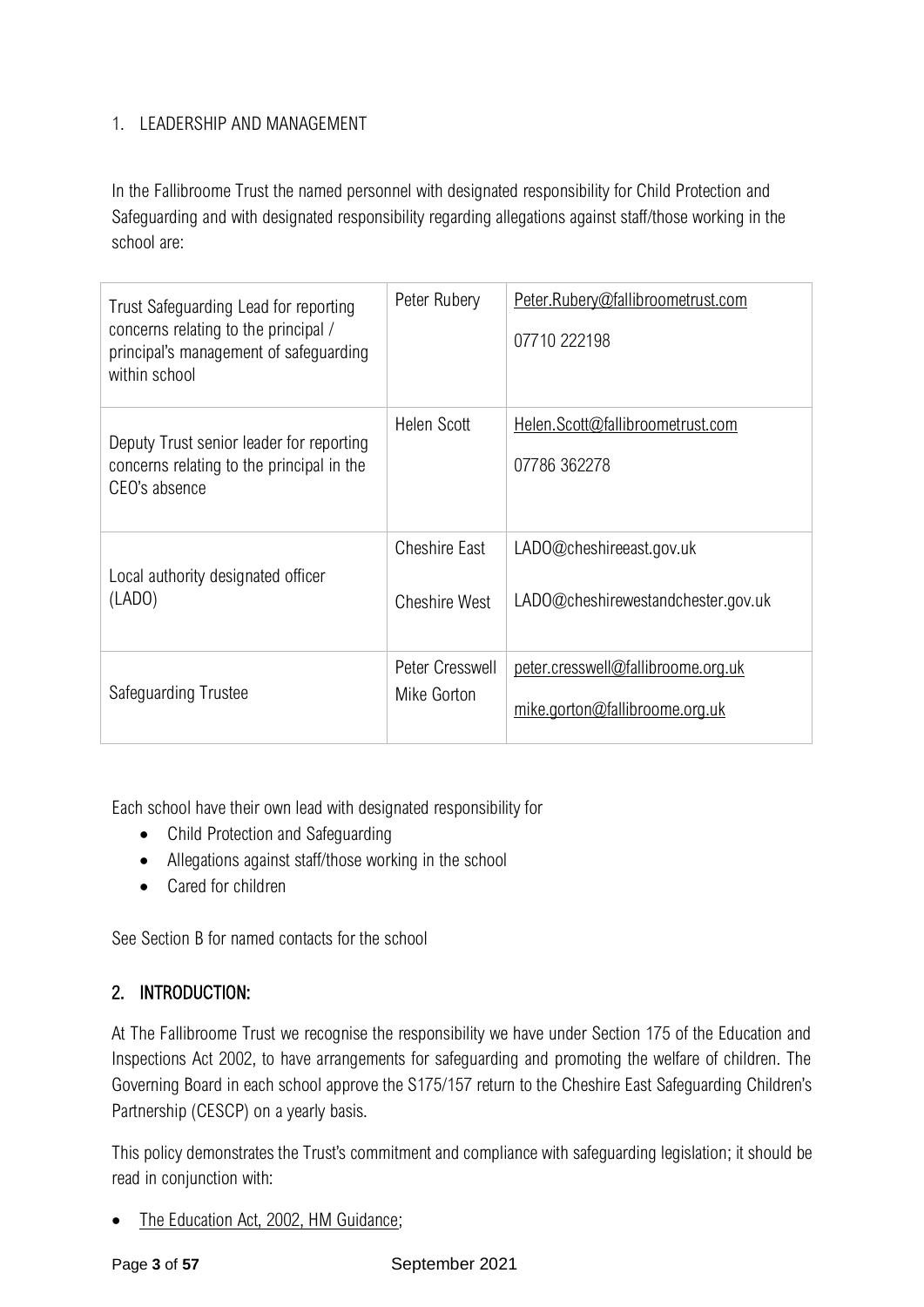- [Keeping Children Safe in Education, 2021;](https://www.gov.uk/government/publications/keeping-children-safe-in-education--2)
- [Sexual Violence and Sexual Harassment between children in schools and colleges 2021](https://assets.publishing.service.gov.uk/government/uploads/system/uploads/attachment_data/file/999239/SVSH_2021.pdf)
- [The Statutory Framework for the Early Years Foundation Stage](https://foundationyears.org.uk/2019/08/eyfspolicy/#:~:text=Early%20Years%20Foundation%20Stage%20Statutory%20Framework.%20The%20Early,an%20integrated%20approach%20to%20early%20learning%20and%20care.)
- [Cheshire East Safeguarding Children's Partnership procedures](http://www.cheshireeastlscb.org.uk/professionals/procedures-and-guidance.aspx)
- [Cheshire West Safeguarding Children's Partner](https://www.cheshirewestscp.co.uk/policy-and-procedures/)ship procedures
- [Working Together to Safeguard Children 2018](https://assets.publishing.service.gov.uk/government/uploads/system/uploads/attachment_data/file/729914/Working_Together_to_Safeguard_Children-2018.pdf)
- [What to do if you are worried a child is being abused. 2015](https://assets.publishing.service.gov.uk/government/uploads/system/uploads/attachment_data/file/419604/What_to_do_if_you_re_worried_a_child_is_being_abused.pdf)
- [Guidance for Safer Working Practices for adults who work with children in Education Settings](https://www.saferrecruitmentconsortium.org/)
- The Governance Handbook 2020
- [The Children Act 1989](http://www.legislation.gov.uk/ukpga/1989/41) (and [2004 amendment\)](http://www.legislation.gov.uk/ukpga/2004/31/contents),
- Section 5B(11) of the Female Genital Mutilation Act 2003, as inserted by section 74 of the Serious [Crime Act 2015,](http://www.legislation.gov.uk/ukpga/2015/9/part/5/crossheading/female-genital-mutilation)
- Statutory quidance on FGM,
- [The Rehabilitation of Offenders Act 1974,](http://www.legislation.gov.uk/ukpga/1974/53)
- Schedule 4 of the [Safeguarding Vulnerable Groups Act 2006,](http://www.legislation.gov.uk/ukpga/2006/47/schedule/4)
- Statutory quidance on the Prevent duty,
- The Childcare (Disqualification) and Childcare (Early Years Provision Free of Charge) (Extended [Entitlement\) \(Amendment\) Regulations 2018](http://www.legislation.gov.uk/uksi/2018/794/contents/made) and [Childcare Act 2006,](http://www.legislation.gov.uk/ukpga/2006/21/contents)
- [Guidance for Safer Working Practices for adults who work with children in Education Settings](https://www.saferrecruitmentconsortium.org/)
- School online safety policy
- School Mental Health Policy
- School Relationships (and Sex) Education Policy
- Staff Code of Conduct
- Staff use of mobile phones and Social Media Policy
- ["Preventing and Tackling Bullying" DfE July 2017](https://assets.publishing.service.gov.uk/government/uploads/system/uploads/attachment_data/file/623895/Preventing_and_tackling_bullying_advice.pdf)
- [School and Colleges: When to call the police](https://www.npcc.police.uk/documents/Children%20and%20Young%20people/When%20to%20call%20the%20police%20guidance%20for%20schools%20and%20colleges.pdf)

This policy also complies with the Trust's funding agreement and articles of association.

Safeguarding and promoting the welfare of children is everyone's responsibility. Everyone who comes into contact with children and their families and carers has a role to play in safeguarding children. In order to fulfil this responsibility effectively, all practitioners in this school make sure their approach is child centred. This means that we consider, at all times, what is in the best interests of the child.

No single practitioner can have a full picture of a child's needs and circumstances. If children and families are to receive the right help at the right time, everyone who comes into contact with them has a role to play in identifying concerns, sharing information and taking prompt action. Through our day-to-day contact with pupils and direct work with families, staff take notice of indicators of possible abuse or neglect and consult with Children's Services in Cheshire East or Cheshire West (or in neighbouring authorities dependent upon the child's area of residence). We recognise that we form part of the wider safeguarding system for children. This responsibility also means that we are aware of the behaviour of staff in our schools; we maintain an attitude of 'it could happen here' where safequarding is concerned.

In our Trust we ensure that: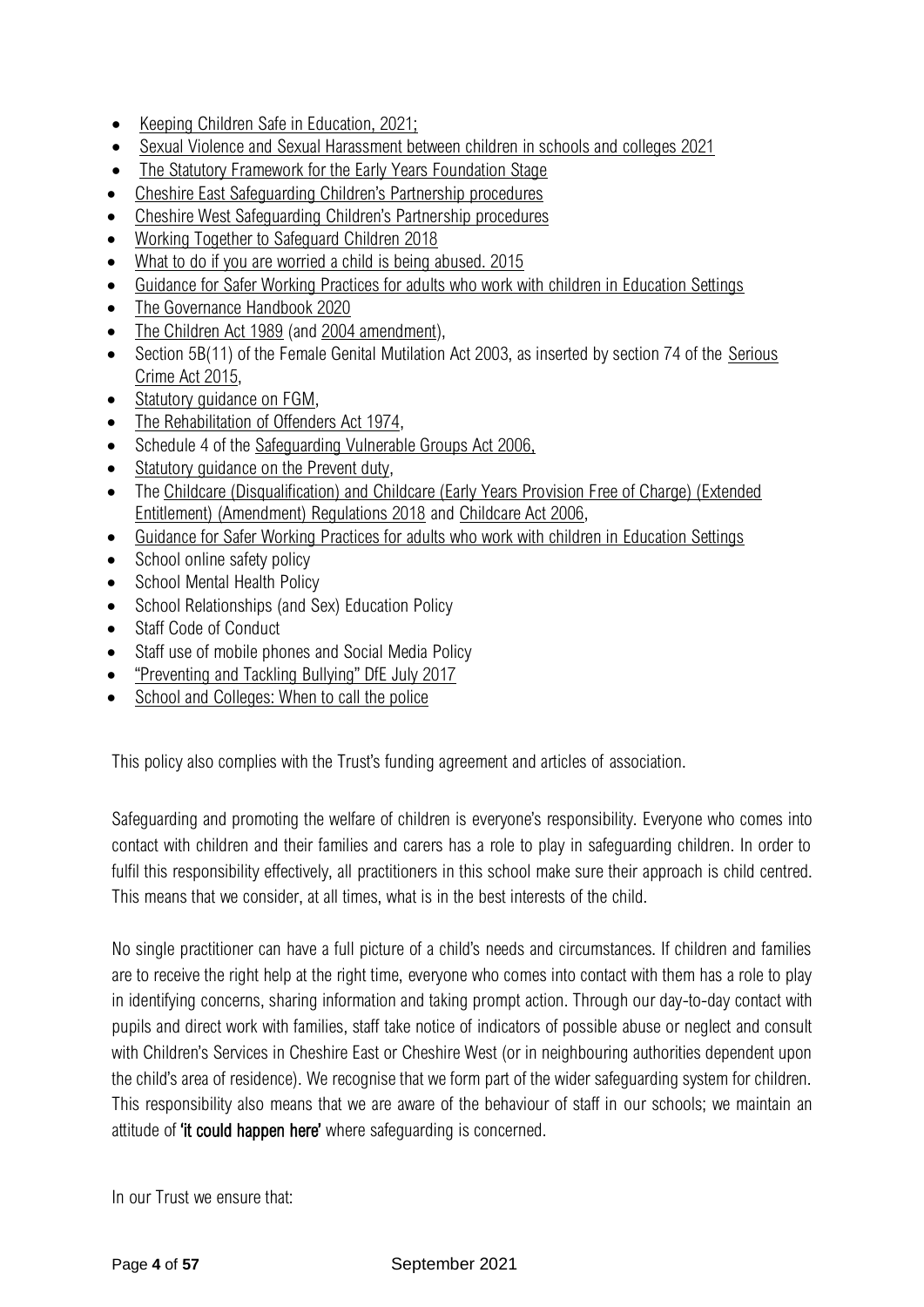- All children, regardless of age, gender, ability, culture, race, language, religion or sexual identity, are treated equally and have equal rights to protection
- **•** All staff act on concerns or disclosures that may suggest a child is at risk of harm
- **•** Pupils and staff involved in Safeguarding issues receive appropriate support
- **•** Staff adhere to a Code of Conduct and understand what to do in the event of any allegations against any adult working in the setting
- **•** All staff are aware of Early Help and ensure that relevant assessments and referrals take place
- **•** All staff are aware that abuse, neglect and safeguarding issues are rarely standalone events that can be covered by one definition or label; they recognise that, in most cases, multiple issues will overlap with one another
- All staff understand that children's poor behaviour may be a sign they are suffering harm or that they have been traumatised by abuse.

This policy is available on our Trust and schools' websites and printed copies of this document are available to parents upon request.

The policy is provided to all staff (including temporary staff and volunteers) at induction, alongside our Staff Code of Conduct.

In addition, all staff are provided with at least Part one of Keeping Children Safe in Education 2021 and are required to sign to indicate that they have read and understood it. The Designated Lead is able to support all staff in understanding their responsibilities and implementing it in their practice.

# 3. AIMS OF THIS DOCUMENT:

- To provide staff with the framework to promote and safeguard the wellbeing of children and in doing so ensure they meet their statutory responsibilities
- To ensure consistent good practice across the Trust
- To demonstrate our commitment to protecting children
- To raise the awareness, of all staff, of the need to safeguard all children and of their responsibilities in identifying and reporting possible cases of abuse
- To emphasise the need for good communication between all members of staff in matters relating to child protection
- To promote safe practice and encourage challenge for poor and unsafe practice
- To promote effective working relationships with other agencies involved with Safeguarding and promoting the welfare of children, especially with Children's Social Care and the Police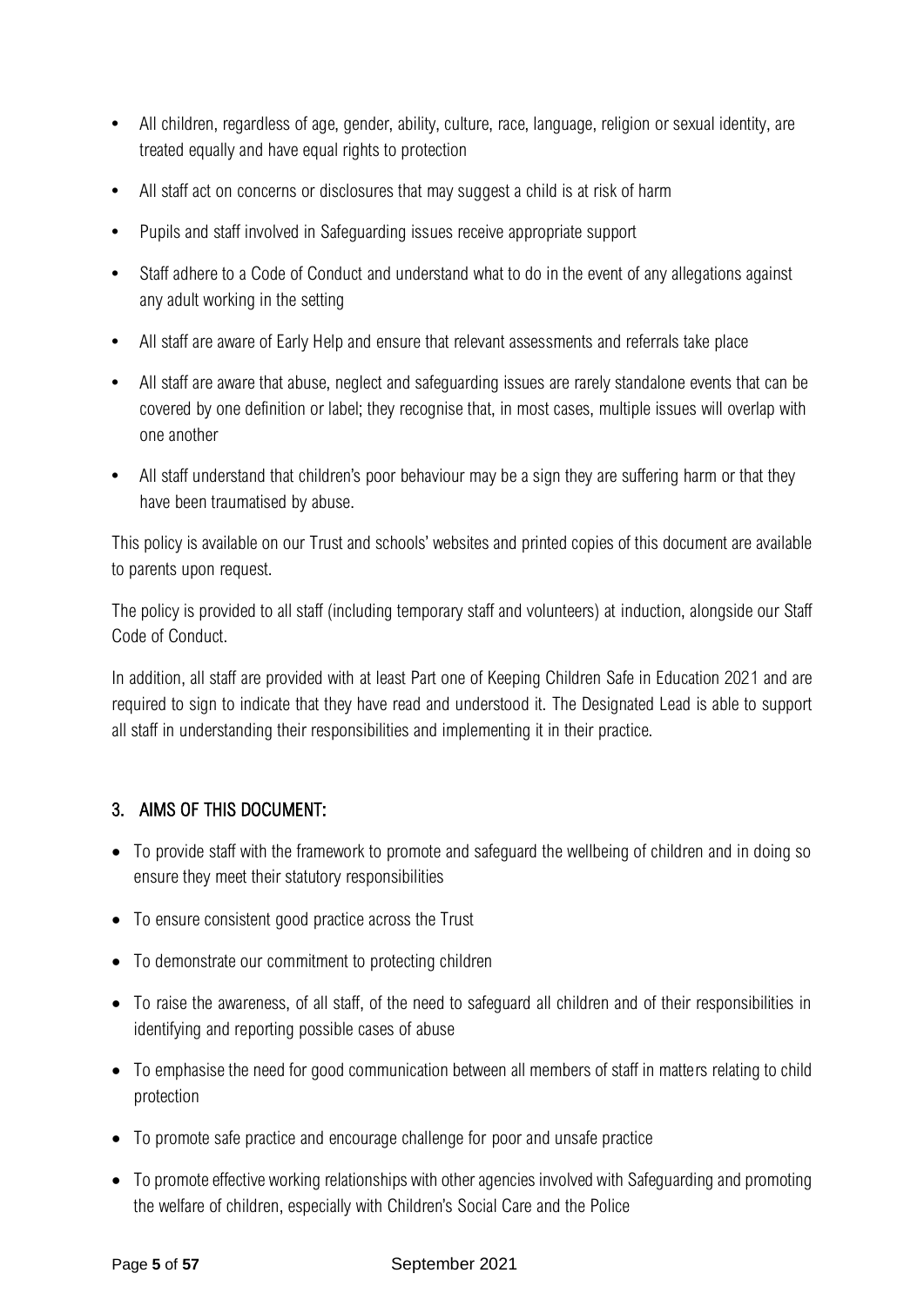- To ensure that all members of the Trust community are aware of our procedures for ensuring staff suitability to work with children
- To ensure that staff understand their responsibility to support children who have suffered abuse in accordance with their agreed plan e.g. Child in Need/ Child Protection Plan

#### **Duties**

To provide a safe environment The Trust, Governing Body, Head Teacher and the Senior Leadership Team of the school will:

- Ensure that everyone from the Designated Safeguarding Governor to the Designated Safeguarding Lead and all members of the school community, have appropriate safeguards and supports in place should they choose to raise safeguarding issues, however unusual or sensitive these may be;
- Cultivate an ethos within the school community where all adults feel comfortable and supported to bring safeguarding issues to the attention of the Head Teacher and/or the Designated Safeguarding Lead and are able to pose safeguarding questions with "respectful uncertainty" as part of their shared responsibility to safeguard children;
- Establish and maintain an environment where children feel secure, are encouraged to talk without coercion and are listened to.
- Ensure children know that if they are worried, they can talk to any adults in the school;
- Ensure that every effort is made to establish effective working relationships with parents and colleagues from other agencies and are fully committed to the provision of Early Help;
- Ensure all adults working with children are aware of the role of their Local Authority Safeguarding Children partnership.
- Include opportunities in the Personal, Social and Health Education (PSHE) & Relationship and Sex Education (RSE) curriculum for children to develop the skills they need to recognise and stay safe from abuse and to assess and manage risk (including E-safety) as is appropriate to their age, stage of development and level of understanding;
- Take all reasonable measures to ensure risks of harm to children's welfare are minimised;
- Take all appropriate actions to address concerns about the welfare of a child, working to local policies and procedures in full working partnership with families and agencies as far as possible;
- Ensure robust safeguarding arrangements are in place and embedded in the daily life and practice of the school;
- Promote pupil health and safety:
- Promote safe practice and challenge unsafe practice in line with procedure;
- Ensure that procedures are in place to deal with allegations of abuse against staff, supply staff and volunteers: *HM Government Guidance Keeping Children Safe in Education, 2021, Part 4: Allegations of abuse made against teachers and other staff* (also set out within the Local Interagency Procedures)
- Put in place and promote robust anti-bullying, including cyber bullying, homophobic, transphobic and hate crime strategies;
- Meet the health needs of children with medical conditions;
- Provide first aid:
- Maximise school security:
- Tackle drugs and substance misuse:

#### Page 6 of 57 September 2021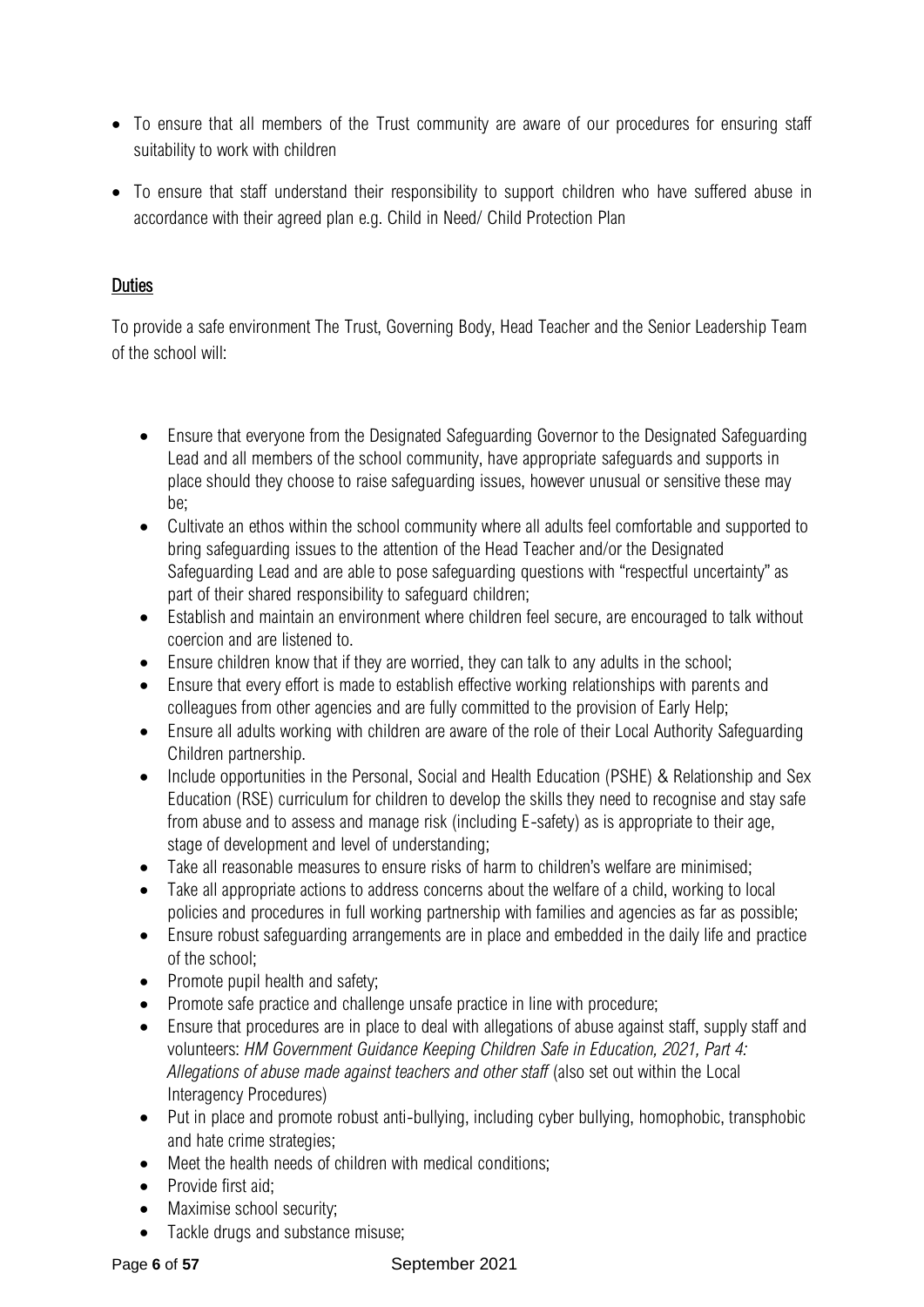- Provide support and planning for young people in custody and their resettlement back into the community*;*
- Work with all agencies with regard to missing children, anti-social behaviour/gang activity, child sexual and criminal exploitation, radicalisation and extremism, contextual safeguarding and violence/knife crime in the community.
- Tackle peer on peer abuse and sexual violence and sexual harassment through RSE/PSHE sessions, ensuring all pupils are aware of the school's zero tolerance position and how this will be managed through the school's behaviour and SVSH policy. (see also SVSH and behaviour policy). Additionally, all staff should be able to reassure victims that they are being taken seriously and that they will be supported and kept safe. A victim should never be given the impression that they are creating a problem by reporting abuse, sexual violence or sexual harassment. Nor should a victim ever be made to feel ashamed for making a report.
- Ensure all staff are aware of contextual safeguarding (extra-familial harm) and the risks of abuse posed to children outside of the family context.

# <span id="page-7-0"></span>4. SCOPE OF THIS POLICY

This policy applies to all members of our school communities (including staff, pupils, volunteers, supply teachers, parents/carers, visitors, agency staff and students, or anyone working on behalf of the Trust / schools*.*

This policy is consistent with Cheshire East and Cheshire West Safeguarding Children's Partnership child protection procedures.

# <span id="page-7-1"></span>5. DEFINITIONS OF TERMS USED IN THIS DOCUMENT:

Child Protection: refers to the activity undertaken to protect specific children who are suffering, or are likely to suffer, significant harm.

Safeguarding and promoting the welfare of children: refers to the process of protecting children from maltreatment, preventing the impairment of children's mental and physical health or development, ensuring that children are growing up in circumstances consistent with the provision of safe and effective care and taking action to enable all children to have the best life chances.

Early Help: means providing support as soon as a problem emerges, at any point in a child's life, from the foundation years through to the teenage years.

Abuse: a form of maltreatment of a child. Somebody may abuse or neglect a child by inflicting harm or by failing to act to prevent harm. Children may be abused in a family or in an institutional or community setting by those known to them or, more rarely, by others. Abuse can take place wholly online, or technology may be used to facilitate offline abuse. Children may be abused by an adult or adults, or by another child or children.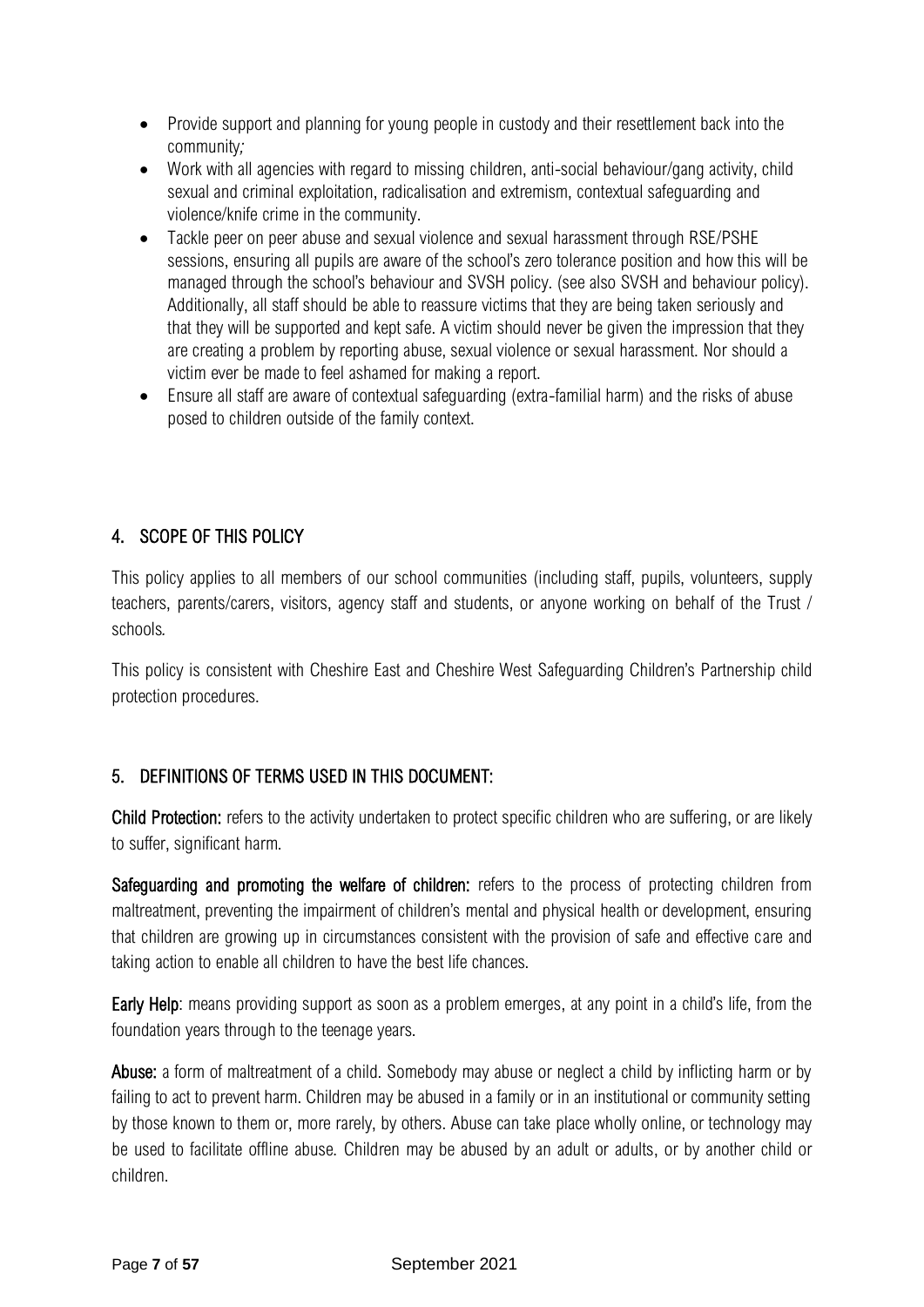Staff: refers to all those working for or on behalf of the Trust/ school/ education setting in either a paid or voluntary capacity, full time or part time. This also includes parents and Governors.

Child: refers to all children who have not yet reached the age of 18. On the whole, this will apply to pupils from our own school; however, the policy will extend to children visiting from other establishments

Parent: refers to birth parents and other adults who are in a parenting role e.g. carers, stepparents, foster parents, and adoptive parents.

#### <span id="page-8-0"></span>6. PREVENTION:

Children feel secure in a safe environment in which they can learn and develop. We achieve this by ensuring that:

- Children develop realistic attitudes to their responsibilities in adult life and are equipped with the skills needed to keep themselves safe; including understanding and recognition of healthy/unhealthy relationships and support available
- Children are supported in recognising and managing risks in different situations, including on the internet; being able to judge what kind of physical contact is acceptable and unacceptable, recognising when pressure from others, including people they know, threatens their personal safety and well-being and supporting them in developing effective ways of resisting pressure
- All staff are aware of guidance for their use of mobile technology and have discussed safeguarding issues around the use of mobile technologies and their associated risks
- Importance and prioritisation are given to equipping the children with the skills needed to stay safe; including providing opportunities for Personal, Social and Health Education throughout the curriculum
- Appropriate filters and monitoring systems are in place; however, we are careful that "over blocking" does not lead to unreasonable restrictions as to what children can be taught with regards to online teaching, remote learning and safeguarding
- All adults feel comfortable and supported to draw safeguarding issues to the attention of the Headteacher and/or the Designated Safeguarding Lead and can pose safeguarding questions with "respectful uncertainty" as part of their shared responsibility to safeguard children
- Emerging themes are proactively addressed and fed back to the local authority and CESCP to ensure a coherent approach so that multi-agency awareness and strategies are developed
- There is a proactive approach to substance misuse. Issues of drugs and substance misuse are recorded and there is a standalone policy which is robustly delivered throughout the school and curriculum
- Support and planning for children in custody and their resettlement back into their school community is undertaken, where necessary, as part of our inclusive approach

#### Page 8 of 57 September 2021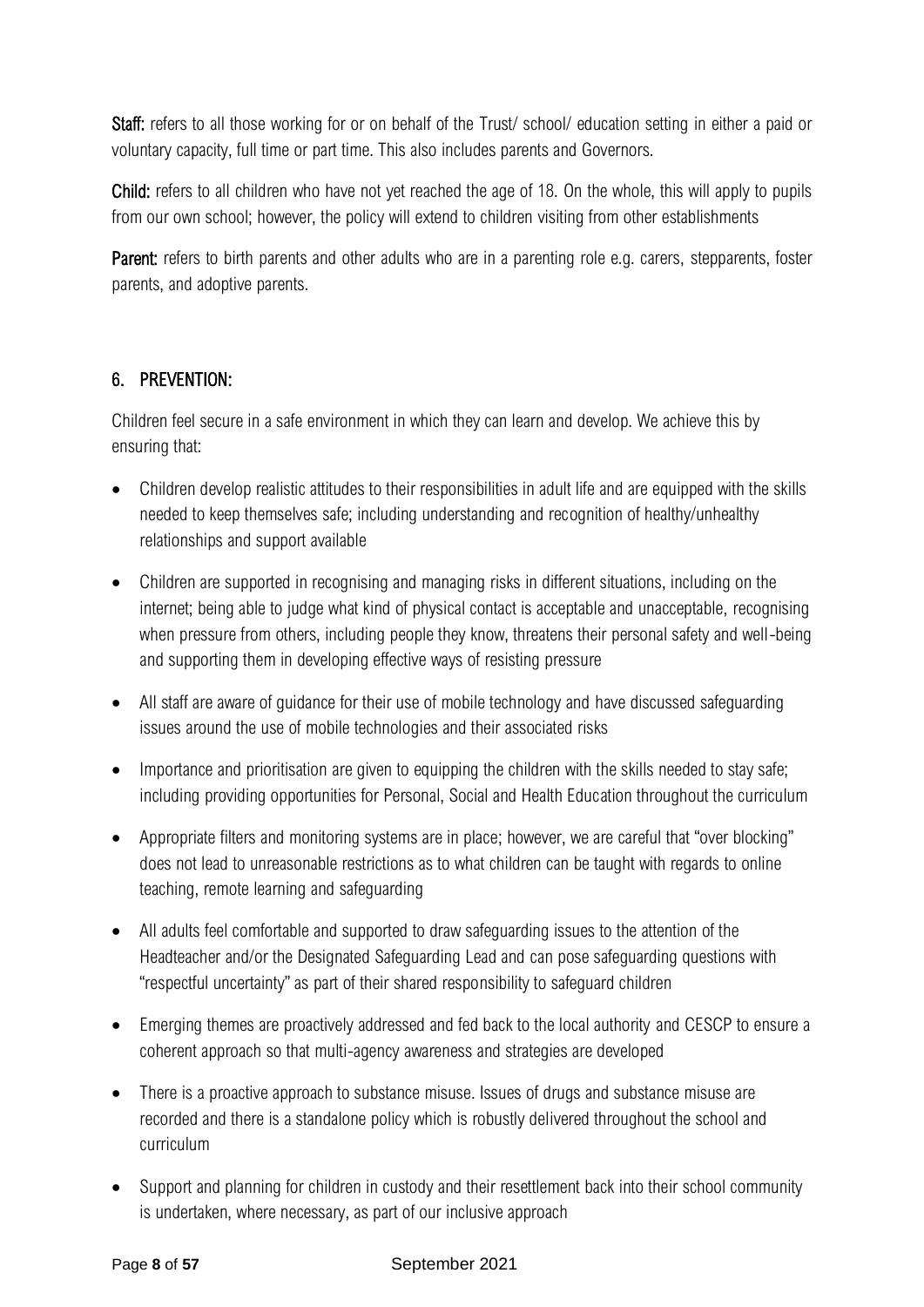- We comply with 'Working Together to Safeguard Children' 2018 and support the Cheshire East and Cheshire West Safeguarding Children's Partnership Timely Support for Children and Families, which supports professionals to access the right help and support for children and their families at the right time
- Each school systematically monitors pupil welfare, keeps accurate records, speak to parents and notify appropriate agencies when necessary
- All relevant staff are aware of children with circumstances which mean that they are more vulnerable to abuse/less able to easily access services and are proactive in recognising and identifying their needs
- We encourage our schools to consult with, listen and respond to pupils;
- We use research evidence to inform our prevention work

# <span id="page-9-0"></span>7. EARLY HELP:

All staff understand the Cheshire East and Cheshire West Safeguarding Children's Partnership 'Continuum of Need' and Child Protection procedures; to ensure that the needs of our children are effectively assessed; decisions are based on a child's development needs, parenting capacity and family & environmental factors. We ensure that the most appropriate referrals are made. We actively support multi agency planning for these children and, in doing so, provide information from the child's point of view; bringing their lived experience to life as evidenced by observations or information provided. Staff know how to pass on any concerns no matter how trivial they seem.

Staff members always act in the interests of the child and are aware of their responsibility to take action as outlined in this policy. In our Trust staff are aware that they must be prepared to identify those children who may benefit from early help. The staff are alert to the potential need for early help for a child who:

- is disabled and has specific additional needs
- has special educational needs (whether they have a statutory Education, Health and Care Plan or do not)
- is a young carer
- is showing signs of being drawn into anti-social or criminal behaviour, including gang involvement and association with organised crime groups
- is frequently missing/goes missing from care or from home
- is at risk of modern slavery, trafficking or exploitation
- is at risk of being radicalised or exploited
- is in a family circumstance presenting challenges for the child, such as drug and alcohol misuse, adult mental health issues and domestic abuse
- is misusing drugs or alcohol themselves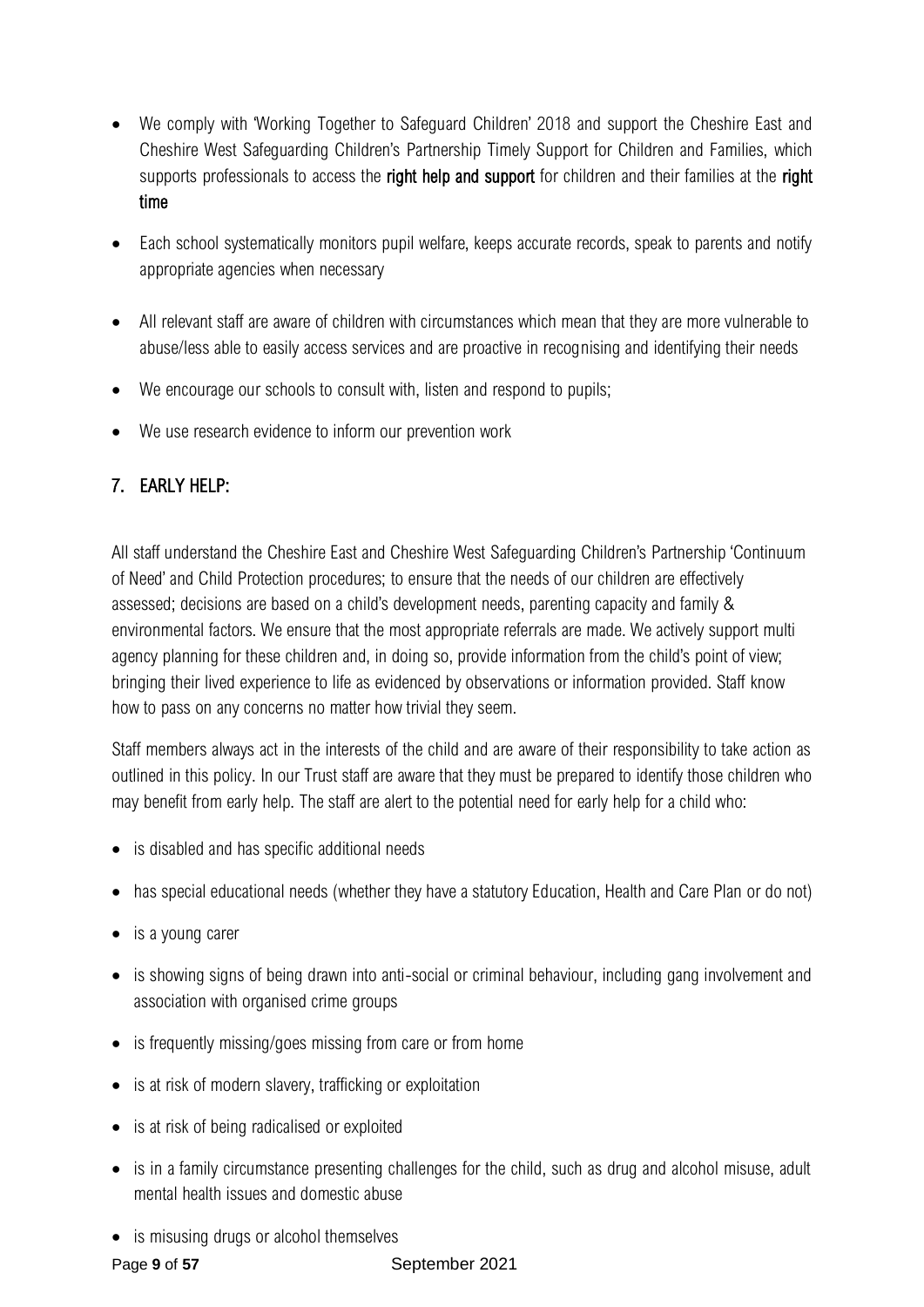- has returned home to their family from care
- is a 'privately fostered child'

If there are concerns about a child's welfare that do not meet the thresholds of child abuse the relevant school will consider whether the Early Help approach should be considered. Staff are aware that early identification of concerns and the use of Early Help to develop a multi-agency plan for the child can reduce the risk of subsequent abuse.

If a member of staff has concerns about a child, they will need to decide what action to take. Where possible, there should be a conversation with the Designated Safeguarding Lead to agree a course of action, although any staff member can make a referral to Children's Social Care/consult with Cheshire East or Cheshire West Consultation Service /contact the police. Other options could include referral to specialist services or early help services and should be made in accordance with the referral threshold set by Cheshire East's and Cheshire West's Safeguarding Children Partnership.

In the first instance staff should discuss 'Early Help' requirements with the Designated Safeguarding Lead. If early help is appropriate the Designated Safeguarding Lead will support the staff member in liaising with other agencies and setting up an inter-agency assessment as appropriate.

As staff may be required to support other agencies and practitioners and parents/carers and children in an early help assessment; all staff are aware of the relevant assessments and appropriate support is given to them when they undertake an early help assessment.

Where early help and or other support is appropriate, we ensure that the situation for the child is kept under constant review. If the child's situation doesn't appear to be improving, we take appropriate action.

The children in our schools are made aware that there are adults whom they can approach if worried or in difficulty.

There is adequate signposting to external sources of support and advice for staff, parents and pupils.

# <span id="page-10-0"></span>8. EARLY HELP, CHILD IN NEED AND CHILD PROTECTION

In our Trust we ensure that we follow Cheshire East's / Cheshire West's Multi-agency Practice Standards to ensure that our work, on behalf of our children, is of a consistently good standard. We use these standards to challenge other workers on behalf of children where the standards are not being met.

# <span id="page-10-1"></span>9. CONCERNS ABOUT A CHILD- RECORDING AND REPORTING:

Where a member of staff is concerned that a child is in immediate danger or is at risk of harm, they should report this to the Designated Safeguarding Lead, or their Deputy, without delay. A written record should be made of these concerns as soon as possible following the disclosure/concern being raised; this must be on the same working day.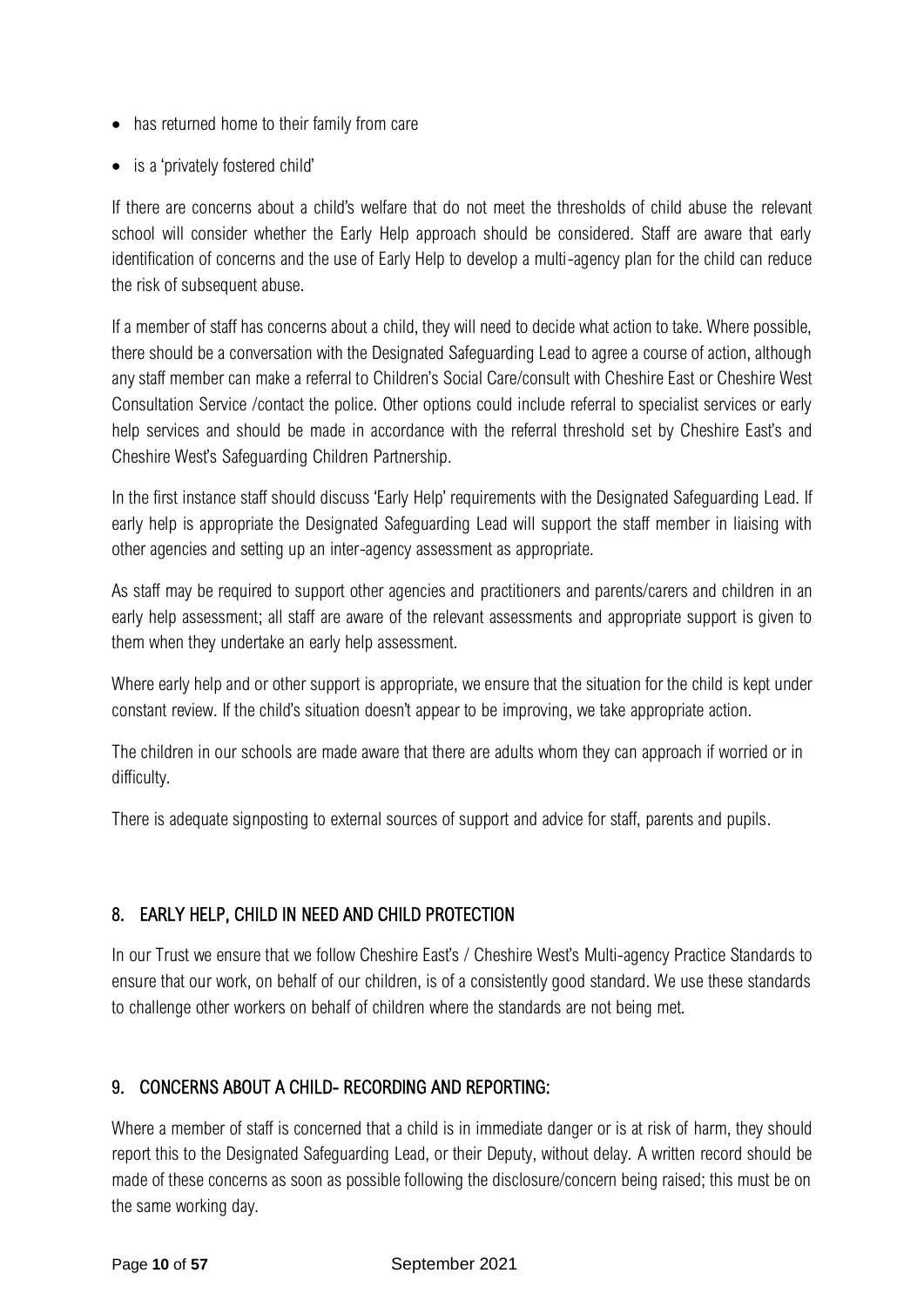Where staff have conversations with a child who discloses abuse, they follow the basic principles:

- listen rather than directly question, remain calm
- never stop a child who is recalling significant events
- never ask a child if they are being abused
- make a record of the discussion to include time, place, persons present and what was said (child language – do not substitute words)
- advise you will have to pass the information on
- avoid coaching/prompting
- never take photographs of any injury
- never undress a child to physically examine them
- allow time and provide a safe haven / quiet area for future support
- At no time promise confidentiality to a child or adult

Staff are aware that they should not question the child; other than to respond with TED - Tell me what you mean by that, Explain what you mean by that, Describe that. Staff will observe and listen, but do not probe/ask any leading questions.

The Designated Safeguarding Lead will obtain key information and agree relevant actions after making a timely assessment of the information.

We recognise that parents may hold key information about incidents/allegations therefore, in the majority of situations; the Designated Safeguarding Lead will speak to the parents and gain their consent to discussing the situation with others. Staff are aware that there will be very few instances where, to speak to the parents, could further endanger the child. In those situations, they would still consult/refer, but would have clearly recorded reasons as to why they had not gained parental consent.

The following situations are the instances in which parental consent would not be gained prior to a referral:

- Discussion would impede a police investigation or social work enquiry
- Sexual abuse is suspected
- Organised or multiple abuse is suspected
- Fabrication of an illness is suspected
- Female Genital Mutilation (FGM) is suspected
- Forced marriage is suspected
- Honour Based Abuse
- Extremism or radicalisation is suspected
- County Lines activities are suspected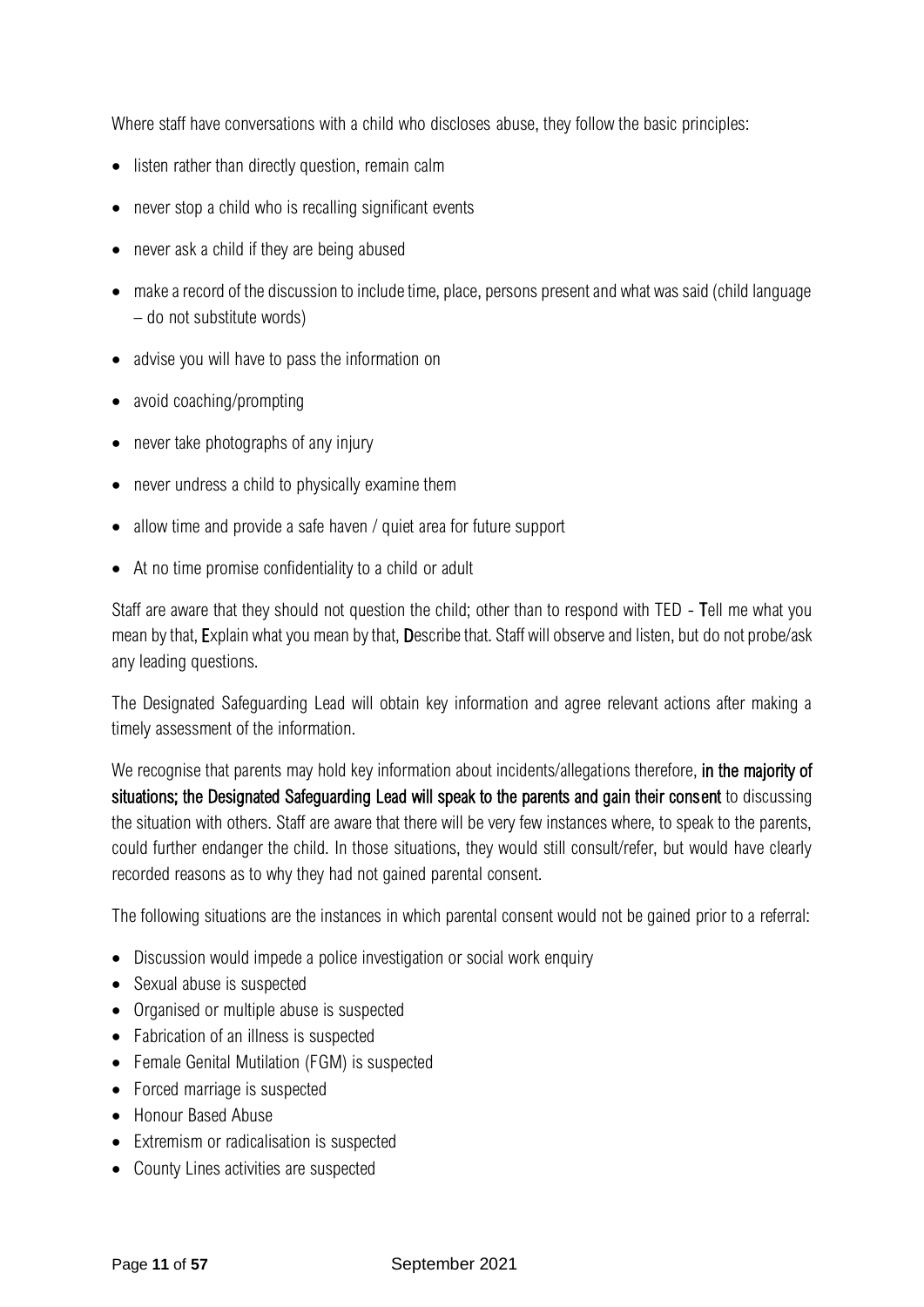Staff are also aware that, even in situations where the parent does not give consent, the best interests of the child are paramount and therefore, they would share their concerns. In addition, the referral will not be delayed if it has not been possible to contact the parents/carers.

A consultation will take place with Cheshire East / Cheshire West Consultation Service and/or the police immediately. Where a child lives in a different authority the Designated Safeguarding Lead follows the procedures for that authority.

Where possible we ensure that contacts with outside agencies are through the Designated Safeguarding Lead or their Deputy; however, staff are aware that anyone can make this contact. Where a member of staff makes contact, they ensure that they make the Designated Safeguarding Lead aware as soon as possible.

Each school maintains its own Safeguarding Records electronically/hard copies of records kept in a separate, confidential file, securely stored away from the main pupil file. Authorisation to access these records is controlled by the Headteacher and Designated Safeguarding Lead.

All records provide a factual, accurate, evidence-based account. Records are signed, dated and where appropriate, witnessed.

Each school ensures that safeguarding information, including Child Protection information, is stored and handled in line with the principles of the Data Protection Act 2018 and General Data Protection Regulation (GDPR) ensuring that information is:

- used fairly and lawfully
- for limited, specifically stated purposes
- used in a way that is adequate, relevant and not excessive
- accurate
- kept for no longer than necessary
- handled according to people's data protection rights
- kept safe and secure.

Each school ensures that information is transferred safely and securely when a pupil with a Safeguarding Record transfers to another school. We also ensure that Key workers or social workers are notified where a child leaves the school (as appropriate).

# <span id="page-12-0"></span>10. SAFE WORKING PRACTICES

#### Use of mobile phones, cameras and internet:

Staff throughout our Trust take safeguarding seriously and understand this policy is over- arching. We refer staff to the '*Staff use of mobile phones and Social Media Policy'*, '*Code of conduct'* and '*Guidance for Safer Working Practice for those working with children and young people in Education Settings May 2019'*.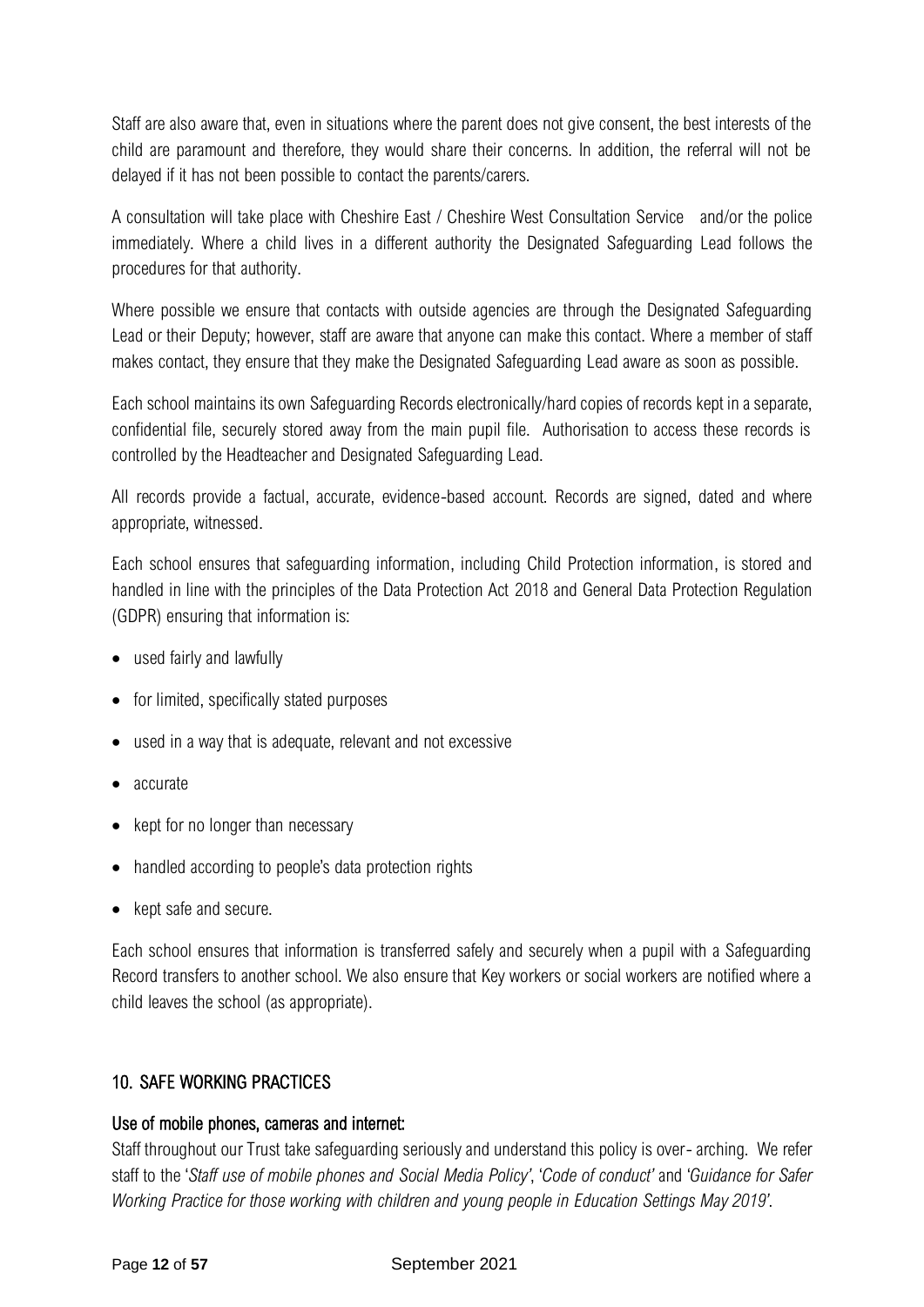#### Personal mobiles and electronic devices:

Personal mobile phones and recording devices (tablets, cameras, laptops etc) are never used by staff at the school/setting.

If staff have personal phones or devices these are stored securely and will be switched off or on silent whilst during the teaching day.

Electronic devices should be password protected so that content cannot be accessed by unauthorised users.

It is the responsibility of the staff member to ensure that there is no illegal or inappropriate content stored or used on their device when brought on to school grounds.

#### School devices:

School devices remain the property of the school/ Trust and in using them staff will follow the Use of School devices Policy.

Electronic devices should be password protected so that content cannot be accessed by unauthorised users.

#### Cameras photography and images:

Each school will obtain parents' and carers' consent for photographs to be taken or published (for example, on our website or in newspapers or publications).

Staff will ensure their school's designated camera or recording devices (tablets, cameras, laptops etc) are used when capturing evidence of work undertaken.

#### Internet safety:

On our schools' equipment we ensure that appropriate filters and appropriate monitoring systems are in place.

#### Working off school premises:

Where staff take school/ Trust computer/digital equipment / or records in paper form, off school site, they do so with the view that they abide by the Data Protection Policy.

Staff are reminded that information, both in paper or electric form, is sensitive and protected under data protection and GDPR and should be safe and securely stored off the premises and during transport.

#### <span id="page-13-0"></span>11. ALLEGATIONS AGAINST STAFF

Support and advice are sought from Trust HR in the first instance and the Children's Services or the Local Area Designated Officer (LADO) whenever necessary.

In the Fallibroome Trust we recognise the possibility that adults working in the school; including directly employed staff, volunteers, and supply teachers, may harm children; that they may have

- behaved in a way that has harmed a child, or may have harmed a child
- committed a criminal offence against or related to a child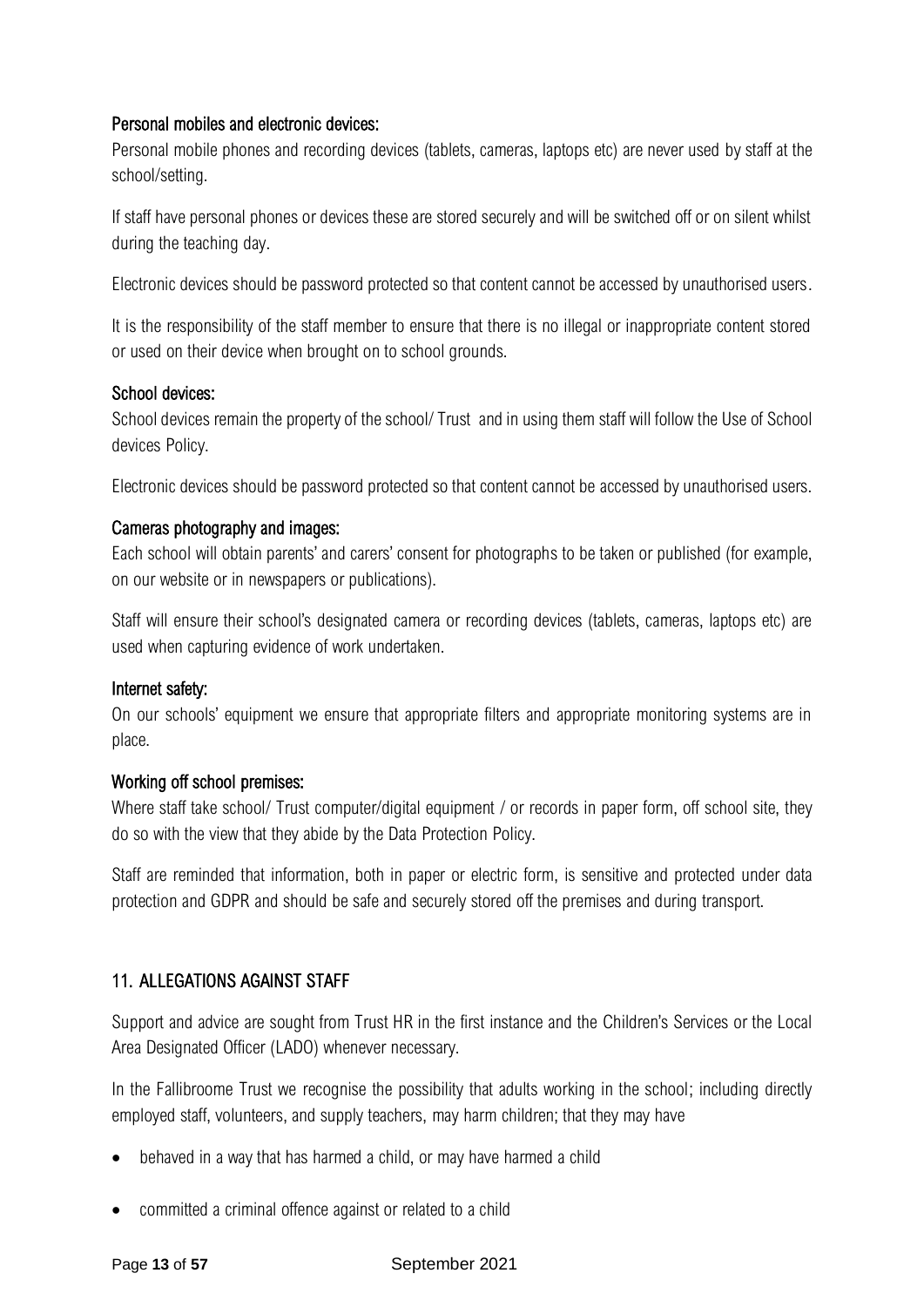- behaved towards a child or children in a way that indicates he or she may pose a risk of harm to children
- behaved or may have behaved in a way that indicates they may not be suitable to work with children.

These can include incidents outside of school which do not involve children but could have an impact on their suitability to work with children

Any concerns of this nature, about the conduct of other adults, should be taken to the Headteacher without delay or, where that is a concern about the Headteacher, to the CEO and, where appropriate, the LADO.

Staff are aware that this must be done on the same working day.

The school will not internally investigate until instructed by the LADO.

We make all staff aware of their duty to raise concerns. Where a staff member feels unable to raise an issue or feels that their genuine concerns are not being addressed, other whistleblowing channels may be open to them. They have been made aware of those other channels of support via the Whistleblowing Policy.

#### <span id="page-14-0"></span>12. LOW LEVEL CONCERNS

Low level concerns reported to the head teacher should be shared with the safeguarding lead if the concern is deemed not to meet lado threshold of harm. The DSL should then keep a record of these concerns in order to be able to identify a pattern of behaviour – these concerns should not be contained in the employee's file. (see separate managing allegations against adults policy and responding to low level concerns)

Examples (taken from KCSiE 2021) of such behaviour could include, but are not limited to:

- being over friendly with children;
- having favourites:
- taking photographs of children on their mobile phone;
- engaging with a child on a one-to-one basis in a secluded area or behind a closed door;
- using inappropriate sexualised, intimidating or offensive language.

#### <span id="page-14-1"></span>13. SAFER RECRUITMENT

The Trust pays full regard to DfE guidance 'Keeping Children Safe in Education' 2021 and with reference to the 'Position of Trust' offence (Sexual Offences Act 2003). We ensure that all appropriate measures are applied in relation to everyone who works in our organisation who is likely to be perceived by the children as a safe and trustworthy adult. We do this by:

• Operating safe recruitment practices; including highlighting the importance we place on safeguarding children in our recruitment adverts and interview questions, appropriate Disclosure and Barring Service (DBS) and reference checks, verifying identity, academic and vocational qualifications, obtaining practitioner references, checking previous employment history and ensuring that a candidate has the health and physical capacity for the job. It also includes undertaking interviews and checking the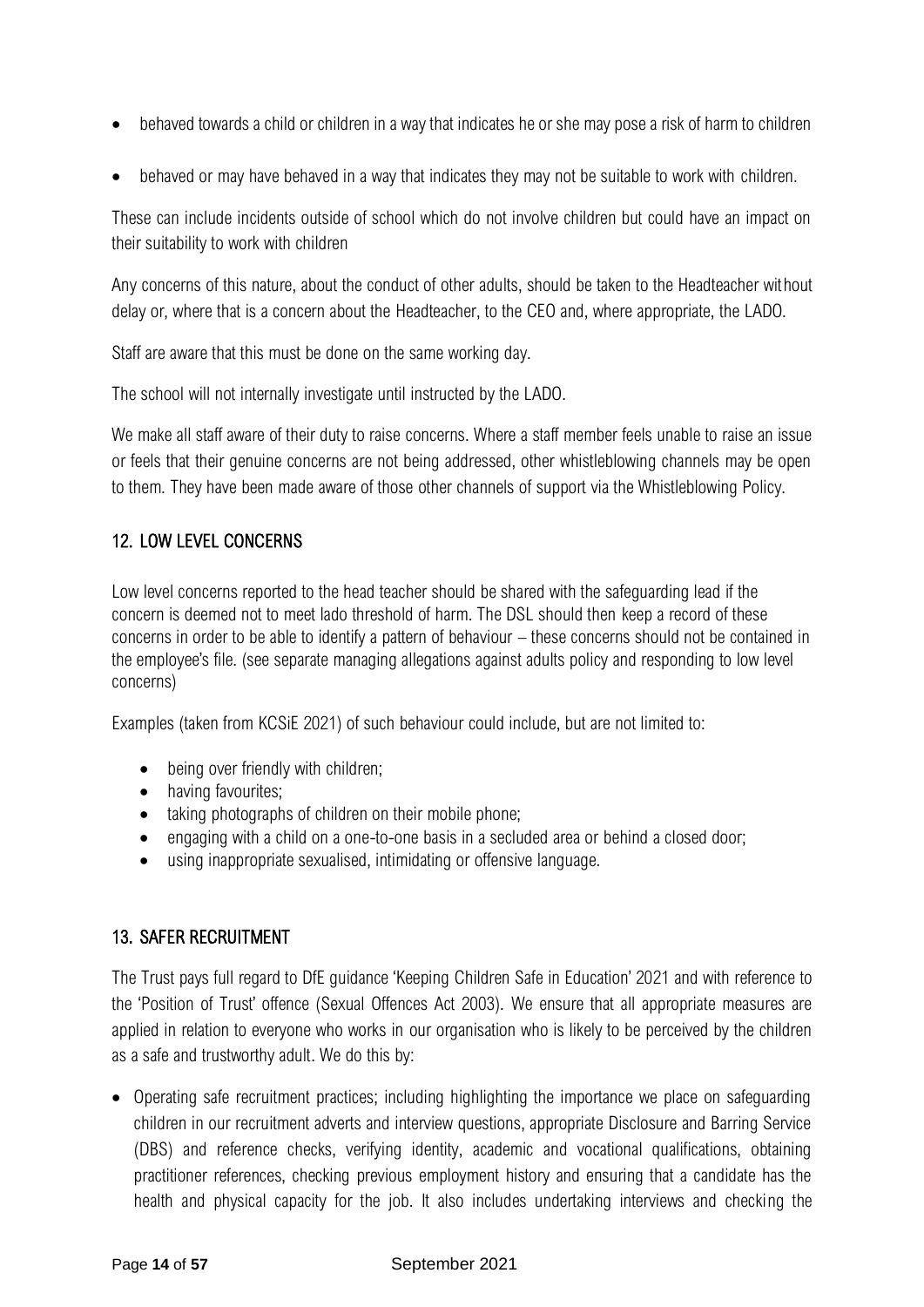Children's List and right to work in England checks in accordance with DBS and Department for Education procedures

- Ensuring that staff and volunteers adhere to a published code of conduct and other professional standards at all times, including after school activities. Staff are aware of social media/ on-line conduct
- Ensuring that all staff and other adults on site are aware of the need for maintaining appropriate and professional boundaries in their relationship with pupils and parents, following our Code of Conduct
- Requiring all staff to disclose any convictions, cautions, court orders, reprimands and warnings that may affect their suitability to work with children (whether received before or during their employment at the setting). Disqualification under the Child Care Act 2006 (amended following the 2018 Regulations)
- Maintaining an accurate, complete, up to date Single Central Record

#### <span id="page-15-0"></span>14. STAFF TRAINING AND UPDATES:

There is a commitment to the continuous development of all staff, regardless of role, with regard to safeguarding training:

All staff undertake 'endorsed' Basic Awareness in Safeguarding and Child Protection training within the first term of their employment/placement. This training is refreshed every 3 years; to enable them to understand and fulfil their safeguarding responsibilities effectively.

All staff receive safeguarding and child protection updates including online safety (for example, via email, ebulletins and staff meetings), as required, but at least annually, to provide them with the relevant skills and knowledge to safeguard children effectively.

The Designated Lead and any Deputy have completed specific training such as Designated Safeguarding Lead Training to carry out the duties of the role and attend multi agency Safeguarding and Child Protection training on an annual basis.

The Trust acknowledges serious case review findings and shares lessons learned with all staff to ensure no child falls through the gaps.

# <span id="page-15-1"></span>15. CARED FOR CHILDREN (LOOKED AFTER CHILDREN) AND PREVIOUSLY CARED FOR CHILDREN

We ensure that staff have the skills, knowledge and understanding necessary to keep Cared for Children safe as we aware that children often become cared for as a result of abuse and/or neglect. Each school have identified a designated teacher for our Cared for Children; this person works closely with the Local Authority Virtual school.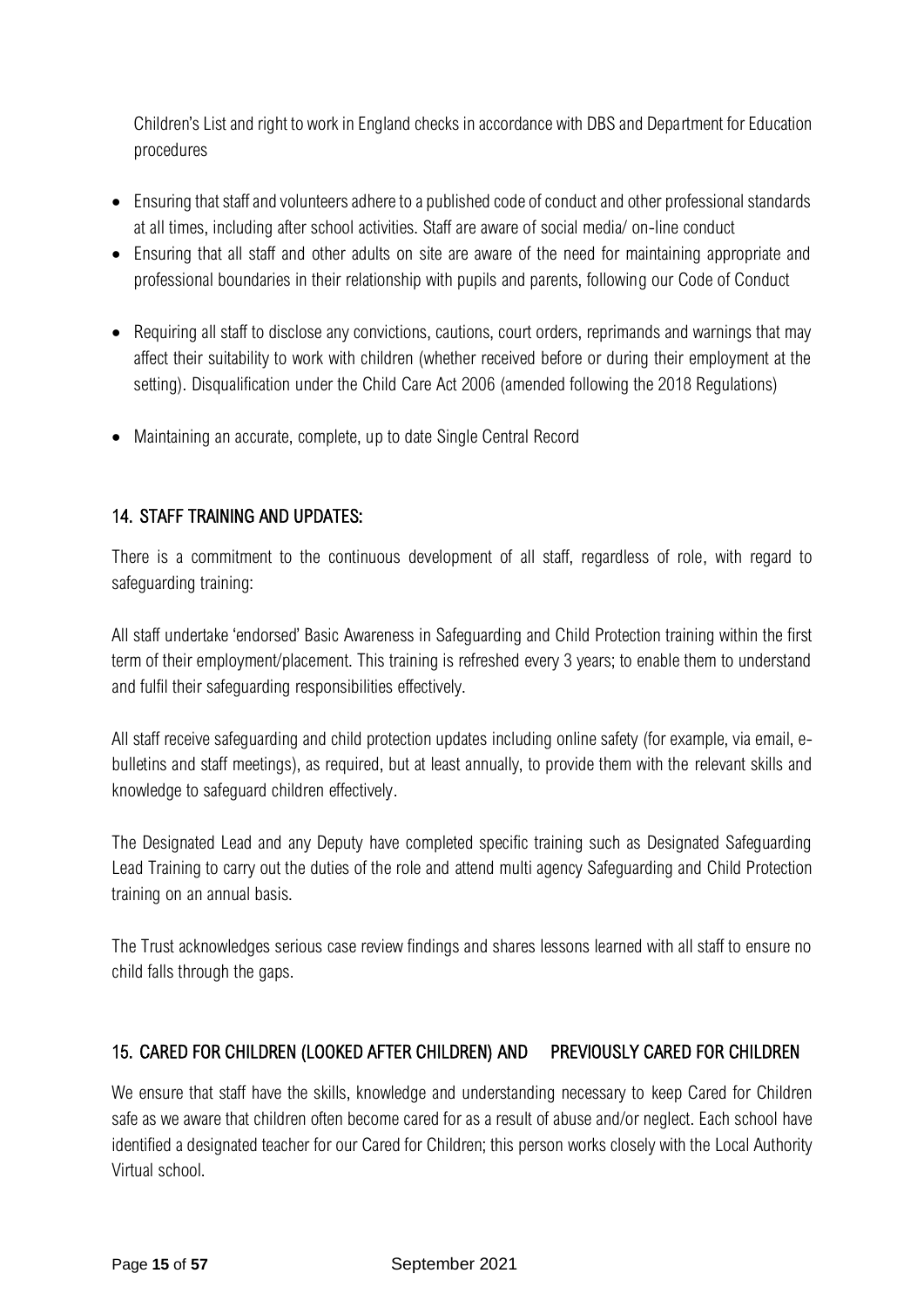#### <span id="page-16-0"></span>16. CHILDREN WITH SPECIAL NEEDS AND DISABILITIES

We ensure that staff have knowledge and understanding of the additional barriers which can exist when recognising abuse and neglect in children with special needs/disabilities.

These barriers can include:

- assumptions that indicators of possible abuse such as behaviour, mood and injury relate to the child's disability without further exploration
- children with SEN and disabilities being disproportionally impacted by things like bullying without outwardly showing any signs
- communication barriers and difficulties in overcoming these barriers

We aim to build the necessary skills in staff so that they can safeguard and respond to the specific needs of this group of children.

#### <span id="page-16-1"></span>17. THE USE OF 'REASONABLE FORCE'

There are circumstances when it is appropriate for staff in schools to use reasonable force to safeguard children. The term 'reasonable force' covers the broad range of actions used by staff that involve a degree of physical contact to control or restrain children. This can range from guiding a child to safety by the arm, to more extreme circumstances such as breaking up a fight or where a young person needs to be restrained to prevent violence or injury. 'Reasonable' in these circumstances means 'using no more force than is needed'. Each school has its own policy or procedure for the use of reasonable force which is followed by staff.

#### <span id="page-16-2"></span>18. PRIVATE FOSTERING

We recognise that our school has a mandatory duty to report to the local authority when we become aware of, or suspect that, a child is subject to a private fostering arrangement. To aide our awareness each school establishes parental responsibility for every child in their school; we take steps to verify the relationship of the adults to the child when we register them.

A private fostering arrangement is one that is made privately (without the involvement of a local authority) for the care of a child under the age of 16 years (under 18, if disabled) by someone other than a parent or close relative, in their own home, with the intention that it should last for 28 days or more.

A close family relative is defined as a 'grandparent, brother, sister, uncle or aunt' and includes half-siblings and step-parents; it does not include great-aunts or uncles, great grandparents or cousins.

Parents and private foster carers both have a legal duty to inform the relevant local authority at least six weeks before the arrangement is due to start; not to do so is a criminal offence.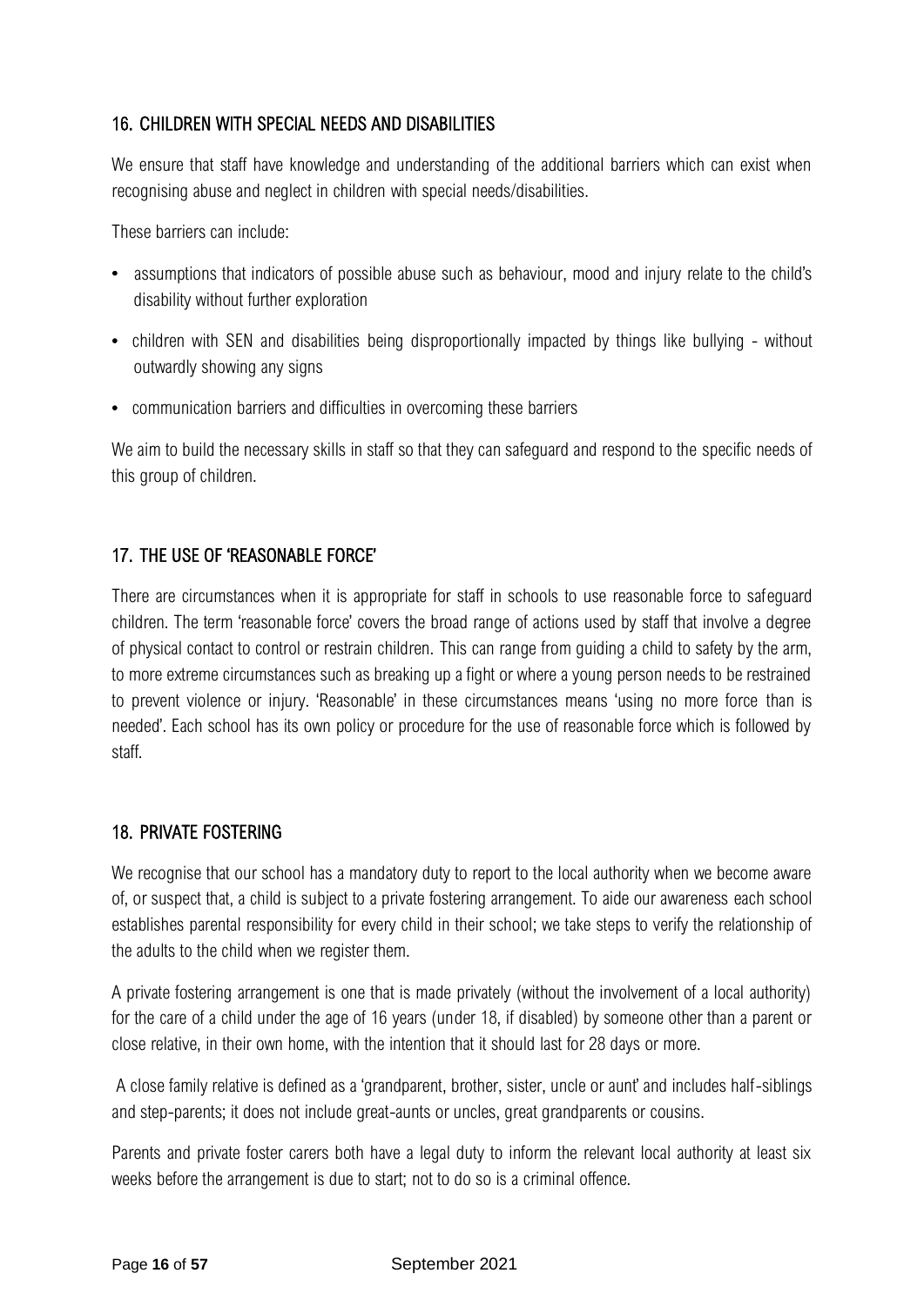Whilst most privately fostered children are appropriately supported and looked after, we recognise that they are a potentially vulnerable group who should be monitored by the local authority, particularly when the child has come from another country. In some cases, privately fostered children are affected by abuse and neglect, or are involved in trafficking, child sexual exploitation or modern-day slavery.

Where a member of staff becomes aware of private fostering arrangements, they are aware that they need to notify the Designated Safeguarding Lead. The Designated Safeguarding Lead will then speak to the family of the child involved to check that they are aware of their duty to inform Cheshire East. The school would also inform Cheshire East of the private fostering arrangements.

#### <span id="page-17-0"></span>19. CHILDREN MISSING OUT ON EDUCATION AND MISSING FROM EDUCATION

Under Section 175 of the Education Act 2002 we have a duty to investigate any unexplained absences especially as a child going missing from education is a potential indicator of abuse or neglect.

Local Authority procedures for dealing with children that go missing from lessons and/or school are followed. All staff are aware that children going missing, particularly repeatedly, can act as a vital warning sign of a range of safeguarding possibilities. This may include abuse and neglect, which may include sexual abuse or exploitation and child criminal exploitation. It may indicate mental health problems, risk of substance abuse, risk of travelling to conflict zones, risk of female genital mutilation or risk of forced marriage.

We also ensure that we are rigorous in our attendance procedures; these are outlined in our attendance policy. Where a child's destination is unknown when they have left one of our schools, we ensure we carry out all necessary checks and refer them as Children Missing Education (CME), using the appropriate notification form on the Local Authority website, so that they can be followed up on. Staff are aware of the trafficking of children and the importance of rigour around our attendance procedures to reduce this as a threat to our children's safety.

# <span id="page-17-1"></span>20. CHILDREN WHO NEED A SOCIAL WORKER (CHILD IN NEED AND CHILD PROTECTION PLANS)

Children may need a social worker due to safeguarding or welfare needs. Children may need this help due to abuse, neglect and complex family circumstances. A child's experiences of adversity and trauma can leave them vulnerable to further harm, as well as educationally disadvantaged in facing barriers to attendance, learning, behaviour and mental health.

Our Designated Safeguarding Leads will be aware of the fact a child has a social worker and will use this information so that decisions can be made in the best interests of the child's safety, welfare and educational outcomes.

Where children need a social worker, this will inform decisions about safeguarding (for example, responding to unauthorised absence or missing education where there are known safeguarding risks) and about promoting welfare (for example, considering the provision of pastoral and/or academic support, alongside action by statutory services).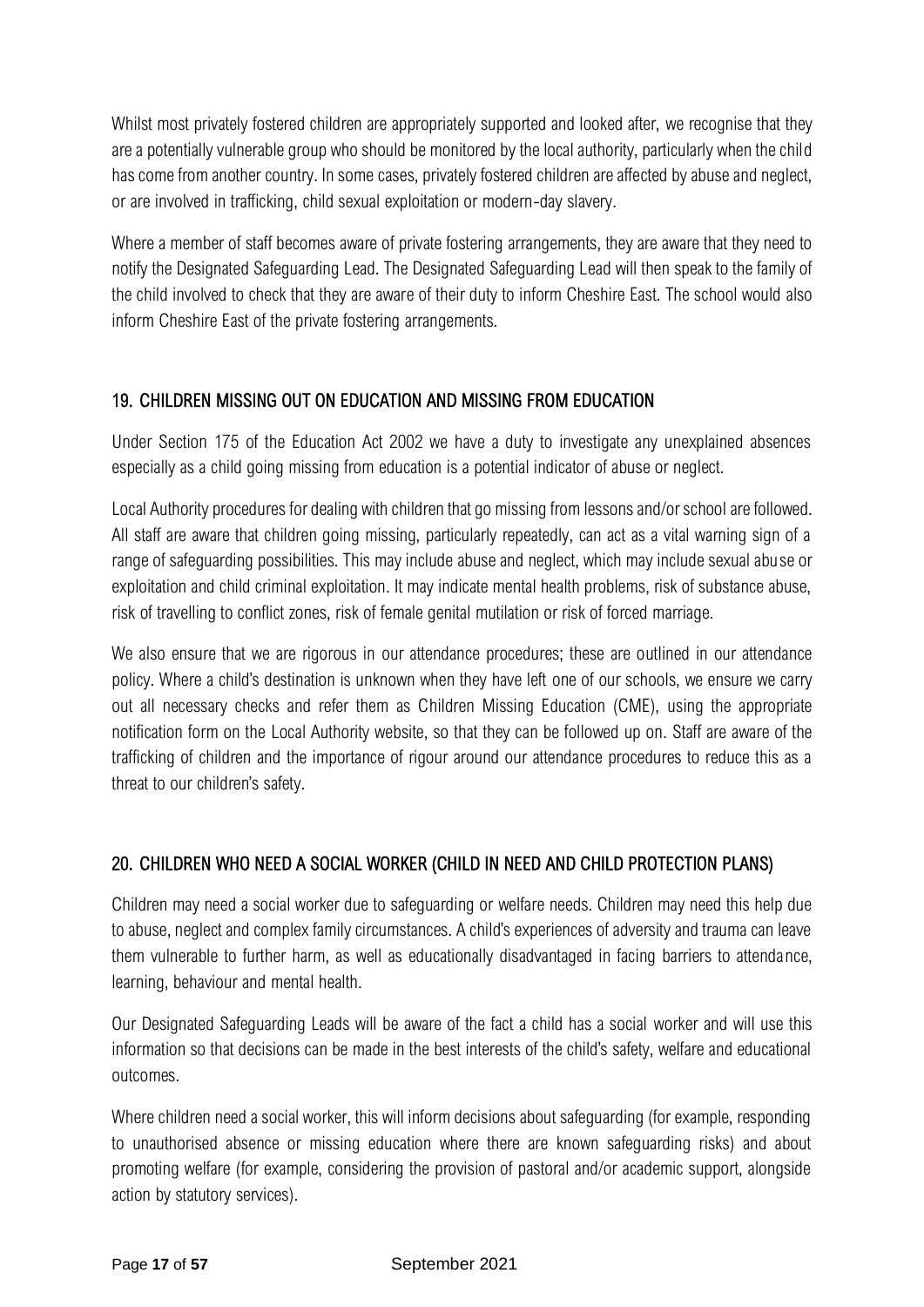# <span id="page-18-0"></span>21. CHILDREN REQUIRING MENTAL HEALTH SUPPORT

We recognise that schools have an important role to play in supporting the mental health and wellbeing of their pupils.

We acknowledge that mental health problems can, in some cases, be an indicator that a child has suffered or is at risk of suffering abuse, neglect or exploitation.

• Each school ensures they have specific training and clear systems and processes in place for identifying possible mental health problems, including routes to escalate and clear referral and accountability systems.

#### <span id="page-18-1"></span>22. EDUCATIONAL OUTCOMES

Our Designated Safeguarding Leads ensures that staff know the children who have experienced or are experiencing welfare, safeguarding and child protection issues so that, as relevant, we know who these children are, understand their academic progress and attainment; this means that we are able to make necessary adjustments to help these children to achieve. In this way we maintain a culture of high aspirations for this cohort. This includes children with a social worker*.*

#### <span id="page-18-2"></span>23. SPECIFIC SAFEGUARDING ISSUES

All staff have an awareness of safeguarding issues. They are aware that these safeguarding issues may not directly involve the child in our schools but could be happening to their siblings or parents. They are also aware that some issues could be happening in the lives of staff members.

Staff are supported in accessing and completing the relevant screening tools.

As listening schools, staff are aware to be vigilant to these issues and would know how to identify and respond to:

- Physical Abuse
- Sexual Abuse
- Emotional
- Neglect
- Drug/substance/alcohol misuse (both pupil and parent)
- Child sexual exploitation / trafficked children
- Criminal Exploitation
- Extremism and Radicalisation
- Children missing education
- Domestic abuse
- Peer relationship abuse/Teenage Relationship Abuse
- Risky behaviours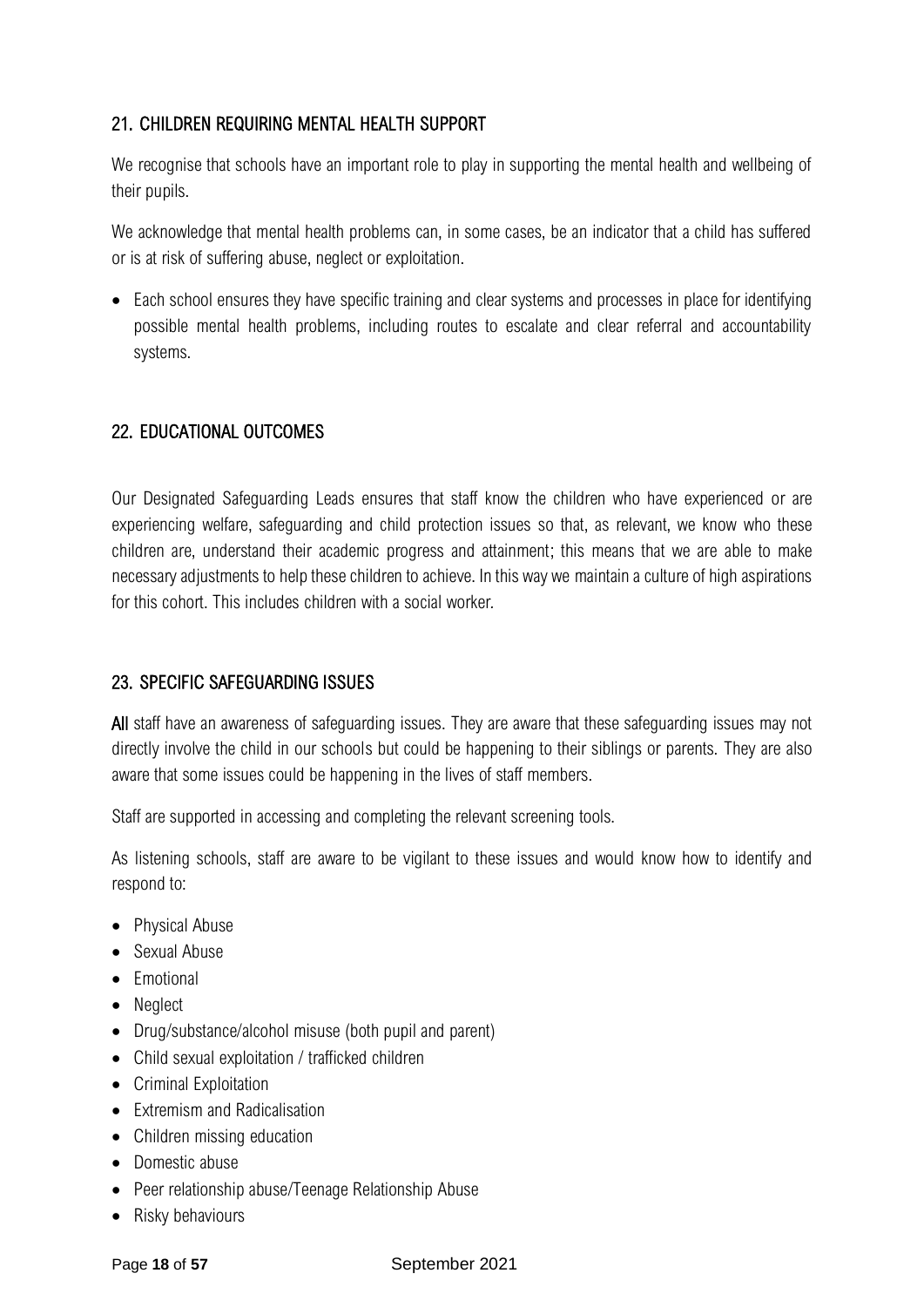- Problematic and Harmful Sexual Behaviour
- Sexual health needs
- Obesity/malnutrition
- Online grooming
- Inappropriate behaviour of staff towards children
- Bullying, including homophobic, racist, gender and disability. Breaches of the Equality Act 2010
- Mental health issues including Self-Harm
- Honour based abuse including Female Genital Mutilation, Breast Ironing, Forced Marriage
- Unaccompanied asylum-seeking children
- Child Trafficking
- Modern Day Slavery

Staff are aware that behaviours linked to issues such as drug taking, alcohol abuse, domestic abuse, deliberately missing education and sexting (also known as youth produced sexual imagery) put children in danger.

#### An overview of specific safeguarding issues and our response are provided within appendix 6.

#### <span id="page-19-0"></span>24. TRUSTEE RESPONSIBILITIES

In line with Part 2 of Keeping Children Safe in Education 2020, The Board of Trustees fully recognises its responsibilities with regard to Safeguarding and promoting the welfare of children in accordance with Government guidance.

The Board have agreed processes which allow them to monitor and ensure that:

• The Trust has an effective child protection policy; Local Governing Boards ensure that procedures within the policy (section B) are localised for the school, including having robust Safeguarding procedures in place

In line with KCSiE Governing bodies ensure that the child protection policy includes:

- procedures to minimise the risk of peer on peer abuse;
- how allegations of peer on peer abuse will be recorded, investigated and dealt with;
- clear processes as to how victims, perpetrators and any other child affected by peer on peer abuse will be supported;
- a clear statement that abuse is abuse and should never be tolerated or passed off as "banter", "just having a laugh" or "part of growing up";
- recognition of the gendered nature of peer on peer abuse (i.e. that it is more likely that girls will be victims and boys perpetrators), but that all peer on peer abuse is unacceptable and will be taken seriously; and
- the different forms peer on peer abuse can take, such as:
	- o bullying (including cyberbullying);
	- o physical abuse
	- o sexual violence and sexual harassment.

#### Page **19** of **57** September 2021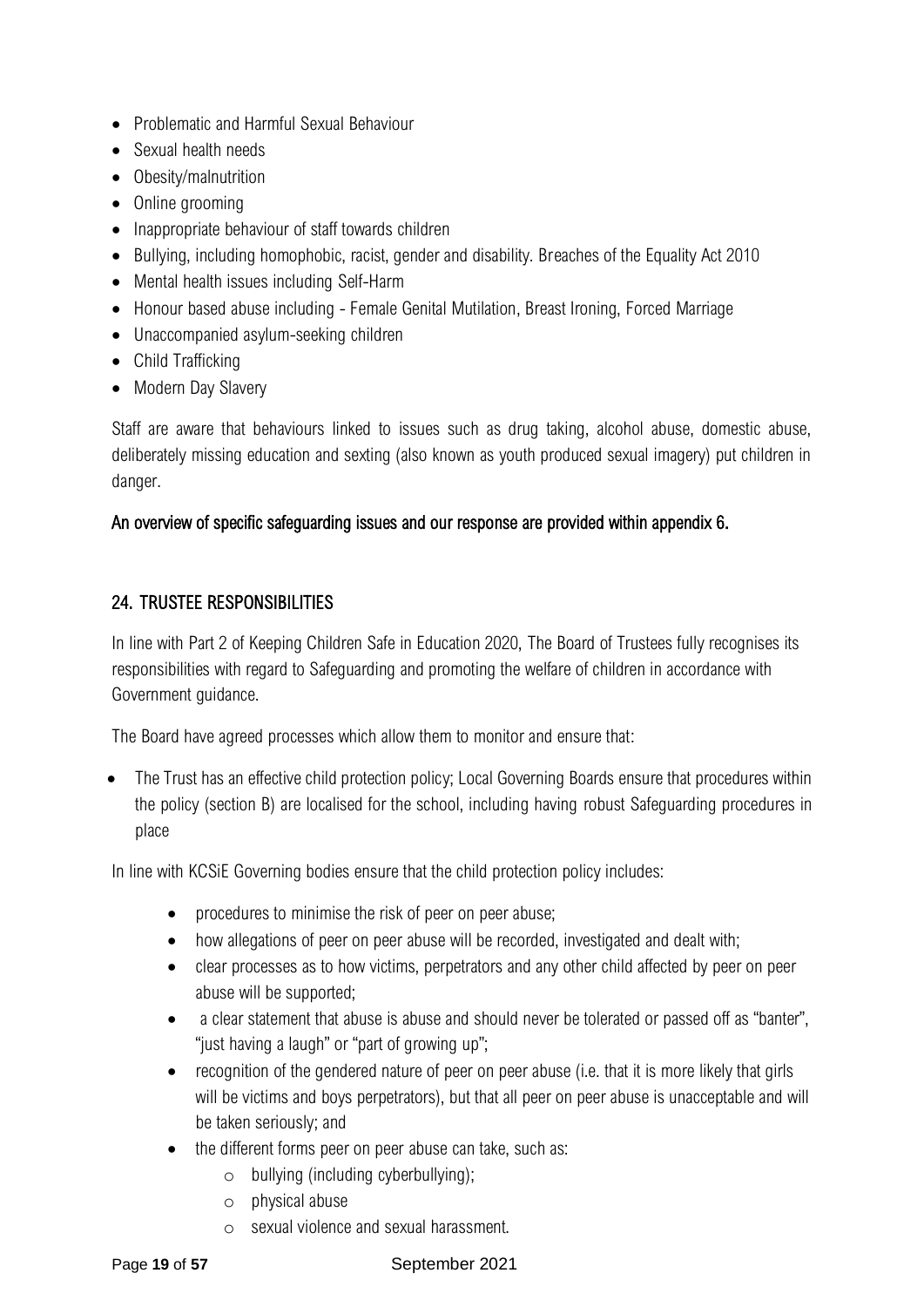- o upskirting
- o sexting
- o initiation/hazing type violence and rituals.
- The Trust and its schools operate safe recruitment procedures and carry out appropriate checks on new staff and adults working on the school site
- Has procedures for dealing with allegations of abuse against any member of staff or adult on site
- Has a member of the Leadership Team who is designated to take lead responsibility for dealing with Safeguarding and Child Protection issues
- Takes steps to remedy any deficiencies or weaknesses regarding Safeguarding arrangements
- Is supported by the Local Governing Board nominating a member responsible for liaising with the LA and/or partner agencies in the event of allegations of abuse against the Headteacher; this is the Chair
- Children are taught about safeguarding, including online safety as part of a broad and balanced curriculum

#### Raising Awareness

- Working with the governing body to ensure that the School's Safeguarding Policy is updated and reviewed annually;
- Ensuring that, in order to avoid conflict and mistrust, parents are aware that referrals may be made and of the role of the School;
- Ensuring that when children leave the school, their Safeguarding/Child Protection File is discussed as soon as possible with the Designated Safeguarding Person at the new school;
- Making sure that the Safeguarding/Child Protection File is transferred separately from the main pupil file within 5 days of transfer; It should be posted recorded delivery to the Designated Safeguarding Lead at the new school, sent electronically via CPOMs or delivered directly by hand and a signature received, unless the child is leaving year 11 and not going to a further education setting, in which case the file should be retained by the current school for a period stipulated in current statutory guidance.
- Where the new school is not known, alerting the Education Welfare Service at the Local Authority so that the child's name can be included on the database for missing pupils and appropriate action taken to ascertain the safety of the child;
- Cascading safeguarding advice and guidance issued by Cheshire West's/ Cheshire East Safeguarding Children Partnership and government guidance and legislation

#### Finally:

Staff throughout the Fallibroome Trust take the safeguarding of each child very seriously. This means that, should they have any concerns of a safeguarding nature, they are expected to report, record and take the necessary steps to ensure that the child is safe and protected. This is never an easy action, nor one taken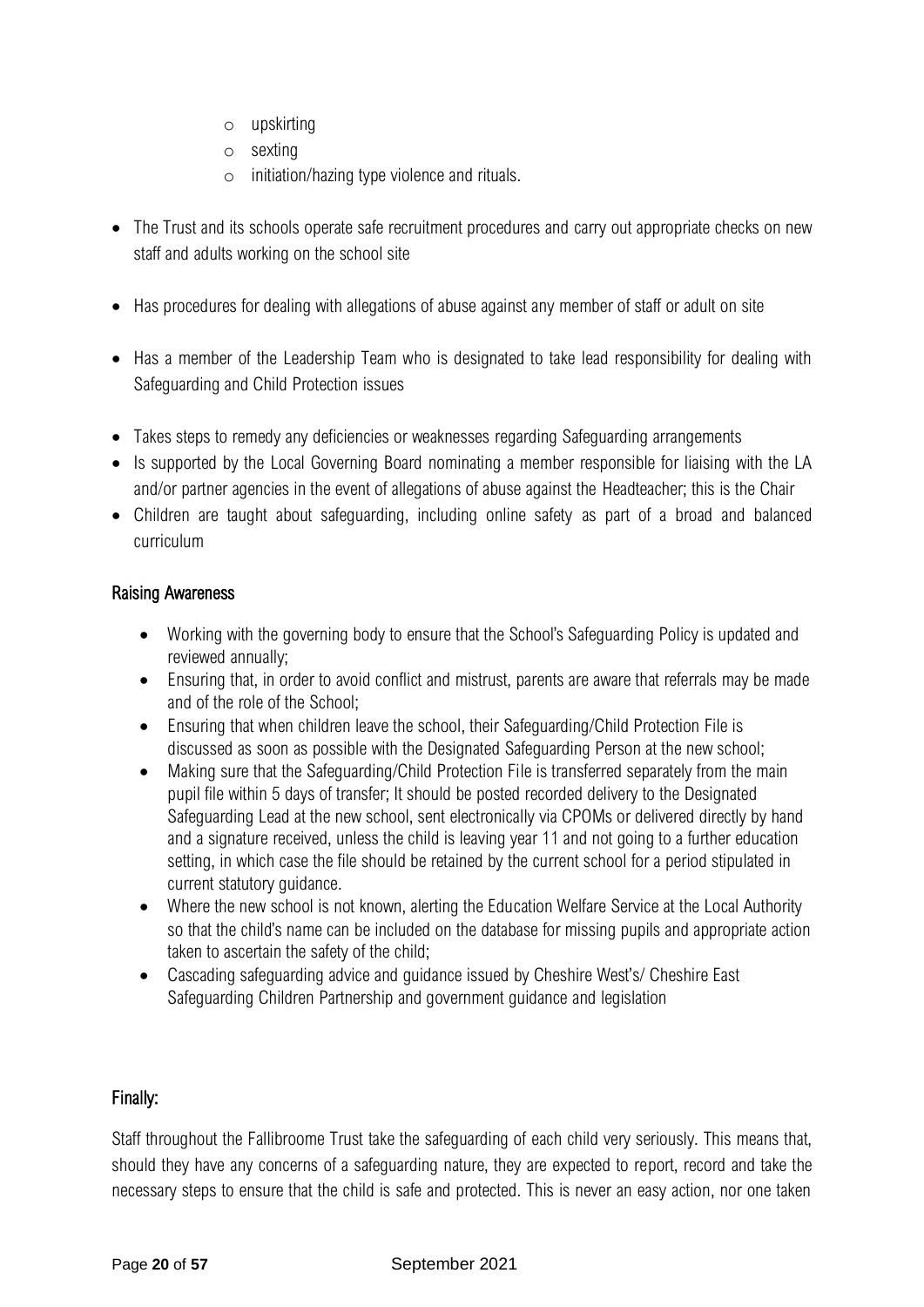lightly. They are aware that it can lead to challenge from parents/carers, but at all times staff have the child at the heart of all their decisions and act in their best interests.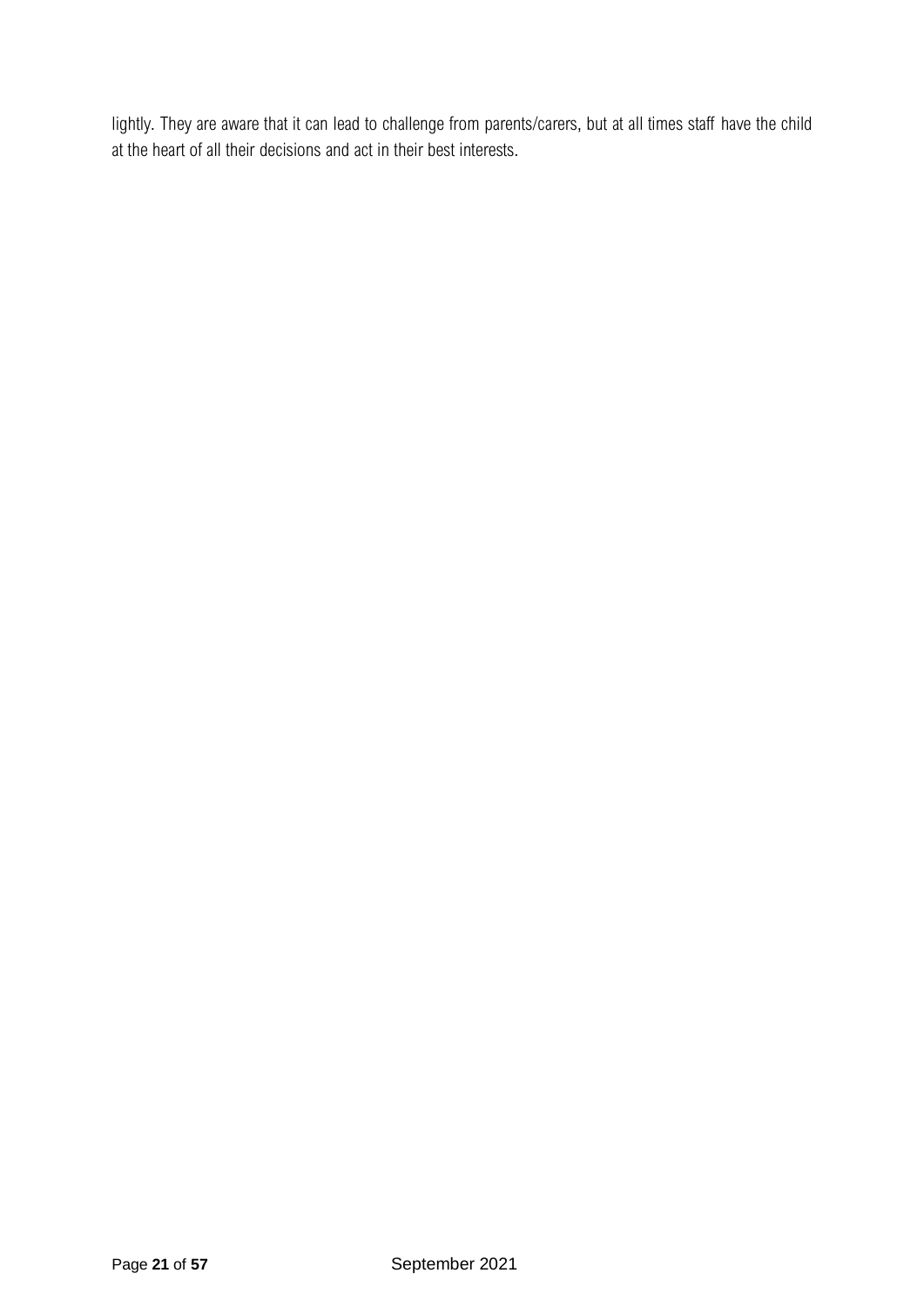<span id="page-22-0"></span>

| <b>APPENDIX 1 - KEY CONTACTS</b>                                                                                                   | RA                                                                                                                                                        |  |  |
|------------------------------------------------------------------------------------------------------------------------------------|-----------------------------------------------------------------------------------------------------------------------------------------------------------|--|--|
|                                                                                                                                    | <b>Staying Safe</b>                                                                                                                                       |  |  |
|                                                                                                                                    |                                                                                                                                                           |  |  |
| <b>Designated Safeguarding Lead</b>                                                                                                | Gemma Scotchford                                                                                                                                          |  |  |
| <b>Deputy Safeguarding Lead</b>                                                                                                    | <b>Richard Craven</b>                                                                                                                                     |  |  |
| <b>Chair of Governors</b>                                                                                                          | <b>John Brookes</b>                                                                                                                                       |  |  |
|                                                                                                                                    |                                                                                                                                                           |  |  |
|                                                                                                                                    | Our local contact numbers are:                                                                                                                            |  |  |
| Safeguarding of children concerns (Children<br>living in Cheshire East)                                                            | 0300 123 5012<br><b>Cheshire East Consultation Service</b><br>(Mon-Thurs 8:30am-5:00pm Friday 8:30-4:30pm)<br>0300 123 5022<br><b>Emergency Duty Team</b> |  |  |
| Safeguarding of children concerns (Children<br>living in other Authorities)<br>Please add in relevant authority contact<br>numbers |                                                                                                                                                           |  |  |
| Allegations against an adult working with<br>children                                                                              | 01270 685904/ 01606 288931<br>Local Authority Designated Officer (LADO)                                                                                   |  |  |
| <b>Prevent referrals</b>                                                                                                           | Tel: 01606 362121                                                                                                                                         |  |  |
| Police (Emergency)<br>Police (Non Emergency)                                                                                       | 999<br>101                                                                                                                                                |  |  |

# **APPENDIX 2 - GRADUATED RESPONSE**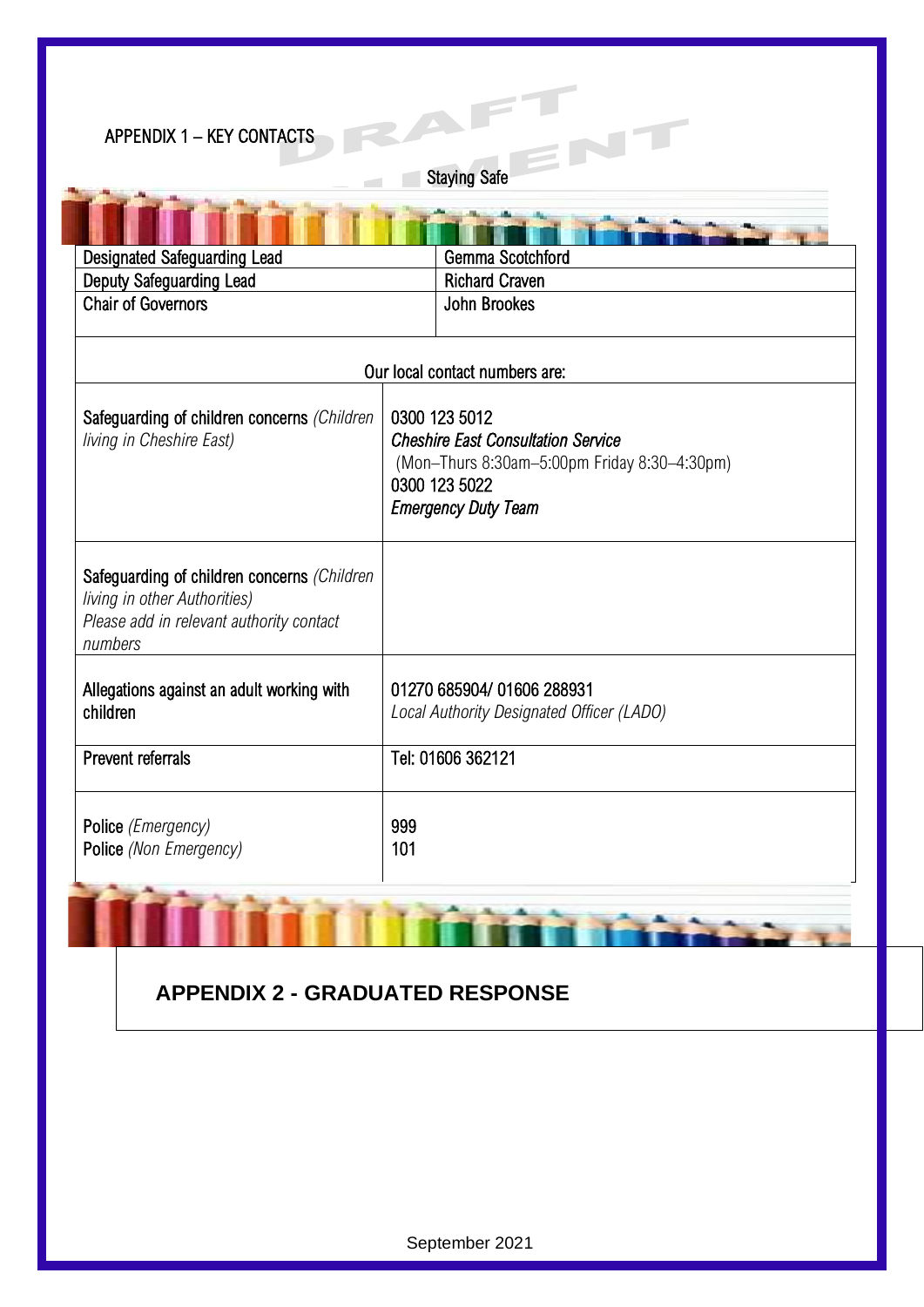

| Universal |
|-----------|
|           |

Children whose needs are being adequately met by their family, friends and community and who are accessing universal services. (e.g. health, GP, schools)

Response: - Continue meeting child's needs as a universal service in a safe environment. Universal services will remain at all levels of need.

# **Targeted**

Children who would benefit from additional help with moderate difficulties in order to make the best of their life chances.

• Response: - A practitioner who identifies unmet needs for a child should consider how these needs can best be met, usually by some additional help from within their own agency. The Early Help Assessment (EHA) can help to identify and plan to meet needs and involve others where necessary.

# Complex

Children who have a range of additional needs affecting different areas of their life.

- Response: Request support from other agencies such as family support, commissioned services Youth Justice Services and the Attendance and Children Out of School Team. Agencies work together to provide a network of support to the child and their family.
- Identify a lead practitioner to co-ordinate support and be primary link with the family.
- Hold a multi-agency meeting and use the Early Help Assessment (EHA) with child and family to assess their needs. Develop and implement an Action Plan and review progress.

# **Specialist**

Children who need immediate protection or who require integrated support from a statutory service such as CAMHS, Children's Social Care, or Youth Justice Service.

- Children's Social Care lead multi-agency planning and support through a Child-in-Need Plan, Child Protection Procedures, or accommodation by Children's Social Care.
- Youth justice Service lead multi-agency interventions for Court-Ordered Supervision of Young Offenders in the community and in custody.

If at any point you are concerned about the safety of a child or young person, contact Cheshire East Consultation Service (ChECS)

Tel: 0300 123 5012

Page 23 of 57 September 2021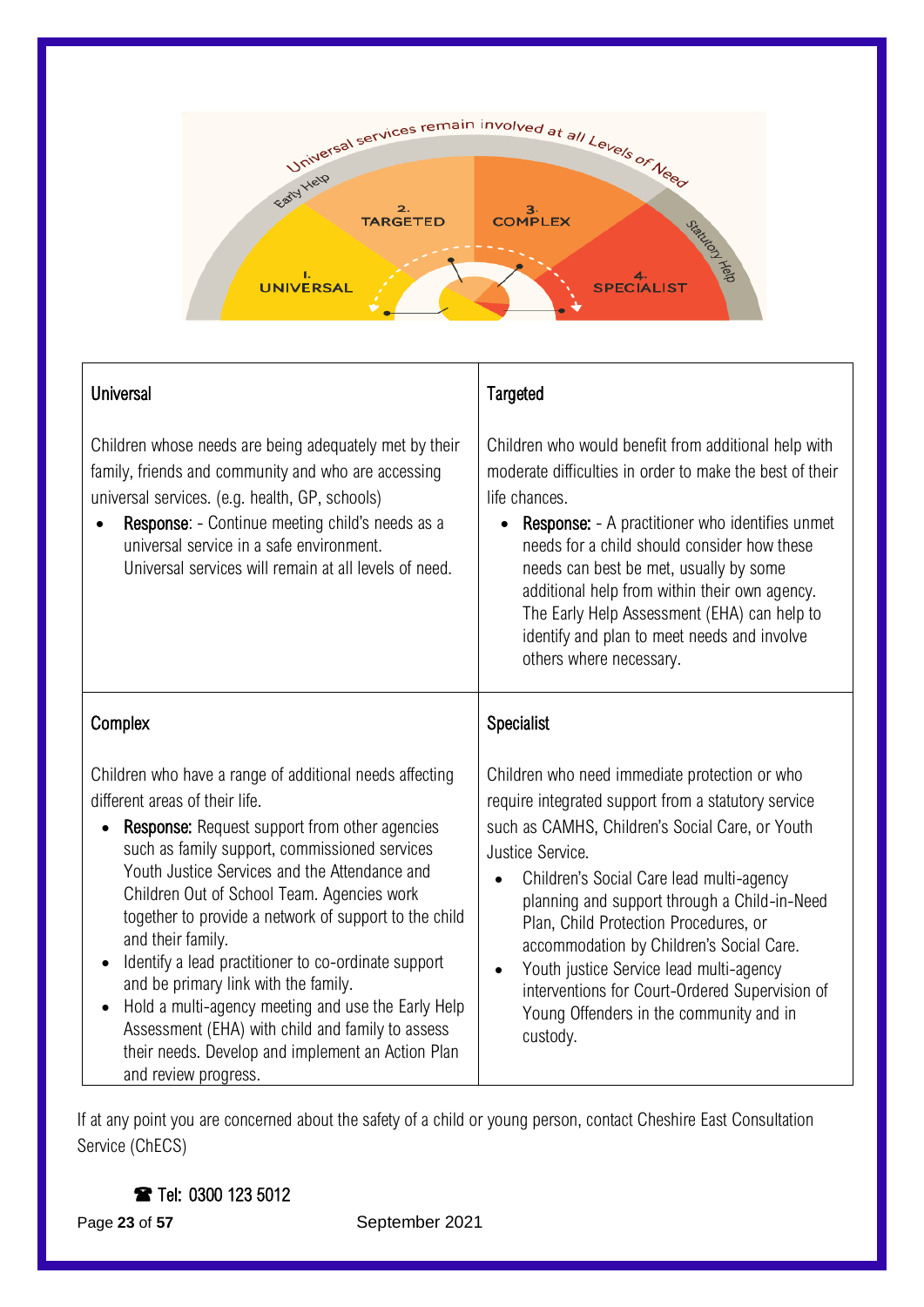<span id="page-24-0"></span>Tel: 0300 123 5022 (Emergency Duty Team for out of hours)

#### APPENDIX 3 - Definitions of Abuse

#### "Keeping Children Safe in Education" 2020



Involves forcing or enticing a child to take part in sexual activities, not necessarily involving a high level of violence, whether or not the child is aware of what is happening.

- The activities may involve physical contact: including assault by penetration e.g. rape or oral sex; or nonpenetrative acts e.g. masturbation, kissing, rubbing & touching outside of clothing
- They may also include non-contact activities: e.g. involving children in looking at/ in the production of sexual images/ activities, encouraging children to behave in sexually inappropriate ways, grooming a child in preparation for abuse
- Sexual abuse can take place online, and technology can be used to facilitate offline abuse.

Sexual abuse is not solely perpetrated by adult males. Women can also commit acts of sexual abuse, as can other children.

# **Emotional**

The persistent emotional maltreatment of a child such as **se** to cause severe and persistent adverse effects on their emotional development. It may involve:

- conveying to them that they are worthless, unloved, inadequate, or valued only insofar as they meet the needs of another person.
- not giving them opportunities to express their views, deliberately silencing them or 'making fun' of what they say or how they communicate.
- developmentally inappropriate expectations being imposed; interactions that are beyond the child's developmental capability
- overprotection and limitation of exploration and learning
- preventing the child participating in normal social interaction.
- seeing / hearing the ill-treatment of another.
- serious bullying (including cyberbullying) causing them frequently to feel frightened or in danger
- exploitation or corruption of them.

A form of abuse which may involve:

physical harm to a child.

illness in a child.

Some level of emotional abuse is involved in all types of maltreatment of a child, though it may occur alone.

• Hitting, shaking, throwing, poisoning, burning, scalding, drowning, suffocating, or otherwise causing

• Physical harm may also be caused when a parent or carer feigns the symptoms of, or deliberately induces

• Injuries in babies and non-mobile children

**Neglect Physical Physical** 

The persistent failure to meet a child's basic physical and/or psychological needs, likely to result in the serious impairment of the child's health or development.

It may occur during pregnancy as a result of maternal substance abuse.

Once a child is born, neglect may involve a parent or carer failing to:

- provide adequate food, clothing and shelter (including exclusion from home or abandonment)
- protect a child from physical and emotional harm or danger
- ensure adequate supervision (including the use of inadequate care-givers)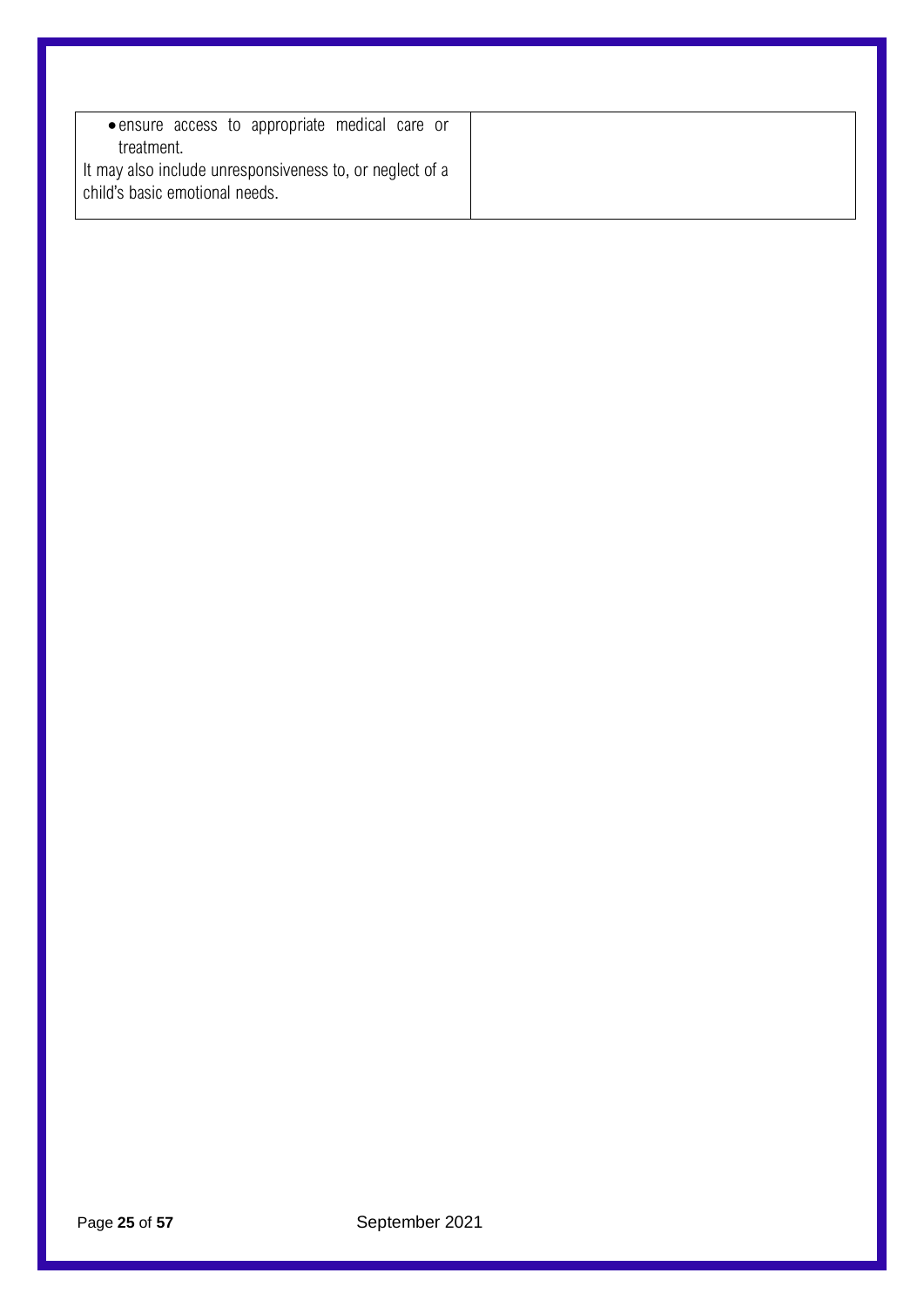# **APPENDIX 4 – SYMPTOMS OF ABUSE**

# Physical

- Bruises, black eyes and broken bones.
- Unexplained or untreated injuries.
- Injuries to unusual body parts e.g. thighs, back, abdomen.
- Bruising that resembles hand/finger marks.
- Burns/scalds.
- Human bites/cigarette burns.
- Injuries that the child cannot explain or explains unconvincingly.
- Injuries in babies and non-mobile children.

# Sexual

- Genital discomfort, pain, itching, bruising, injuries.
- Public/compulsive masturbation
- **Eating disorders**
- Sexually explicit behaviour or language not appropriate for their age
- **Sexually Transmitted Infection**
- Sexually explicit drawings
- **Pregnancy**

# **Behaviours**

- Lethargy/tiredness
	- Fear of certain adults
	- Poor social relationships
	- Bullying/anti-social behaviours
	- Attendance difficulties
	- **Disclosure**
	- Self-harm

# **Emotional**

- Physical, mental and emotional development lags
- Talks of excessive punishment
- Fear of parents being contacted
- Sudden speech disorders
- Running away
- Self-deprecation/ low self esteem

# • Marked change in general behaviour

- Low self-esteem
- Extremely passive/aggressive
- Withdrawn/withdrawal from family and friends
- **Sleeping difficulties**
- **Eating disorder**

# **Neglect**

- Child cold/ inappropriately dressed
- Undernourished/always hungry
- Untreated medical problems, e.g. dental decay, headlice, etc
- **•** Lethargy, tiredness or aggressive tendencies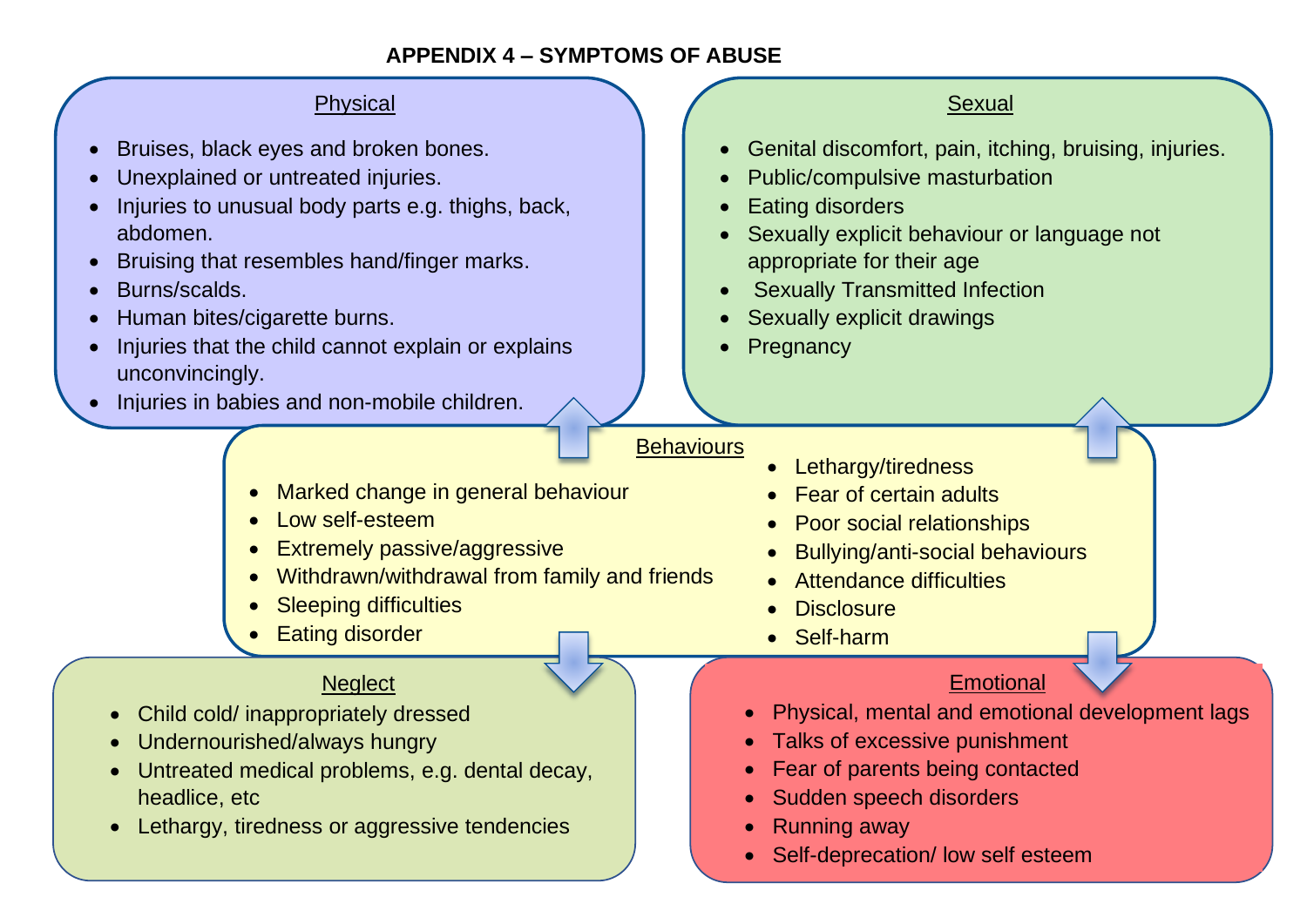# <span id="page-27-0"></span>APPENDIX 5 – RECEIVING DISCLOSURES



#### Receive

- Listen, try not to look shocked or be judgmental
- Believe what they say, accept what they say and take it seriously
- Don't make them feel bad by saying "you should have told me earlier"
- Don't 'interrogate' them let them tell you, try not to interrupt
- Note the date and time, what was done, who did it, and where it took place
- Don't criticise the perpetrator
- Don't ask leading questions use 'open' questions to clarify only (T.E.D)



Tell me what you mean by that? Explain that to me Describe that….

# **Reassure**

- Stay calm, tell the child they've done the right thing in telling you
- Reassure them they are not to blame
- Empathise  $-$  don't tell them how they should be feeling
- Don't promise confidentiality, explain who needs to know
- Explain what you'll do next
- Be honest about what you can do



#### Report and Record

- Make a brief, accurate, timely and factual record
- Discuss with the Designated Safeguarding Lead (DSL) or their Deputy, without delay
- The DSL will assess the situation and decide on the next steps

# Things to include:

- Time and full date of disclosure/incident and the time and full date the record was made
- An accurate record of what was said or seen, using the child's words as appropriate
- Whether it is  $1<sup>st</sup>$  or  $2<sup>nd</sup>$  hand information
- Whether the child was seen/spoken to
- Whether information is fact/ professional judgement
- Full names and roles/status of anyone identified in the report
- Sign the record with a legible signature.
- Record actions agreed with/by the Designated Lead (SMART)
- Avoid acronyms/jargon/abbreviations

*Review records regularly; add any new concerns respond to these immediately*.

# DO NOT PHOTOGRAPH INJURIES OR MARKS EVEN IF REQUESTED TO DO SO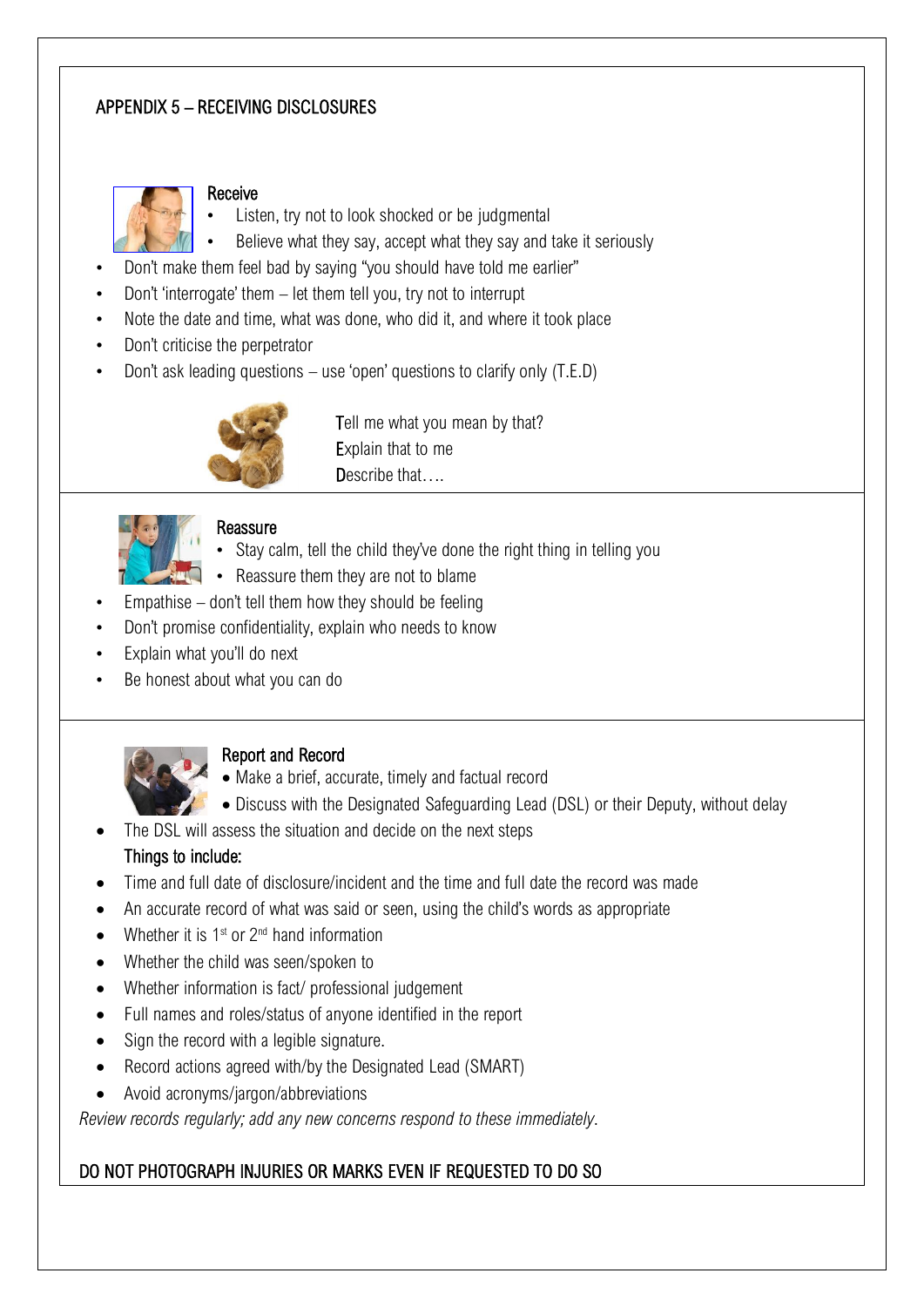#### <span id="page-28-0"></span>APPENDIX 6 - FORMS OF ABUSE

#### Breast ironing also known as Breast Flattening

Staff have been made aware of an act of abuse performed on girls (from around the age of 9 years old) in which their breasts are ironed, massaged and/or pounded, burned with heated objects or covered with an elastic belt to prevent or delay the development of their breasts; the intention being to protect the child from rape, forced marriage, sexual harassment or removal from education. It is a practice in Cameroon, Nigeria and South Africa. It is often carried out by the girl's mother.

Staff are clear that they would follow our usual procedure for recording and reporting this abuse where it is suspected.

#### Extra-Familial Harm (also known as Contextual Safeguarding)

#### including Child Sexual Exploitation (CSE), Child Criminal Exploitation (CCE) and Serious Youth Violence

Safeguarding incidents and/or behaviours can be associated with factors outside the school and/or can occur between children outside the school. All staff, but especially the Designated Safeguarding Lead (and deputies), should be considering the context within which such incidents and/or behaviours occur. This means that assessments of children should consider whether wider environmental factors are present in a child's life that are a threat to their safety and/or welfare. Children's social care assessments should consider such factors, so it is important that schools provide as much information as possible as part of the referral process. This will allow any assessment to consider all the available evidence and the full context of any abuse.

#### Children Missing from Home or Care

Children who run away from home or from care can provide a clear behavioural indication that they are either unhappy or do not feel safe in the place that they are living. Research shows that children run away from conflict or problems at home or school, neglect or abuse, or because they are being groomed by predatory individuals who seek to exploit them. Many run away on numerous occasions.

Our school are aware of the Pan-Cheshire Joint Protocol on Children and Young People Who run Away or Go Missing from Home or Care 2017-2019.

The association of chief police officers has provided the following definition a missing person *is:* 'Anyone whose whereabouts cannot be established will be considered as missing until located, and their well-being or otherwise confirmed'.

Within any case of children who are missing both push and pull factors need to be considered.

#### Push factors include:

- Conflict with parents/carers
- Feeling powerless
- Being bullied/abused
- Being unhappy/not being listened to
- The Toxic Trio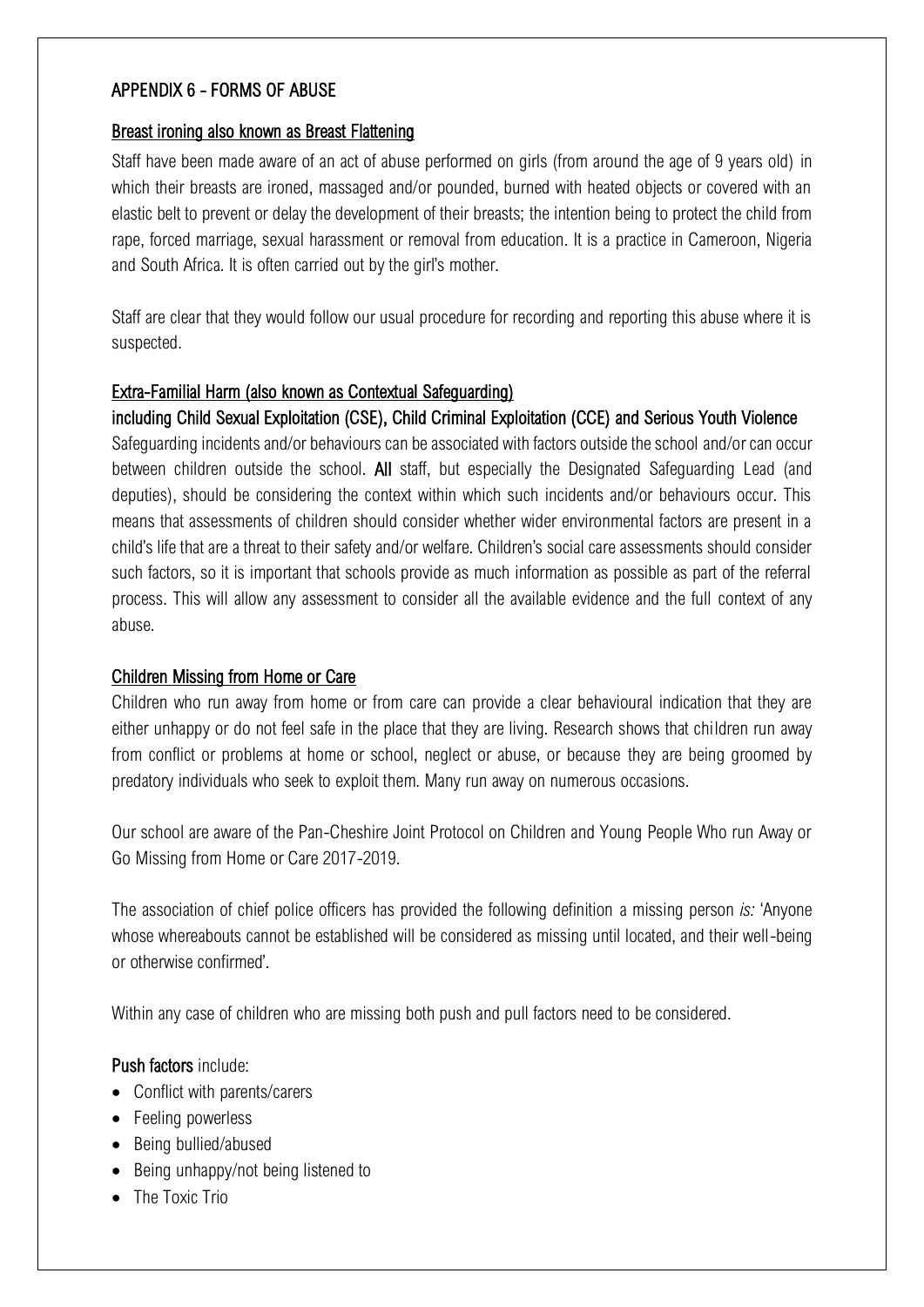#### Pull factors include:

- Wanting to be with family/friends
- Drugs, money and any exchangeable item
- Peer pressure
- For those who have been trafficked into the United Kingdom as unaccompanied asylum-seeking children there will be pressure to make contact with their trafficker

As a school we will inform all parents of children who are absent (unless the parent has informed us).

If the parent is also unaware of the location of their child, and the definition of missing is met, we will either support the parent to contact the police to inform them, or we will take the relevant action.

# Child Sexual Exploitation (CSE)

*"Child sexual exploitation is a form of child sexual abuse. It occurs where an individual or group takes advantage of an imbalance of power to coerce, manipulate or deceive a child under the age of 18 into sexual activity (a) in exchange for something the victim needs or wants, and/or (b) for the financial advantage or increased status of the perpetrator or facilitator.* 

*The victim may have been sexually exploited even if the sexual activity appears consensual. Child sexual exploitation does not always involve physical contact; it can also occur through the use of technology."*

CSE involves exploitative situations, contexts and relationships where children receive something (for example food, accommodation, drugs, alcohol, gifts, money or in some cases simply affection) as a result of engaging in sexual activities. Sexual exploitation can take many forms ranging from the seemingly 'consensual' relationship where sex is exchanged for affection or gifts, to serious organised crime by gangs and groups.

In all cases, those exploiting the child have power over them by virtue of their age, gender, intellect, physical strength and/or economic or other resources. Violence, coercion and intimidation are common, involvement in exploitative relationships being characterised in the main by the child's limited availability of choice resulting from their social/economic and/or emotional vulnerability.

Child sexual exploitation is a complex form of abuse and it can be difficult for those working with children to identify and assess.

As staff we are aware that the indicators for child sexual exploitation can sometimes be mistaken for 'normal adolescent behaviours. It requires knowledge, skills, professional curiosity to ensure that the signs and symptoms are interpreted correctly, and appropriate support is given.

# Indicators a child may be at risk of CSE include:

- going missing for periods of time or regularly coming home late;
- regularly missing school or education or not taking part in education;
- appearing with unexplained gifts or new possessions;
- associating with other children involved in exploitation;
- having older boyfriends or girlfriends;
- suffering from sexually transmitted infections;
- mood swings or changes in emotional wellbeing;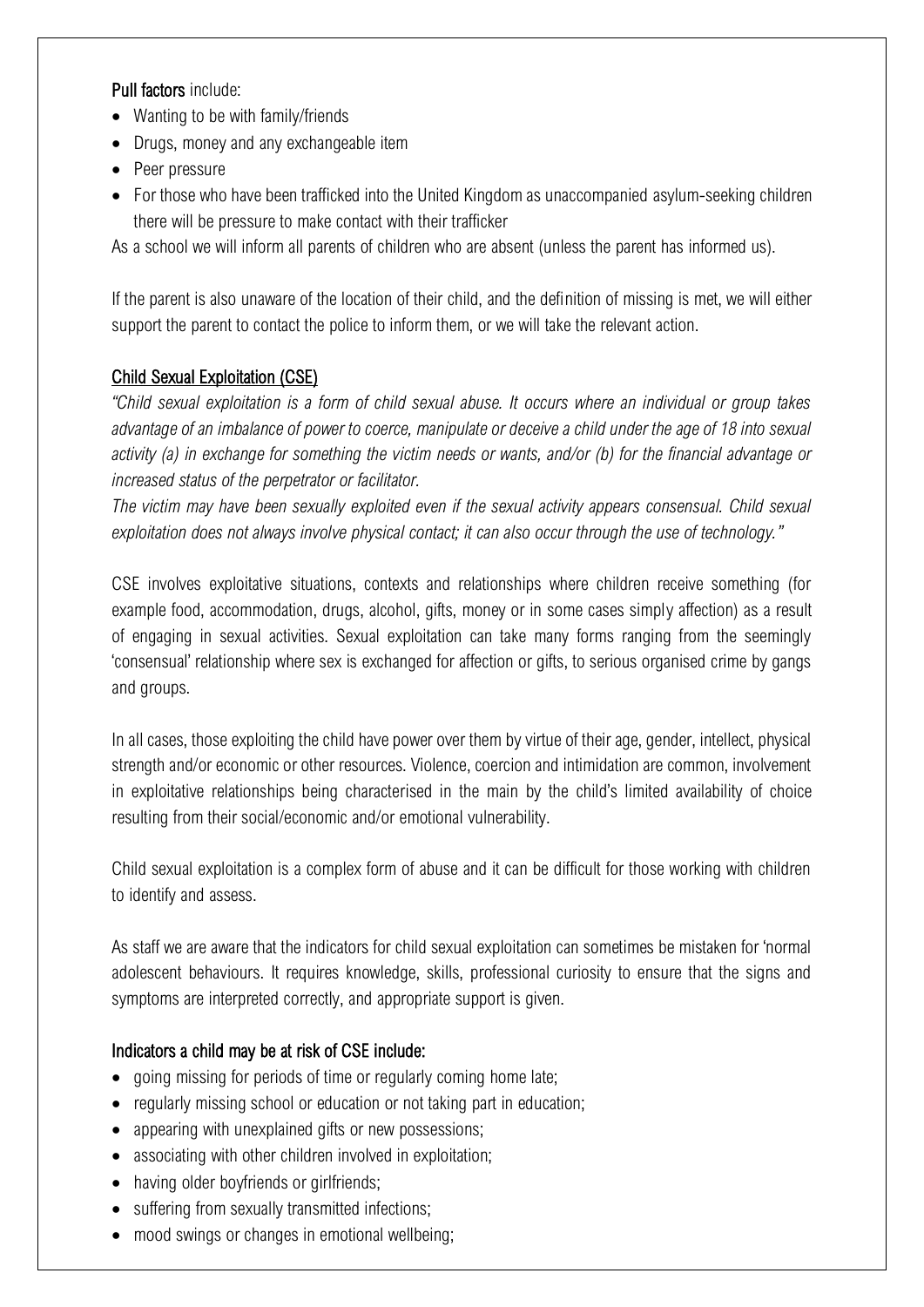- drug and alcohol misuse
- displaying inappropriate sexualised behaviour.

CSE can happen to a child of any age, gender, ability or social status. Often the victim of CSE is not aware that they are being exploited and do not see themselves as a victim.

As a school we educate all staff in the signs and indicators of sexual exploitation. We use the Cheshire East Child Exploitation Screening form to identify pupils who are at risk and the DSL will share this information as appropriate with ChECS.

Staff have been made aware of the Pan-Cheshire CSE policy, procedures and Screening tool. [Child](http://www.cheshireeastlscb.org.uk/professionals/child-sexual-exploitation.aspx)  [Exploitation.](http://www.cheshireeastlscb.org.uk/professionals/child-sexual-exploitation.aspx)

All staff are alert to possible indicators and will raise concerns as appropriate. They are aware of the pan-Cheshire CSE policy and procedures and of the screening tool including where to find it, how to complete it and what happens next.

#### Criminal Exploitation:

Criminal exploitation is a geographically widespread form of harm that is a typical feature of County Lines criminal activity: drug networks or gangs groom and exploit children to carry drugs and money from urban areas to suburban and rural areas, market and seaside towns. Key to identifying potential involvement in county lines are missing episodes, when the victim may have been trafficked for the purpose of transporting drugs; in such cases a referral to the National Referral Mechanism should be considered.

Like other forms of abuse and exploitation, county lines exploitation:

- can affect any child (male or female) under the age of 18 years;
- can affect any vulnerable adult over the age of 18 years;
- can still be exploitation even if the activity appears consensual;
- can involve force and/or enticement-based methods of compliance and is often accompanied by violence or threats of violence;
- can be perpetrated by individuals or groups, males or females, and children or adults;
- is typified by some form of power imbalance in favour of those perpetrating the exploitation. Whilst age may be the most obvious, this power imbalance can also be due to a range of other factors including gender, cognitive ability, physical strength, status, and access to economic or other resources.

# **County Lines**

County Lines is a form of criminal exploitation whereby gangs and organised criminal networks involved in exporting illegal drugs into one or more importing areas within the UK, using dedicated mobile phone lines or other form of 'deal line'. They are likely to exploit children and vulnerable adults to move and store the drugs and money, and they will often use coercion, intimidation, violence (including sexual violence) and weapons.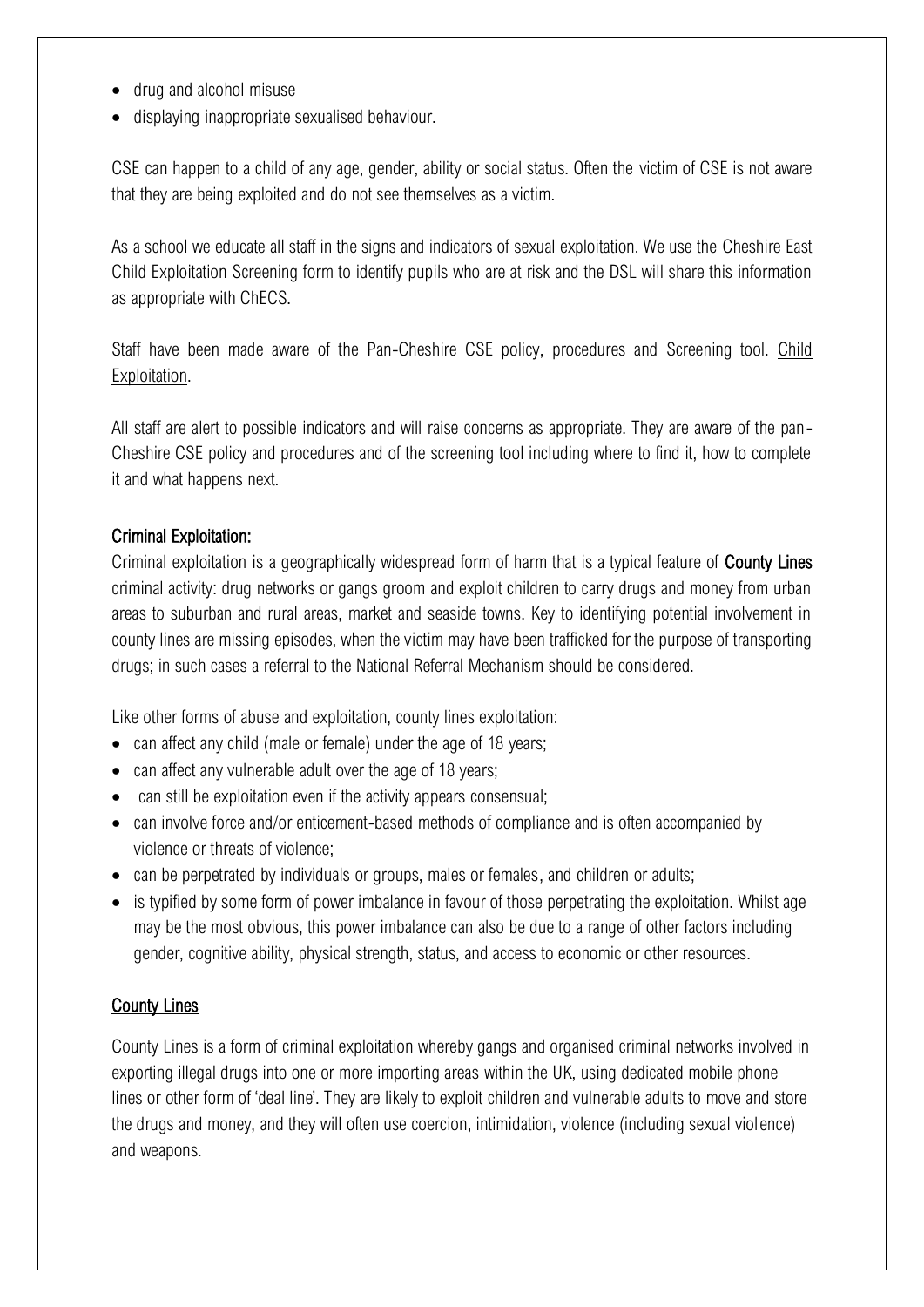#### **Cyberbullying**

Central to our School's anti-bullying policy is the principle that '*bullying is always unacceptable'* and that '*all pupils have a right not to be bullied*'.

The school recognises that it must take note of bullying perpetrated outside school which spills over into the school and so we will respond to any bullying including cyber-bullying that we become aware of carried out by pupils when they are away from the site.

Cyber-bullying is defined as "an aggressive, intentional act carried out by a group or individual using electronic forms of contact repeatedly over time against a victim who cannot easily defend himself/herself."

By cyber-bullying, we mean bullying by electronic media:

- Bullying by texts or messages or calls on mobile phones
- The use of mobile phone cameras to cause distress, fear or humiliation
- Posting threatening, abusive, defamatory or humiliating material on websites, to include blogs, personal websites, social networking sites
- Using e-mail to message others
- Hijacking/cloning e-mail accounts
- Making threatening, abusive, defamatory or humiliating remarks in on-line forums

Cyber-bullying may be at a level where it is criminal.

If we become aware of any incidents of cyberbullying, we will consider each case individually as to any criminal act that may have been committed. The school will pass on information to the police if it feels that it is appropriate, or we are required to do so.

#### Domestic abuse/violence

All our pupils have the right to be safe at school and also in their own homes. We are aware that all children can witness and be adversely affected by domestic abuse.

We are alert to the indicators of abuse, and we have a planned approach to supporting children in a proactive way.

Domestic abuse can affect anybody; it occurs across all of society, regardless of age, gender, race, sexuality, wealth or geography. Domestic abuse affects significant numbers of children and their families causing immediate harm as well as damaging future life chances.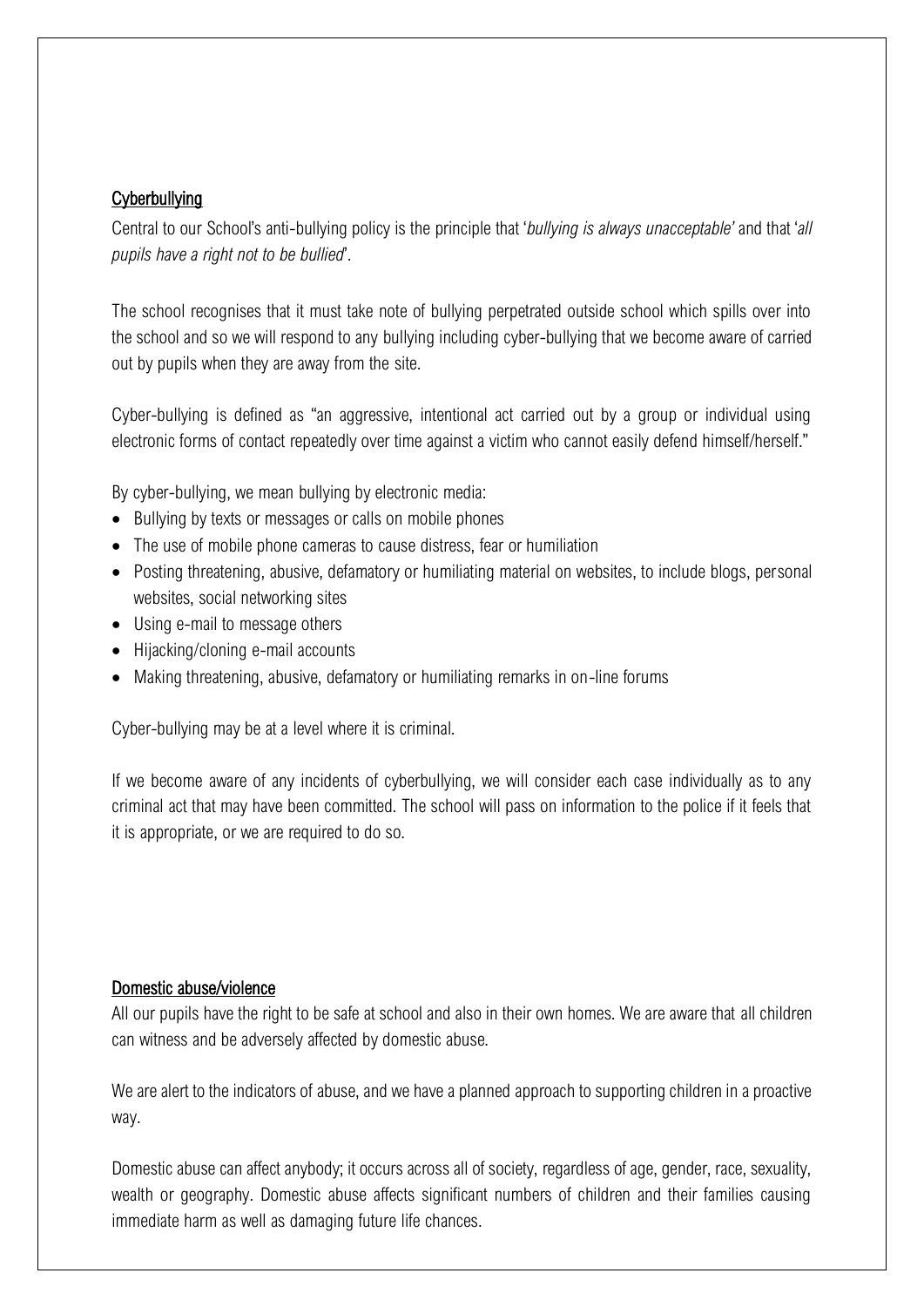Domestic abuse negatively affects children. We know that they are often more aware of what is happening than parents think. How they respond depends on their age, personality and support network; but they recover best when they are helped to understand and to process what is happening/has happened to them.

Their experiences will shape their self-worth, identity, and ability to relate to others in childhood and adulthood; making it much more difficult to succeed at school and develop friendships.

To support our children, we:

- Have an ethos which puts children's wellbeing at the heart of all that we do
- Create a predictable school life with set routines
- Ensure that rules and expectations are clearly stated and understood by all
- Understand that oppositional and manipulative behaviours are not attempts to 'provoke us', but may be attempts by these children to control their world when so much feels out of control for them
- Model respectful and caring behaviour, positive conflict resolution and respectful interactions. Helping children learn not only what not to do, but what to do instead
- Use the language of choice, making clear the benefits and negative consequences of their choices. Ensuring that we follow through with any consequences or sanctions
- Support children to put feelings into words. We build up a vocabulary of emotional words with them so that they can begin to express their feelings more appropriately/accurately (*A child exposed to domestic abuse may have seen a lot of behaviours that express strong feelings, but may not have heard words to appropriately express/ describe these feelings)*
- Understand that the child may experience conflicting and confusing emotions when thinking of or talking about their parents
- Create opportunities for children to feel successful. We let the child know that they matter; taking an active interest in them
- Accept that they may not be willing or able to talk about it right away (if ever)
- Provide effective, non-verbal, systems for children to access support
- Provide reassurance that only people who need to know about the incident will know
- Allow the child, where necessary, to safely store work in school or shred it after completion when providing interventions
- Have visible and accessible worry boxes/internal support systems /information regarding external sources of support e.g. Childline etc.

The behaviour of a person ("A") towards another person ("B") is "domestic abuse" if—

• A and B are each aged 16 or over and are personally connected to each other, and the behaviour is abusive.

The behaviour is "abusive" if it consists of any of the following—

(a)physical or sexual abuse;

(b)violent or threatening behaviour;

(c)controlling or coercive behaviour;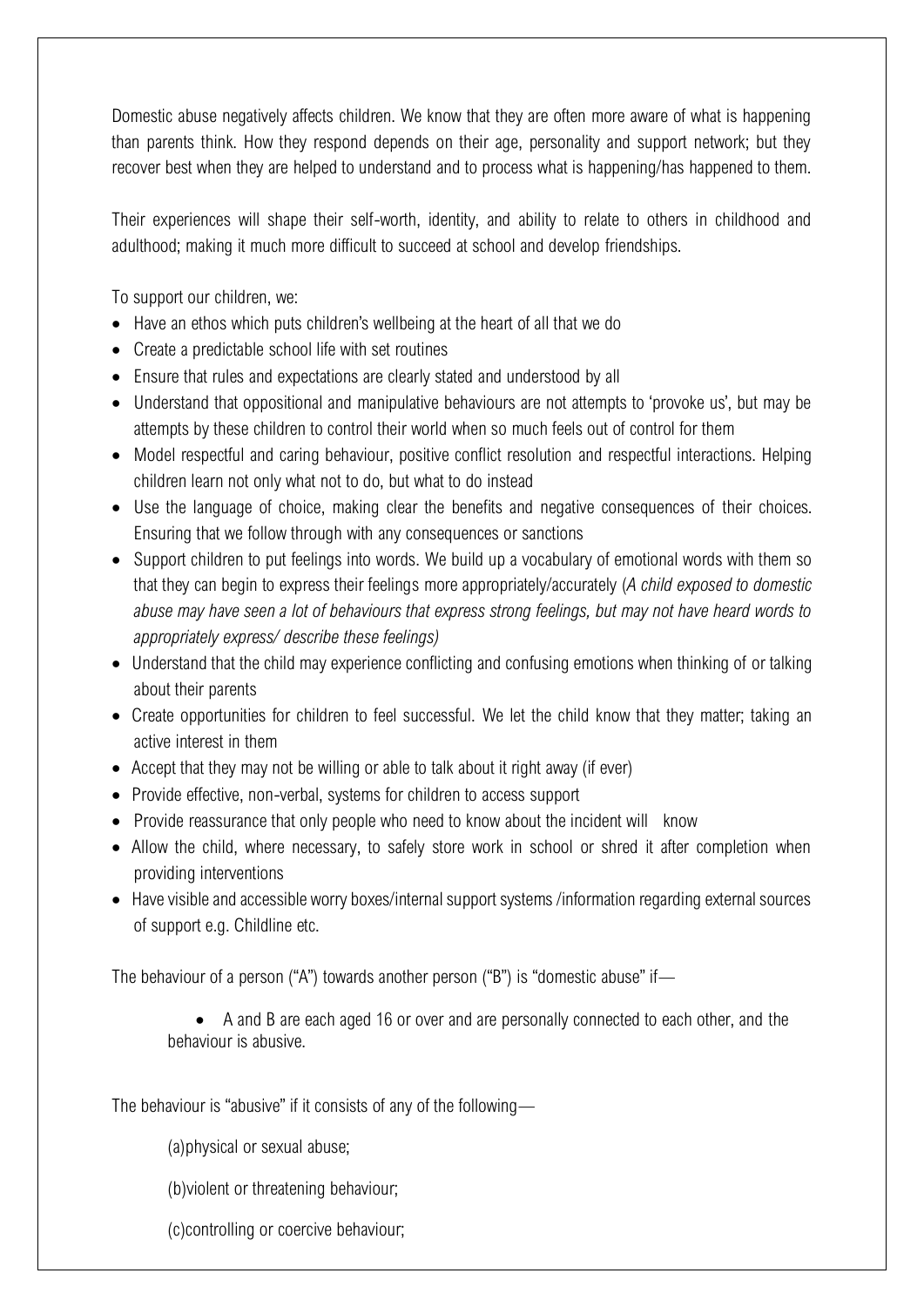(d)economic abuse (see subsection (4));

(e)psychological, emotional or other abuse;

and it does not matter whether the behaviour consists of a single incident or a course of conduct.

"Economic abuse" means any behaviour that has a substantial adverse effect on B's ability to—

(a)acquire, use or maintain money or other property, or

(b)obtain goods or services.

For the purposes of the domestic abuse Act 2021 A's behaviour may be behaviour "towards" B despite the fact that it consists of conduct directed at another person (for example, B's child).

The Domestic abuse Act 2021 introduces the first ever statutory definition of domestic abuse and recognises the impact of domestic abuse on children, as victims in their own right, if they see, hear or experience the effects of abuse. The statutory definition of domestic abuse, based on the previous crossgovernment definition, ensures that different types of relationships are captured, including ex-partners and family members. The definition captures a range of different abusive behaviours, including physical, emotional and economic abuse and coercive and controlling behaviour. Both the person who is carrying out the behaviour and the person to whom the behaviour is directed towards must be aged 16 or over and they must be "personally connected" (as defined in section 2 of the 2021 Act).

#### [Children, Young People and Domestic Abuse](https://www.cheshireeast.gov.uk/livewell/staying-safe/domestic-abuse-and-sexual-violence/domestic-abuse-tools-and-resources.aspx)

# Emotional abuse

Staff are all aware that emotional abuse is the persistent emotional maltreatment of a child which can cause severe and adverse effects on the child's emotional development.

We understand that it may involve the following:

- Conveying to a child that they are worthless or unloved, inadequate, or valued only insofar as they meet the needs of another person
- Not giving the child opportunities to express their views, deliberately silencing them or 'making fun' of what they say or how they communicate
- Age or developmentally inappropriate expectations being imposed on children. These may include interactions that are beyond a child's developmental capability as well as overprotection and limitation of exploration and learning, or preventing the child from participating in normal social interaction
- Seeing or hearing the ill-treatment of another
- Serious bullying (including cyberbullying), causing children frequently to feel frightened or in danger, or the exploitation or corruption of children

Some level of emotional abuse is involved in all types of maltreatment of a child, although it may occur alone.

# Female Genital Mutilation (FGM)

Staff are aware of Female Genital Mutilation (also known as female circumcision, cutting or Sunna) and that it is the partial or total removal of external female genitalia for non-medical reasons.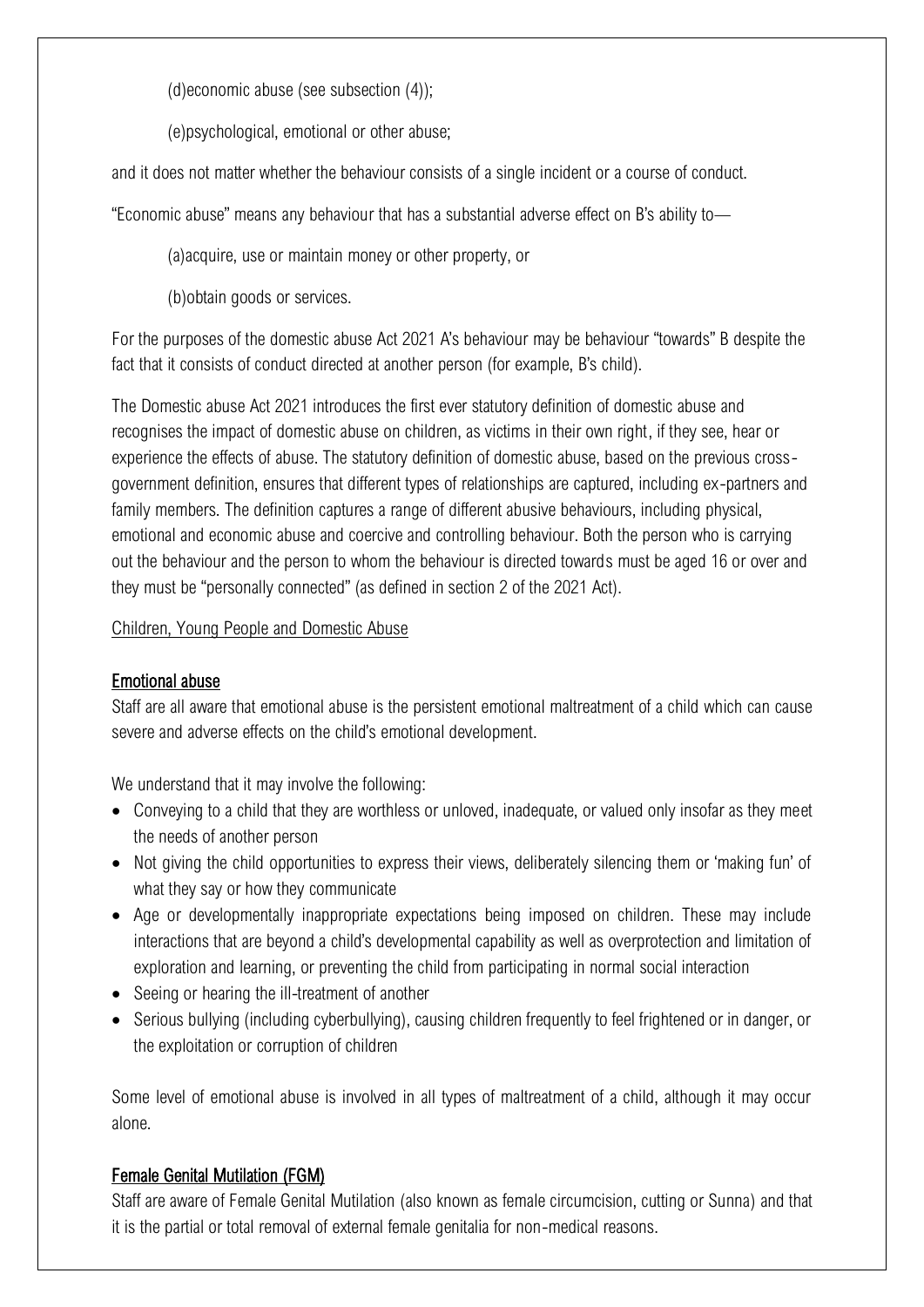Staff are also aware that FGM

- Is child abuse; it's dangerous and it is a criminal offence. Religious, social or cultural reasons are sometimes given for FGM however there is no valid reason for it.
- Is illegal in the UK. It's also illegal to take a British national or permanent resident abroad for FGM or to help someone trying to do this.

#### Indications that FGM may be about to take place:

- When a female family elder is around, particularly when she is visiting from a country of origin.
- Reference to FGM in conversation e.g. a girl may tell other children about it.
- A girl may confide that she is to have a 'special procedure' or to attend a special occasion to 'become a woman'.
- A girl may request help from a teacher or another adult if she is aware or suspects that she is at immediate risk.
- Parents state that they or a relative will take the child out of the country for a prolonged period.
- A girl may talk about a long holiday to her country of origin or another country where the practice is prevalent.
- A girl being withdrawn from PSHE or from learning about FGM (parents may wish to keep her uninformed about her body and rights)

#### Indications that FGM has taken place:

- Difficulty walking, sitting or standing
- Spending longer than normal in the bathroom or toilet possibly with bladder or menstrual problems
- Unusual/a noticeable change in behaviour after a lengthy absence
- Reluctance to undergo normal medical examinations
- Asking for help, but may not be explicit about the problem due to embarrassment or fear
- Prolonged absences/ persistent unexplained absence from school/college
- Seek to be excused from physical exercise without the support of their GP
- Child not allowed to attend extra-curricular activities
- Close supervision of child by family/carers

Teachers in our school are aware of their responsibilities under section 74 of the Serious Crime Act 2015 which says that "If a **teacher**, in the course of their work in the profession, discovers that an act of Female Genital Mutilation appears to have been carried out on a girl under the age of 18 the teacher must report this to the police".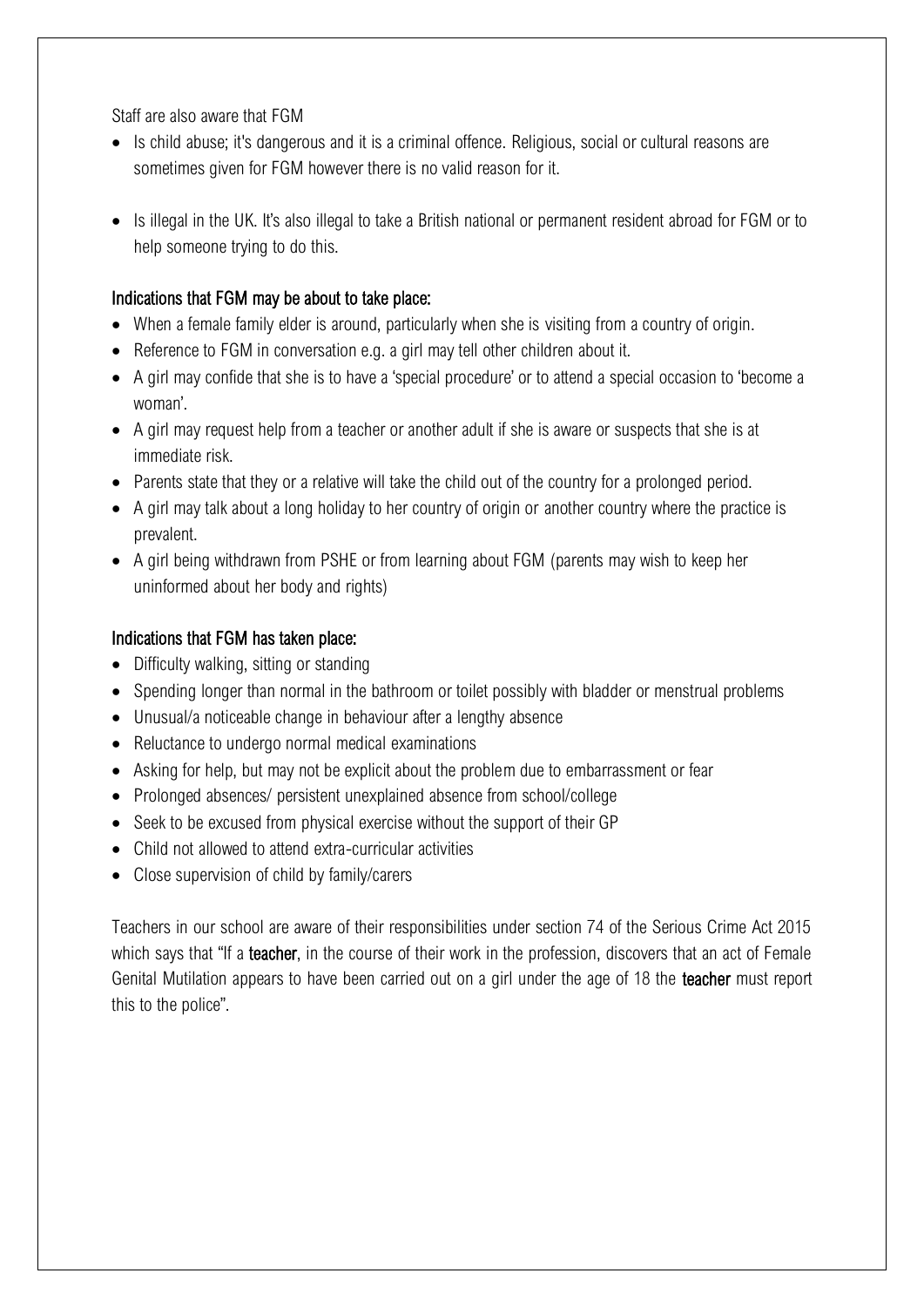FGM mandatory reporting duty FGM comprises all procedures involving partial or total removal of the external female genitalia or other injury to the female genital organs. It is illegal in the UK and a form of child abuse with long-lasting harmful consequences.

Section 5B of the Female Genital Mutilation Act 2003 (as inserted by section 74 of the Serious Crime Act 2015) places a statutory duty upon teachers along with regulated health and social care professionals in England and Wales, to report to the police where they discover (either through disclosure by the victim or visual evidence) that FGM appears to have been carried out on a girl under 18. Those failing to report such cases will face disciplinary sanctions. It will be rare for teachers to see visual evidence, and they should not be examining pupils, but the same definition of what is meant by "to discover that an act of FGM appears to have been carried out" is used for all professionals to whom this mandatory reporting duty applies. Information on when and how to make a report can be found athttps://www.gov.uk/government/publications/mandatory-reporting-of-female-genitalmutilation-procedural-information

Teachers must personally report to the police cases where they discover that an act of FGM appears to have been carried out. Unless the teacher has a good reason not to, they should also still consider and discuss any such case with the school or college's designated safeguarding lead and involve children's social care as appropriate. The duty does not apply in relation to at risk or suspected cases (i.e. where the teacher does not discover that an act of FGM appears to have been carried out, either through disclosure by the victim or visual evidence) or in cases where the woman is 18 or over. In these cases, teachers should follow local safeguarding procedures. The following is a useful summary of the FGM mandatory reporting duty:

https://www.gov.uk/government/uploads/system/uploads/attachment\_data/file/496415/6\_163 9\_HO\_SP\_FGM\_mandatory\_reporting\_Fact\_sheet\_Web.pdf

Members of our school community are alert to the possibility of a girl being at risk of FGM, or already having suffered FGM. They have been made aware that FGM typically takes place between birth and around 15 years old. Potential indicators that a child or young person may be at risk of FGM have been shared and the next steps have been identified, in that we take the same course of action as we would with any form of abuse; the Designated Safeguarding Lead plays a full part in the process of identification recording and reporting. We are mindful that girls at risk of FGM may not yet be aware of the practice or that it may be conducted on them, so sensitivity is always shown when approaching the subject.

#### Forced Marriage

Staff are aware of Forced Marriage and that it is one entered into without the full and free consent of one or both parties and where violence, threats or any other form of coercion is used to cause a person to enter into a marriage. Threats can be physical or emotional and psychological.

Children, especially girls who are forced to marry, or those who fear they may be forced to marry, are frequently withdrawn from education, restricting their educational and personal development.

#### Indications that a Child is at risk of Forced Marriage:

Staff are aware that they need to be aware of significant changes in the child's presentation emotional and physical, in dress and behaviour.

- Appearing anxious, depressed and emotionally withdrawn with low self-esteem
- Self-harming, self-cutting or anorexia
- Criminal activity e.g. shoplifting or taking drugs or alcohol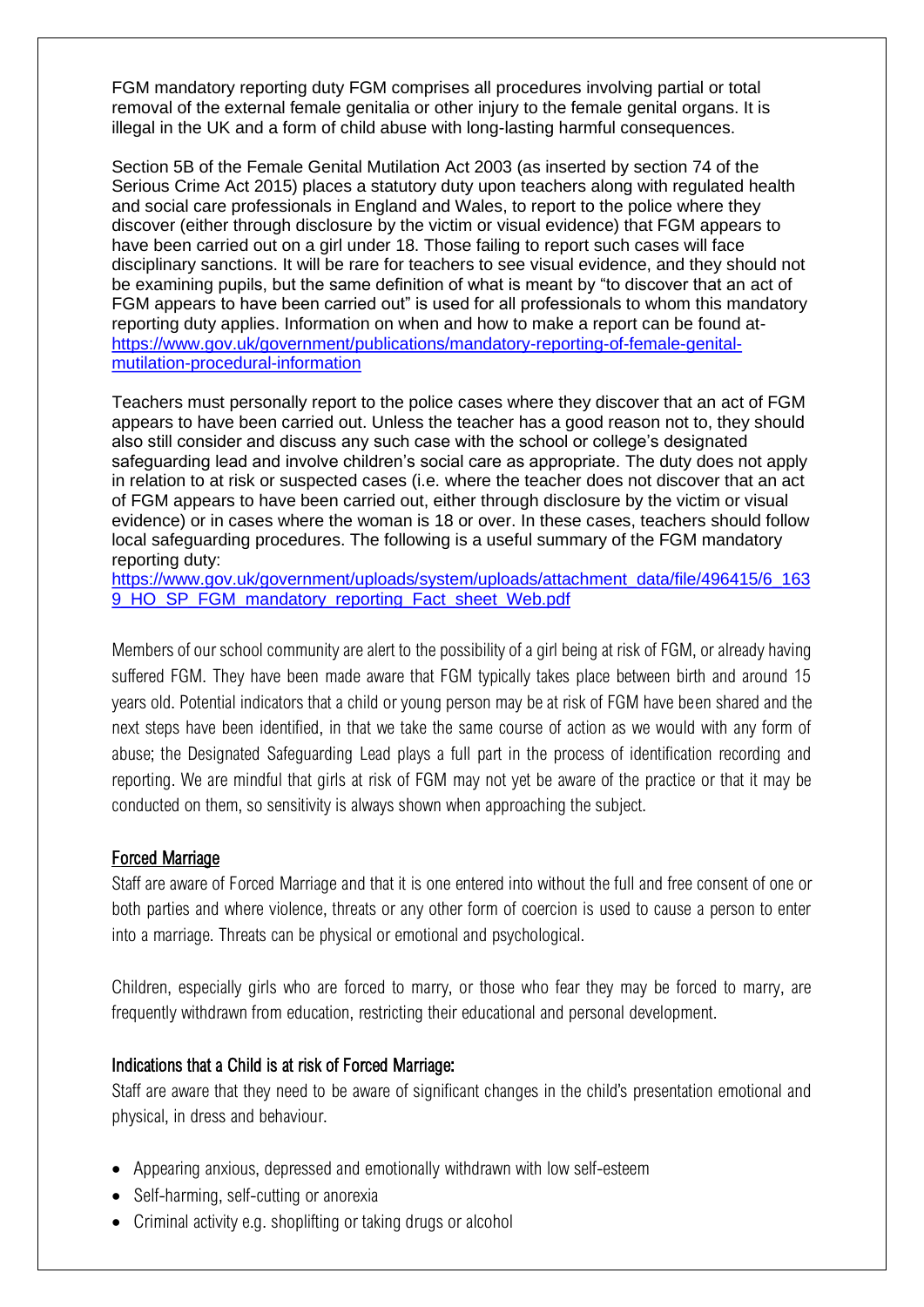- Declining performance, aspirations or motivation
- Not allowed to attend any extra-curricular or after school activities
- Girls and young women may be accompanied to and from school/college
- Attending school but absenting themselves from lessons
- Stopping attendance at school/college
- A family history of older siblings leaving education early and marrying early

#### The Forced Marriage Unit has published

[https://www.gov.uk/government/uploads/system/uploads/attachment\\_data/file/322307/HMG\\_MULTI\\_AGE](https://www.gov.uk/government/uploads/system/uploads/attachment_data/file/322307/HMG_MULTI_AGENCY_PRACTICE_GUIDELINES_v1_180614_FINAL.pdf) [NCY\\_PRACTICE\\_GUIDELINES\\_v1\\_180614\\_FINAL.pdf](https://www.gov.uk/government/uploads/system/uploads/attachment_data/file/322307/HMG_MULTI_AGENCY_PRACTICE_GUIDELINES_v1_180614_FINAL.pdf), with pages 32-36 focusing on the role of schools and colleges. School and college staff can contact the Forced Marriage Unit if they need advice or information. Contact: 020 7008 0151 or email: [fmu@fco.gov.uk.](mailto:fmu@fco.gov.uk)

#### Actions our school takes in relation to take around Honour Based Abuse:

- When managing requests for absence, we use an absence request form which requests information on all siblings who attend other schools. Sometimes younger siblings tell teachers information that has a bearing on older members of the family, so it is important that we liaise with the other schools
- The Headteacher teacher requires a meeting with parents to discuss applications for extended leave of absence during term time, as we feel this can provide an opportunity to gather important information. We ask for the precise location of where the child is going; the purpose of the visit; the return date and whether it is estimated or fixed
- We check in with the child/children to see if they know and corroborate the purpose of the visit.
- If a return date has been specified and a child has not returned to school, we would contact our Attendance/Education Welfare Officer. We would never remove the child from the roll without first making enquiries about their disappearance in line with Cheshire East Children Missing Education Procedures and referring the case to the police and Children's Services as appropriate.

#### **Gaming**

Online gaming is an activity that the majority of children and many adults get involved in.

The school raise awareness by:

- Talking to parents and carers about the games their children play and help them identify whether they are appropriate
- Supporting parents in identifying the most effective way of safeguarding their children by using parental controls and child safety mode
- Talking to parents about setting boundaries and time limits when games are played
- Highlighting relevant resources
- Making our children aware of the dangers including of online grooming and how to keep themselves safe
- Making our children aware of how to report concerns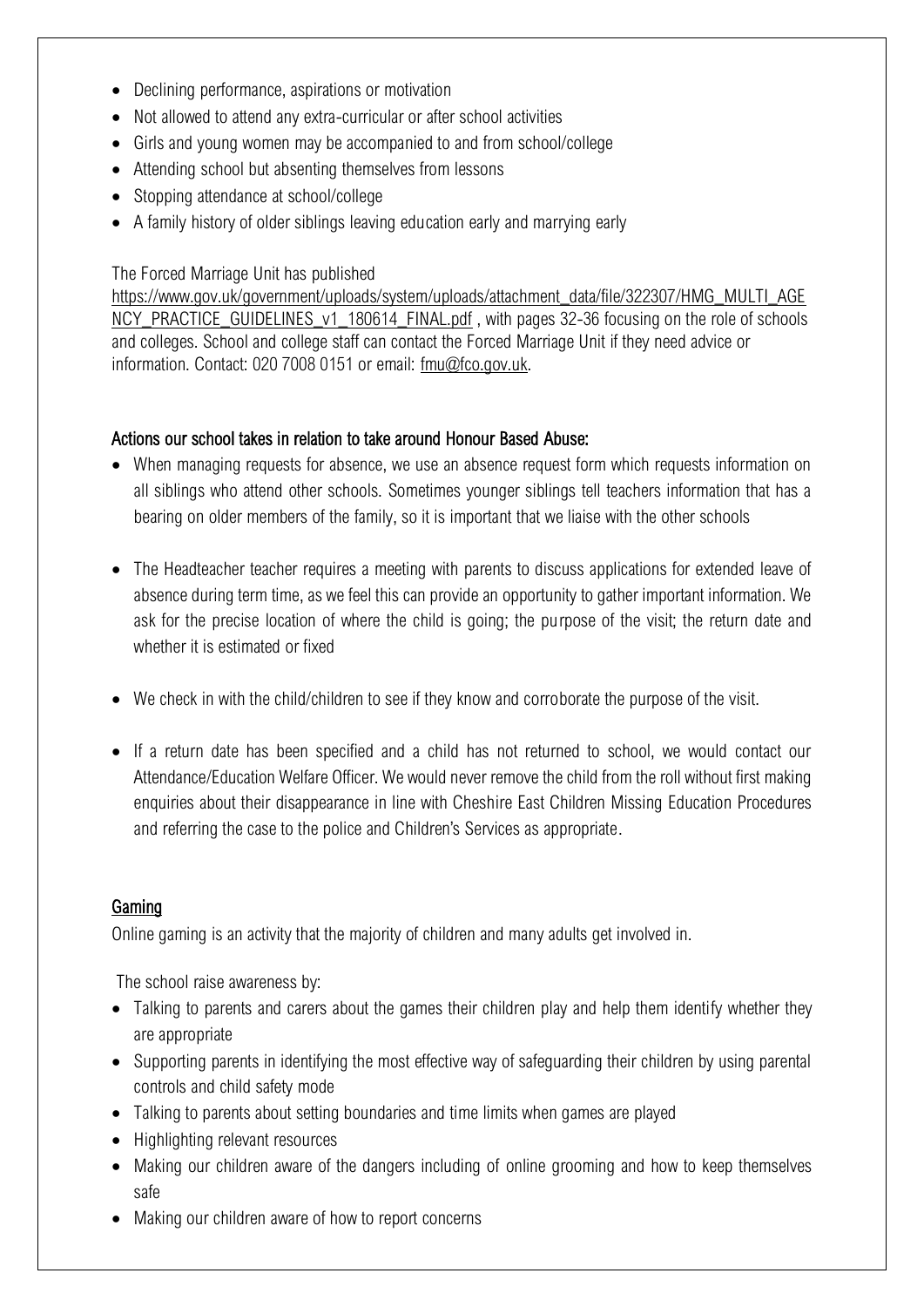#### Honour Based Abuse

Staff are aware of "Honour-based' Abuse (HBA) which encompasses crimes which have been committed to protect or defend the honour of the family and/or the community, including Female Genital Mutilation (FGM), forced marriage, and practices such as breast ironing. All forms of so called HBA are abuse (regardless of the motivation) and staff will handle and escalate as such; they are alert to the possibility of a child being at risk of HBA, or already having suffered HBA." *Keeping Children Safe in Education 2020*

Awareness raising has taken place around HBV and forced marriage; staff are alert to possible indicators. They are aware that forced marriage is an entirely separate issue from arranged marriage; that it is a human rights abuse and falls within the Crown Prosecution Service definition of domestic violence and that HBV and FM can affect both young men and women.

As a school we would never attempt to intervene directly; where this is suspected we would speak to ChECS before sharing our concerns with the family.

#### Modern Day Slavery

The Modern Slavery Act came into Force in 2015. Modern Slavery can take many forms including the trafficking of people, forced labour, servitude and slavery.

Staff are aware that:

- a person commits an offence if they knowingly hold another person in slavery or servitude or if they knowingly require another person to perform forced or compulsory labour
- it is an offence to arrange or facilitate the travel of a person with a view to them being exploited. These are serious offences carrying a penalty of up to life imprisonment
- any consent victims have given to their treatment will be irrelevant where they have been coerced, deceived or provided with payment or benefit to achieve that consent
- children (under 18 years) are considered victims of trafficking, whether or not they have been coerced, deceived or paid to secure their compliance. They need only to have been recruited, transported or harbored for the purpose of exploitation

#### **Neglect**

Staff are aware that neglect:

- is the persistent failure to meet a child's basic physical and/or psychological needs, likely to result in the serious impairment of the child's health or development
- may occur during pregnancy, for example, as a result of maternal substance abuse
- once a child is born, may involve a parent or carer failing to: provide adequate food, clothing and shelter (including exclusion from home or abandonment); protect a child from physical and emotional harm or danger; ensure adequate supervision (including the use of inadequate care-givers); or ensure access to appropriate medical care or treatment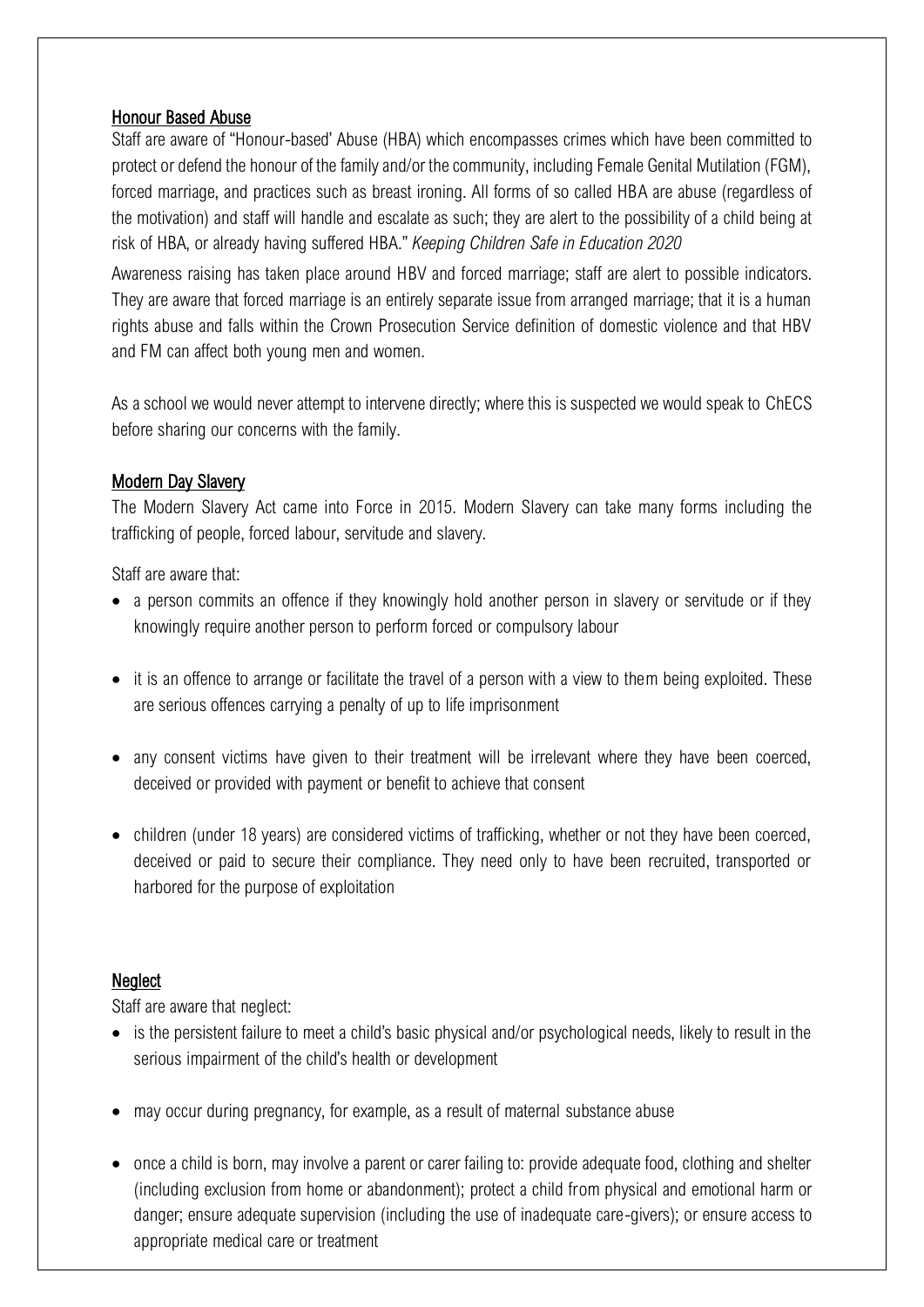- may also include neglect of, or unresponsiveness to, a child's basic emotional needs
- may potentially be fatal
- causes great distress to children and leads to poor outcomes in the short and long-term
- has possible consequences which may include an array of health and mental health problems, difficulties in forming attachment and relationships, lower educational achievements, an increased risk of substance misuse, higher risk of experiencing abuse as well as difficulties in assuming parenting responsibilities later in life. The degree to which children are affected during their childhood and later in adulthood depends on the type, severity and frequency of the maltreatment and on what support mechanisms and coping strategies were available to the child

We are also mindful of the effects of adolescent neglect as this is as damaging as other forms of maltreatment - increasing the risk of arrest, offending and violent crime in late adolescence, and the risk of arrest and drug use in early adulthood

If we suspect neglect, we will use the Neglect Screening Tool [http://www.cheshireeast\(CESCP\) .org.uk/docs/neglect-screening-tool.doc](http://www.cheshireeastlscb.org.uk/docs/neglect-screening-tool.doc)

#### Online Safety

With the current speed of on-line change, some practitioners, parents and carers have only a limited understanding of online risks and issues. Parents may underestimate how often their children come across potentially harmful and inappropriate material on the internet and may be unsure about how to respond. Some of the risks could be:

- unwanted contact
- grooming
- online bullying including sexting
- digital footprint

The schools therefore seeks to provide information and awareness to staff, pupils and their parents through:

- Acceptable use agreements for children, teachers, parents/carers and governors
- Curriculum activities involving raising awareness around staving safe online
- Information included in letters, newsletters, web site
- Parents evenings / sessions
- High profile events / campaigns e.g. Safer Internet Day
- Building awareness around information that is held on relevant web sites and or publications
- Social media policy

#### Peer on peer abuse and child on child abuse

Children can abuse other children (often referred to as peer on peer abuse, peer relationship abuse, child on child abuse and teenage relationship abuse). This is most likely to include, but may not be limited to:

- bullying (including cyberbullying);
- physical abuse such as hitting, kicking, shaking, biting, hair pulling, or otherwise causing physical harm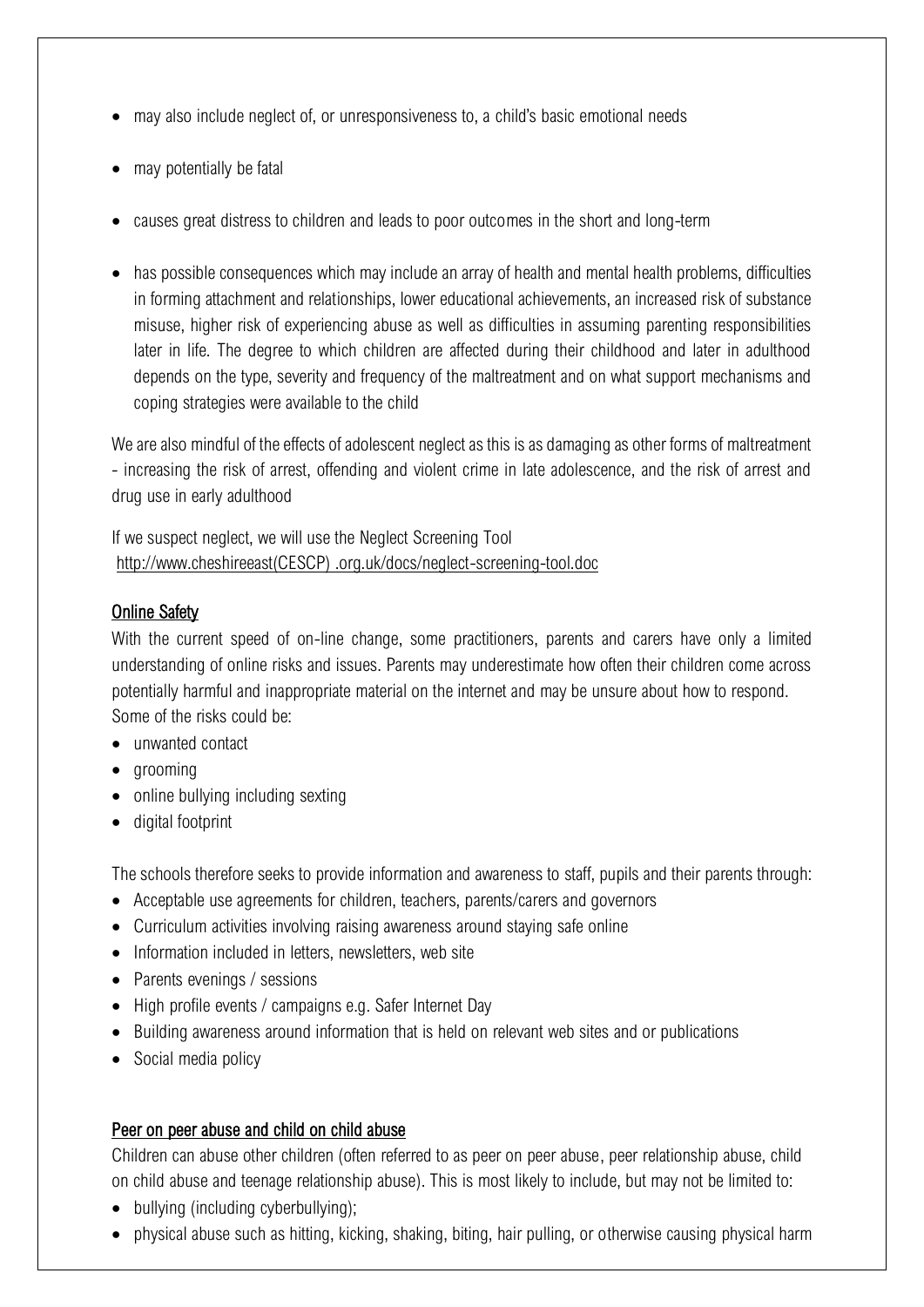- sexual violence, such as rape, assault by penetration and sexual assault
- sexual harassment, such as sexual comments, remarks, jokes and online sexual harassment, which may be stand-alone or part of a broader pattern of abuse
- 'Upskirting' is where someone takes a picture under a person's clothing (not necessarily a skirt) without their permission and or knowledge, with the intention of viewing their genitals or buttocks (with or without underwear) to obtain sexual gratification, or cause the victim humiliation, distress or alarm. It is a criminal offence. Anyone of any gender, can be a victim.
- initiation/hazing type violence and rituals

Staff are clear on our procedures with regards to peer on peer abuse and do not take it any less serious than adult to child abuse; they are aware that it should never be tolerated or passed off as "banter", "just having a laugh" or "part of growing up".

We ensure that we apply the same thresholds.

Where sexual violence or sexual harassment between children is alleged then the school follows the guidance issued by the DfE in 2018. [Sexual violence and sexual harassment between children guidance](https://assets.publishing.service.gov.uk/government/uploads/system/uploads/attachment_data/file/719902/Sexual_violence_and_sexual_harassment_between_children_in_schools_and_colleges.pdf)

Where youth produced sexual images are part of the abuse then the school follows the UK Council for Child Internet Safety (UKCCIS) Sexting guidance. [Sexting in Schools and Colleges](https://assets.publishing.service.gov.uk/government/uploads/system/uploads/attachment_data/file/759007/6_2939_SP_NCA_Sexting_In_Schools_FINAL_Update_Jan17.pdf)

#### Physical abuse

Staff are aware of the signs of potential physical abuse and that it might involve hitting, shaking, throwing, poisoning, burning or scalding, drowning, suffocating or otherwise causing physical harm to a child.

They are also aware that physical harm may also be caused when a parent or carer fabricates the symptoms of, or deliberately induces, illness in a child.

#### Prevent, Radicalisation and Extremism

The Fallibroome Trust adheres to the Prevent Duty Guidance, July 2015 (most recently updated in April 2019) and seeks to protect children against the messages of all violent extremism and to prevent them being drawn into terrorism; including, but not restricted to, those linked to Islamist ideology, or to Far Right / Neo Nazi / White Supremacist ideology, Irish Nationalist and Loyalist paramilitary groups, and extremist Animal Rights movements.

Terrorism is an action that endangers or causes serious violence to a person/people; causes serious damage to property; or seriously interferes or disrupts an electronic system. The use or threat must be designed to influence the government or to intimidate the public and is made for the purpose of advancing a political, religious or ideological cause.

The school community has been made aware of the exploitation of vulnerable people, to involve them in terrorism or in activity in support of terrorism; they are also aware that the normalisation of extreme views may make children vulnerable to future manipulation and exploitation.

In order to raise awareness and reduce risks we ensure that our preventative work is specifically considered, outlined and highlighted in all relevant policies and procedures, including those for Information technology,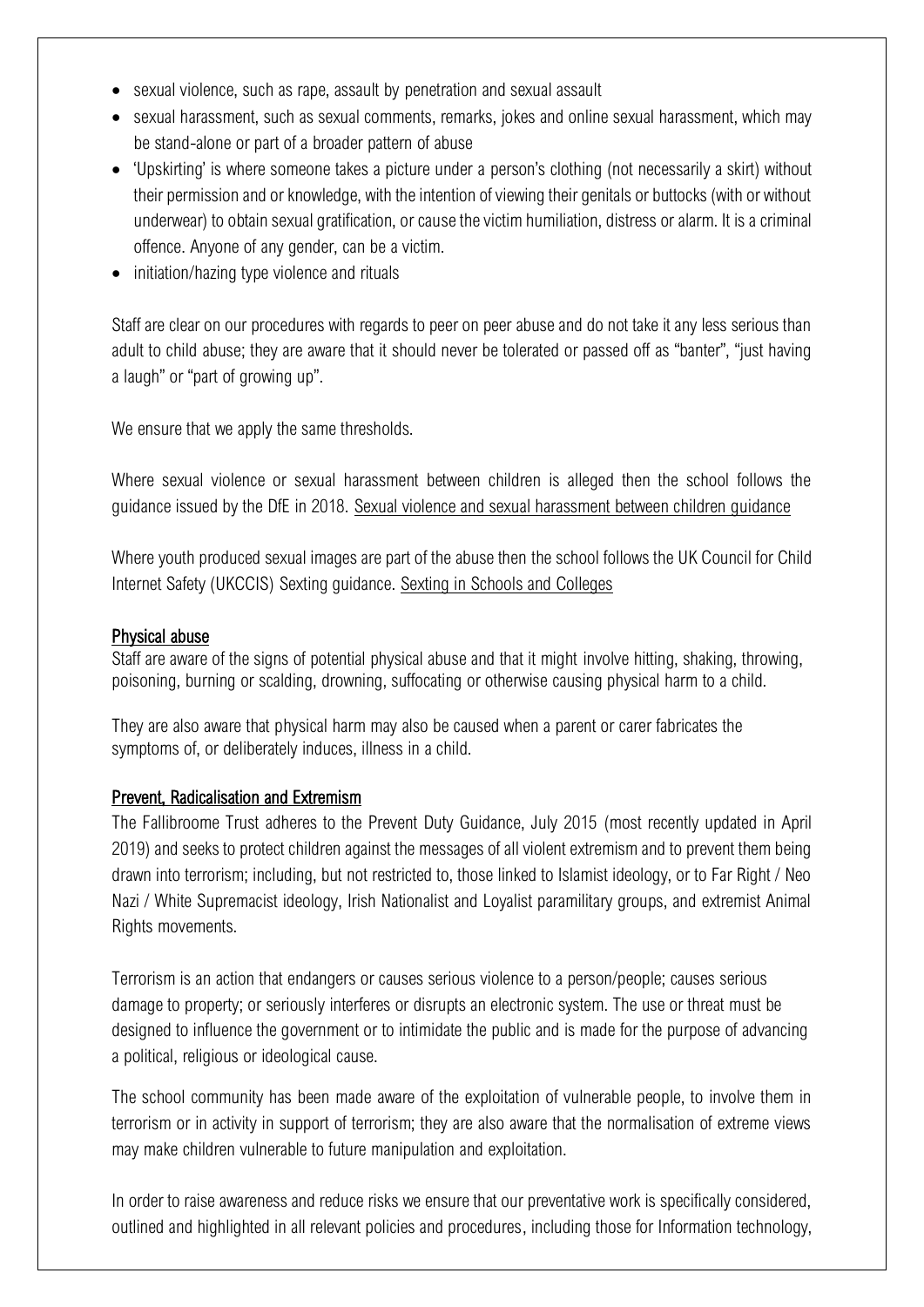Special Educational Needs, attendance, assemblies, the use of school premises by external agencies, behaviour and anti-bullying and the RE and PSHE curriculum.

Our taught curriculum includes educating children of how people with extreme views share these with others; we are committed to ensuring that our pupils are offered a broad and balanced curriculum that aims to prepare them for life in modern Britain. Teaching the school's core values alongside the fundamental British Values supports quality teaching and learning, whilst making a positive contribution to the development of a fair, just and civil society.

All staff have received training about the Prevent Duty and tackling extremism.

The Fallibroome Trust is clear that this exploitation and radicalisation should be viewed as a safeguarding concern; therefore, concerns need to be recorded and discussed with the DSL; with timely, appropriate action then being taken.

The **Prevent Duty** requires that all staff are aware of the signs that a child maybe vulnerable to radicalisation. The risks will need to be considered for political; environmental; animal rights; or faithbased extremism that may lead to a child becoming radicalised.

If we suspect a child to be suffering or likely to suffer significant harm, including being radicalised we would contact:

Cheshire East / West Consultation Service

and contact a Police Prevent officer 01606 362121 [prevent@cheshire.pnn.police.uk](mailto:prevent@cheshire.pnn.police.uk)

#### Indicators of vulnerability include:

- Identity Crisis: the pupil is distanced from their cultural / religious heritage and experiences discomfort about their place in society;
- Personal Crisis: they may be experiencing family tensions/ a sense of isolation/ low self-esteem. They may have dissociated from their existing friendship group/ become involved with a different group of friends/ may be searching for answers to questions about identity, faith and belonging
- Personal Circumstances: migration/local community tensions/ events affecting the pupil's country or region of origin may contribute to a sense of grievance that is triggered by personal experience of racism/ discrimination/ aspects of Government policy
- Unmet Aspiration: the pupil may have perceptions of injustice; a feeling of failure; rejection of civic life
- Experiences of Criminality: which may include involvement with criminal groups, imprisonment, and poor resettlement / reintegration
- Special Educational Needs: pupils may experience difficulties with social interaction/ empathy with others/ understanding the consequences of their actions/ awareness of the motivations of others
- Being in contact with extremist recruiters
- Accessing violent extremist websites, especially those with a social networking element
- Possessing or accessing violent extremist literature
- Using extremist narratives and a global ideology to explain personal disadvantage
- Justifying the use of violence to solve societal issues
- Joining or seeking to join extremist organisations
- Significant changes to appearance and / or behaviour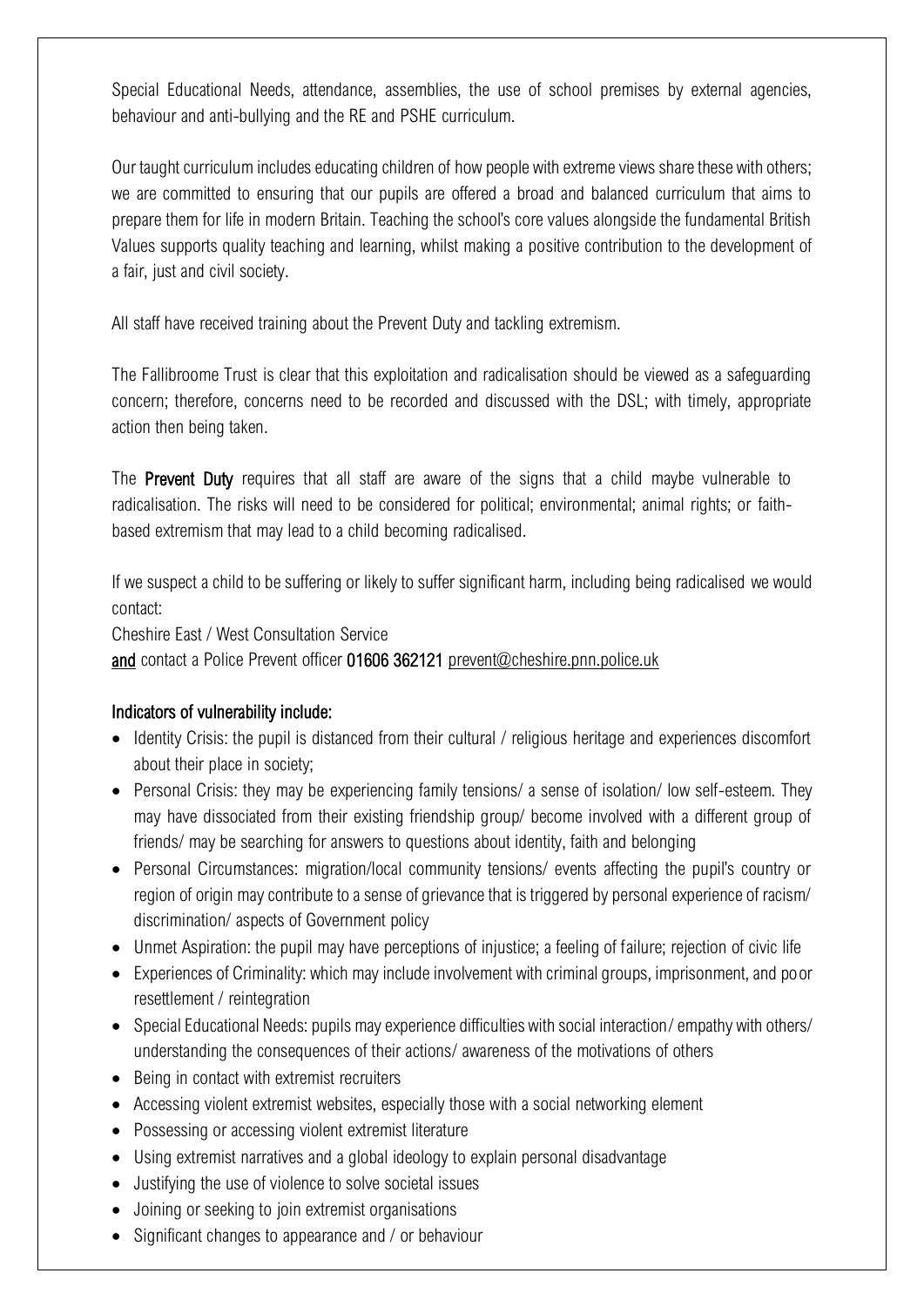• Experiencing a high level of social isolation resulting in issues of identity crisis and / or personal crisis

#### Where necessary individuals may be discussed at Channel:

Staff are aware of Channel being a partnership approach to support individuals vulnerable to recruitment by violent extremists.

Channel Panels meet monthly. Attendees sign a Confidentiality Agreement and share case information. Discussion covers the vulnerabilities of individuals and their families, current support, and risks for the individual and community. Attendees agree if the case is appropriate for Channel and the support plan which is needed

For those already open to Panel support plans are tailored, building on existing support, and may consist of help with family problems, mental health support, religious education, mentoring etc.

For those who are not Channel appropriate: a safe exit from Channel or a referral elsewhere is discussed.

In Cheshire East, the Safeguarding Children in Education Settings (SCiES) team represent education settings at these meetings. This means that SCiES may contact the Designated Safeguarding Lead before a meeting to request our view regarding the lived experience of the young person. They contact us afterwards to give us an update.

#### Serious violence

All staff are aware of indicators, which may signal that children are at risk from, or are involved with serious violent crime. These may include increased absence from school, a change in friendships or relationships with older individuals or groups, a significant decline in performance, signs of self-harm or a significant change in wellbeing, or signs of assault or unexplained injuries. Unexplained gifts or new possessions could also indicate that children have been approached by, or are involved with, individuals associated with criminal networks or gangs.

All staff are aware of the associated risks and understand the measures in place to manage these. Staff are aware of the Home Office's Preventing youth violence and gang involvement and its Criminal exploitation of children and vulnerable adults: county lines guidance.

[Criminal exploitation of children and vulnerable adults: county lines -](https://www.gov.uk/government/publications/criminal-exploitation-of-children-and-vulnerable-adults-county-lines) GOV.UK

#### Sexting/ Sharing nudes or semi-nudes images/Vidoes

'Sexting' often refers to the sharing of naked or 'nude' pictures or video through mobile phones and the internet. It also includes underwear shots, sexual poses and explicit text messaging.

While sexting can take place in a consensual relationship between two children under the age of 18, the use of Sexted images in revenge following a relationship breakdown is becoming more commonplace. Sexting can also be used as a form of sexual exploitation and take place between strangers.

As the average age of first smartphone or camera enabled tablet is 6 years old, sexting is an issue that requires awareness raising across all ages.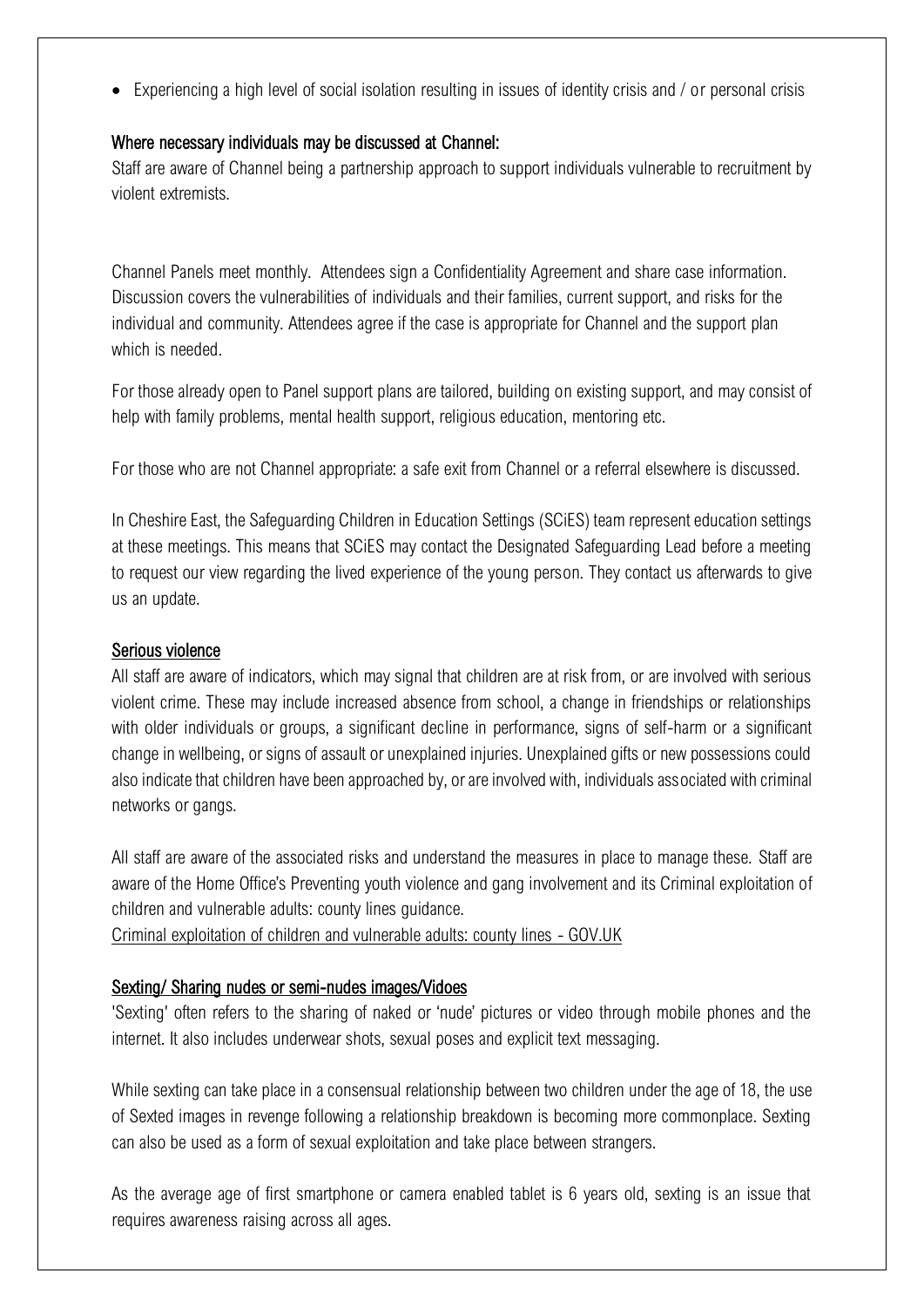Each school uses age appropriate educational material to raise awareness, to promote safety and deal with pressure. Parents are made aware that they can come to the school for advice.

#### Sexual abuse

Staff are aware of sexual abuse and that:

- It involves forcing or enticing a child to take part in sexual activities, not necessarily involving a high level of violence, whether or not the child is aware of what is happening
- The activities may involve physical contact, including assault by penetration (for example rape or oral sex) or non-penetrative acts such as masturbation, kissing, rubbing and touching outside of clothing
- It may also include non-contact activities, such as involving children in looking at, or in the production of, sexual images, watching sexual activities, encouraging children to behave in sexually inappropriate ways, or grooming a child in preparation for abuse
- It can take place online, and technology can be used to facilitate offline abuse
- It is not solely perpetrated by adult males. Women can also commit acts of sexual abuse, as can other children

The sexual abuse of children by other children is a specific safeguarding issue in education see peer on peer abuse.

#### Sexual Violence and Sexual Harassment –

Sexual violence and sexual harassment can occur between two children of any age and sex from primary to secondary stage and into colleges. It can also occur online. It can also occur through a group of children sexually assaulting or sexually harassing a single child or group of children.

Children who are victims of sexual violence and sexual harassment will likely find the experience stressful and distressing. This will, in all likelihood, adversely affect their educational attainment and will be exacerbated if the alleged perpetrator(s) attends the same school or college. Sexual violence and sexual harassment exist on a continuum and may overlap, they can occur online and face to face (both physically and verbally) and are never acceptable.

It is essential that all victims are reassured that they are being taken seriously and that they will be supported and kept safe. A victim should never be given the impression that they are creating a problem by reporting sexual violence or sexual harassment. Nor should a victim ever be made to feel ashamed for making a report.

Staff should be aware that some groups are potentially more at risk. Evidence shows girls, children with special educational needs and disabilities (SEND) and LGBT children are at greater risk. Staff should be aware of the importance of:

• challenging inappropriate behaviours;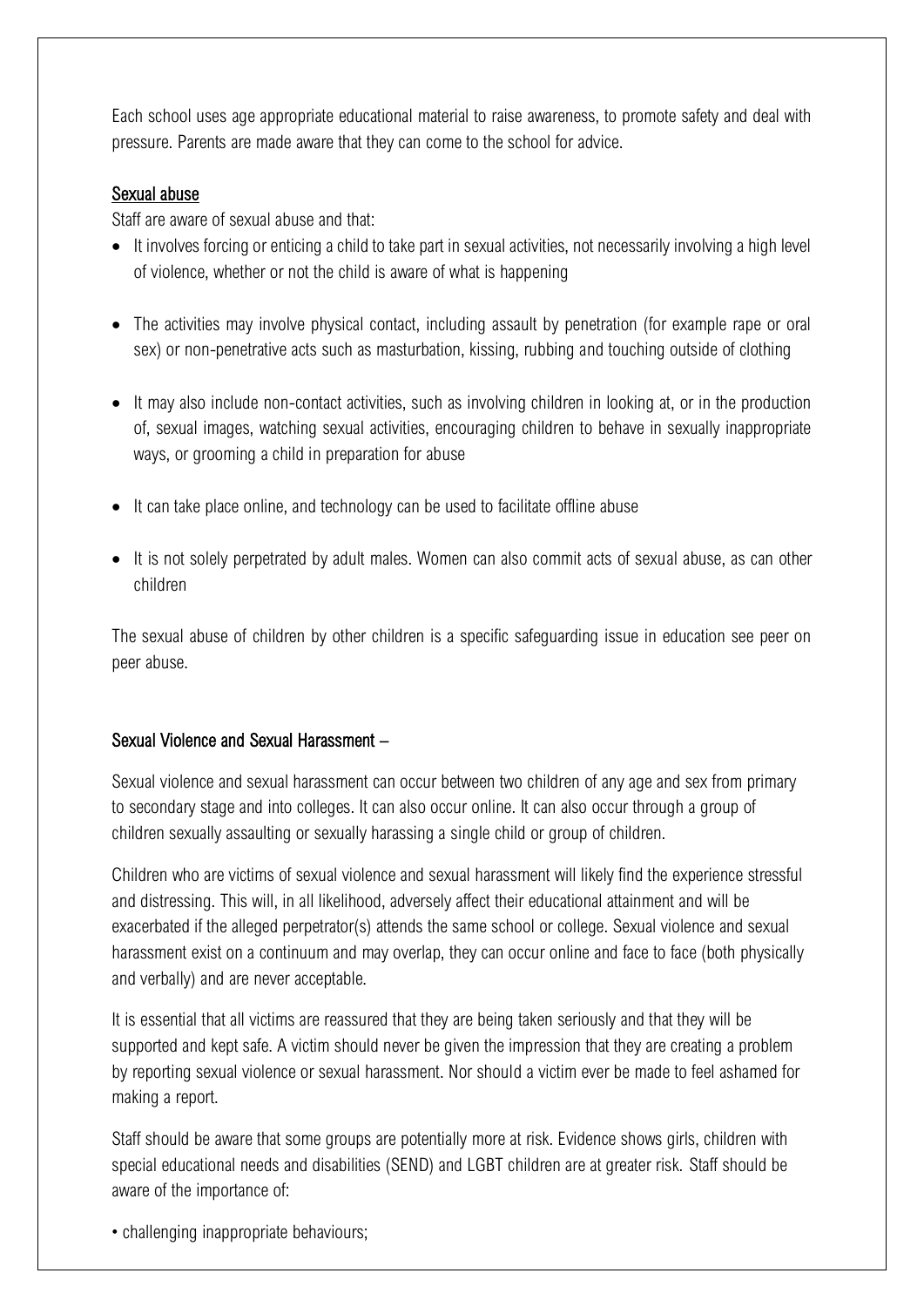• making clear that sexual violence and sexual harassment is not acceptable, will never be tolerated and is not an inevitable part of growing up;

• not tolerating or dismissing sexual violence or sexual harassment as "banter", "part of growing up", "just having a laugh" or "boys being boys"; and,

• challenging physical behaviours (potentially criminal in nature), such as grabbing bottoms, breasts and genitalia, pulling down trousers, flicking bras and lifting up skirts. Dismissing or tolerating such behaviours risks normalising them.

#### What is sexual violence and sexual harassment?

#### Sexual violence

It is important that school and college staff are aware of sexual violence and the fact children can, and sometimes do, abuse their peers in this way and that it can happen both inside and outside of school/college. When referring to sexual violence we are referring to sexual violence offences under the Sexual Offences Act 2003 as described below:

Rape: A person (A) commits an offence of rape if: he intentionally penetrates the vagina, anus or mouth of another person (B) with his penis, B does not consent to the penetration and A does not reasonably believe that B consents.

Assault by Penetration: A person (A) commits an offence if: s/he intentionally penetrates the vagina or anus of another person (B) with a part of her/his body or anything else, the penetration is sexual, B does not consent to the penetration and A does not reasonably believe that B consents.

Sexual Assault: A person (A) commits an offence of sexual assault if: s/he intentionally touches another person (B), the touching is sexual, B does not consent to the touching and A does not reasonably believe that B consents. (Schools should be aware that sexual assault covers a very wide range of behaviour so a single act of kissing someone without consent, or touching someone's bottom/breasts/genitalia without consent, can still constitute sexual assault.)

Causing someone to engage in sexual activity without consent: A person (A) commits an offence if: s/he intentionally causes another person (B) to engage in an activity, the activity is sexual, B does not consent to engaging in the activity, and A does not reasonably believe that B consents. (This could include forcing someone to strip, touch themselves sexually, or to engage in sexual activity with a third party.)

What is consent? Consent is about having the freedom and capacity to choose. Consent to sexual activity may be given to one sort of sexual activity but not another, e.g.to vaginal but not anal sex or penetration with conditions, such as wearing a condom. Consent can be withdrawn at any time during sexual activity and each time activity occurs. Someone consents to vaginal, anal or oral penetration only if s/he agrees by choice to that penetration and has the freedom and capacity to make that choice. Further information about consent can be found here: [Rape Crisis England & Wales -](https://rapecrisis.org.uk/get-informed/about-sexual-violence/sexual-consent/) Sexual consent

• a child under the age of 13 can never consent to any sexual activity;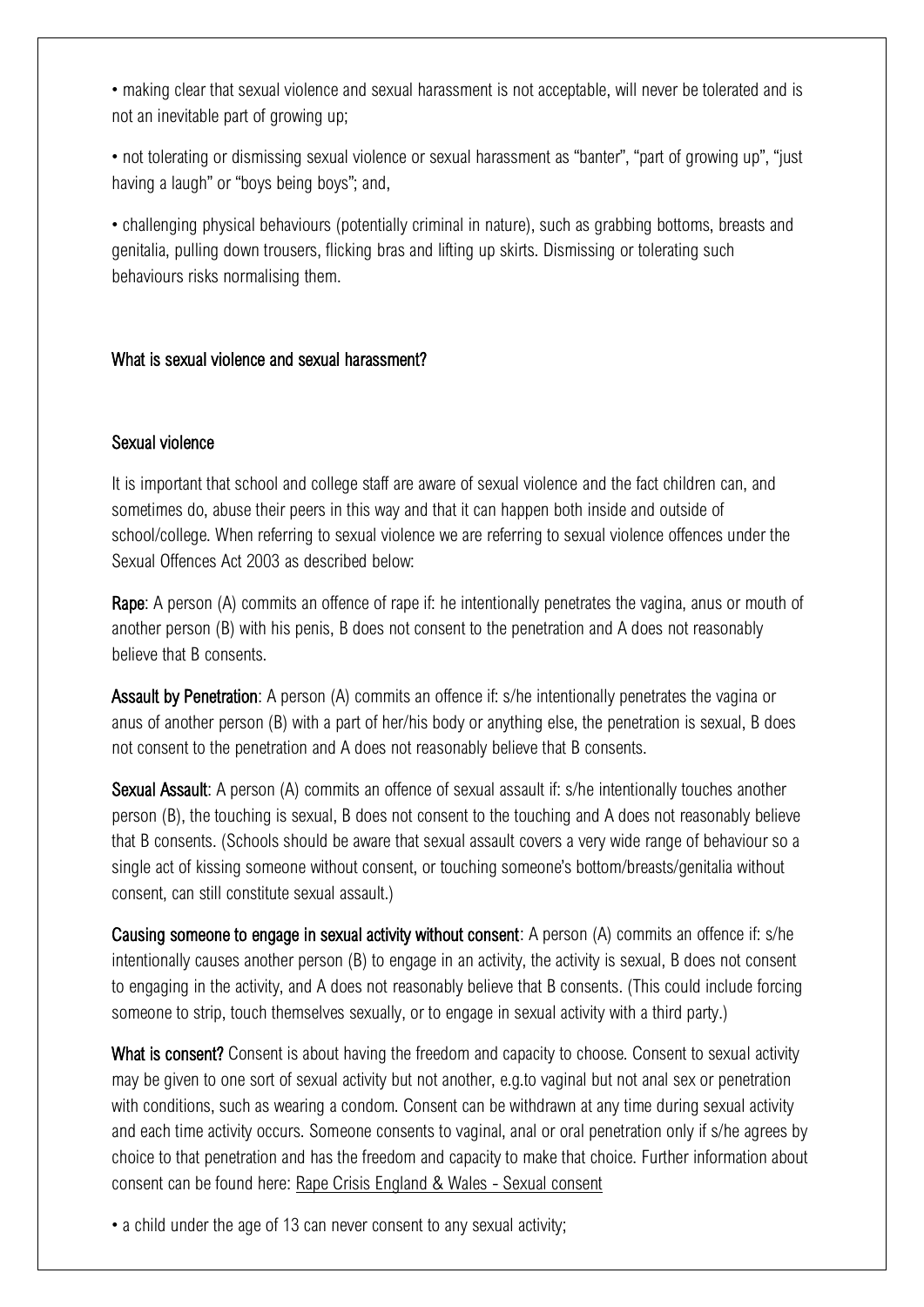- the age of consent is 16;
- sexual intercourse without consent is rape.

#### Sexual harassment

When referring to sexual harassment we mean 'unwanted conduct of a sexual nature' that can occur online and offline and both inside and outside of school/college. When we reference sexual harassment, we do so in the context of child on child sexual harassment. Sexual harassment is likely to: violate a child's dignity, and/or make them feel intimidated, degraded or humiliated and/or create a hostile, offensive or sexualised environment.

Whilst not intended to be an exhaustive list, sexual harassment can include:

• sexual comments, such as: telling sexual stories, making lewd comments, making sexual remarks about clothes and appearance and calling someone sexualised names;

• sexual "jokes" or taunting;

• physical behaviour, such as: deliberately brushing against someone, interfering with someone's clothes (schools and colleges should be considering when any of this crosses a line into sexual violence - it is important to talk to and consider the experience of the victim) and displaying pictures, photos or drawings of a sexual nature; and

• online sexual harassment. This may be standalone, or part of a wider pattern of sexual harassment and/or sexual violence. It may include:

• consensual and non-consensual sharing of nudes and semi-nudes images and/or videos. As set out in [UKCIS Sharing nudes and semi-nudes: advice for education settings working with children and young](https://www.gov.uk/government/publications/sharing-nudes-and-semi-nudes-advice-for-education-settings-working-with-children-and-young-people)  [people](https://www.gov.uk/government/publications/sharing-nudes-and-semi-nudes-advice-for-education-settings-working-with-children-and-young-people) (which provides detailed advice for schools and colleges) taking and sharing nude photographs of U18s is a criminal offence;

- o sharing of unwanted explicit content;
- o upskirting (is a criminal offence141);
- o sexualised online bullying;
- o unwanted sexual comments and messages, including, on social media;
- o sexual exploitation; coercion and threats.

#### **Upskirting**

The Voyeurism (Offences) Act 2019, which is commonly known as the Upskirting Act, came into force on 12 April 2019. 'Upskirting' is where someone takes a picture under a person's clothing (not necessarily a skirt) without their permission and or knowledge, with the intention of viewing their genitals or buttocks (with or without underwear) to obtain sexual gratification, or cause the victim humiliation, distress or alarm. It is a criminal offence. Anyone of any sex, can be a victim.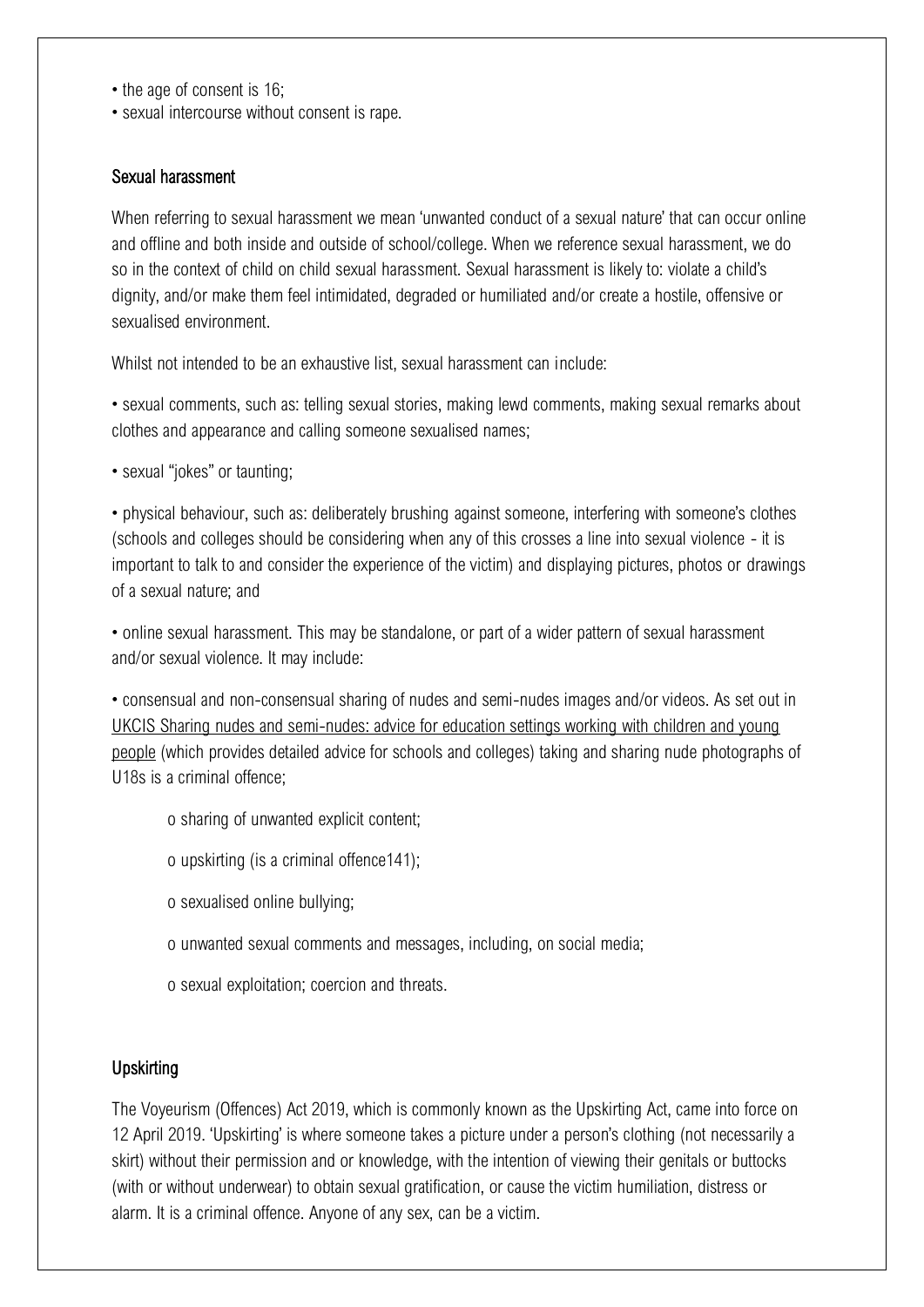#### The response to a report of sexual violence or sexual harassment

The initial response to a report from a child is incredibly important. How the school or college responds to a report can encourage or undermine the confidence of future victims of sexual violence and sexual harassment to report or come forward. Schools and colleges not recognising, acknowledging or understanding the scale of harassment and abuse and/or downplaying of some behaviours, for example dismissing sexual harassment as "just banter", "just having a laugh", "part of growing up" or "boys being boys" can actually lead to a culture of unacceptable behaviours, an unsafe environment for children and in worst case scenarios a culture that normalises abuse leading to children accepting it as normal and not coming forward to report it.

It is essential that all victims are reassured that they are being taken seriously and that they will be supported and kept safe. A victim should never be given the impression that they are creating a problem by reporting sexual violence or sexual harassment. Nor should a victim ever be made to feel ashamed for making a report. If staff have a concern about a child or a child makes a report to them, they should follow the referral process within the school. As is always the case, if staff are in any doubt as to what to do they should speak to the designated safeguarding lead (or a deputy).

For the best way to respond to these issues, staff should read the following advice: [https://www.gov.uk/government/publications/sexual-violence-and-sexual-harassment-between-children](https://www.gov.uk/government/publications/sexual-violence-and-sexual-harassment-between-children-in-schools-and-colleges)[in-schools-and-colleges](https://www.gov.uk/government/publications/sexual-violence-and-sexual-harassment-between-children-in-schools-and-colleges) and refer to the school's separate SVSH policy.

#### Trafficked Children

Human trafficking is defined by the United Nations, in respect of children, as "the recruitment, transport, transfer, harbouring or receipt of a person by such means as threat or use of force or other forms of coercion, of abduction, of fraud or deception for the purpose of exploitation."

Any child transported for exploitative reasons is considered to be a trafficking victim.

As a school we are alert to the signs both for our children and for their families and are aware that this may be if they:

- Show signs of physical or sexual abuse, and/or has contracted a sexually transmitted infection or has an unwanted pregnancy
- Have a history with missing links and unexplained moves
- Are required to earn a minimum amount of money every day
- Work in various locations
- Have limited freedom of movement
- Appear to be missing for periods
- Are known to beg for money
- Are being cared for by adult/s who are not their parents and the quality of the relationship between the child and their adult carers is not good
- Are one among a number of unrelated children found at one address
- Have not been registered with or attended a GP practice
- Are excessively afraid of being deported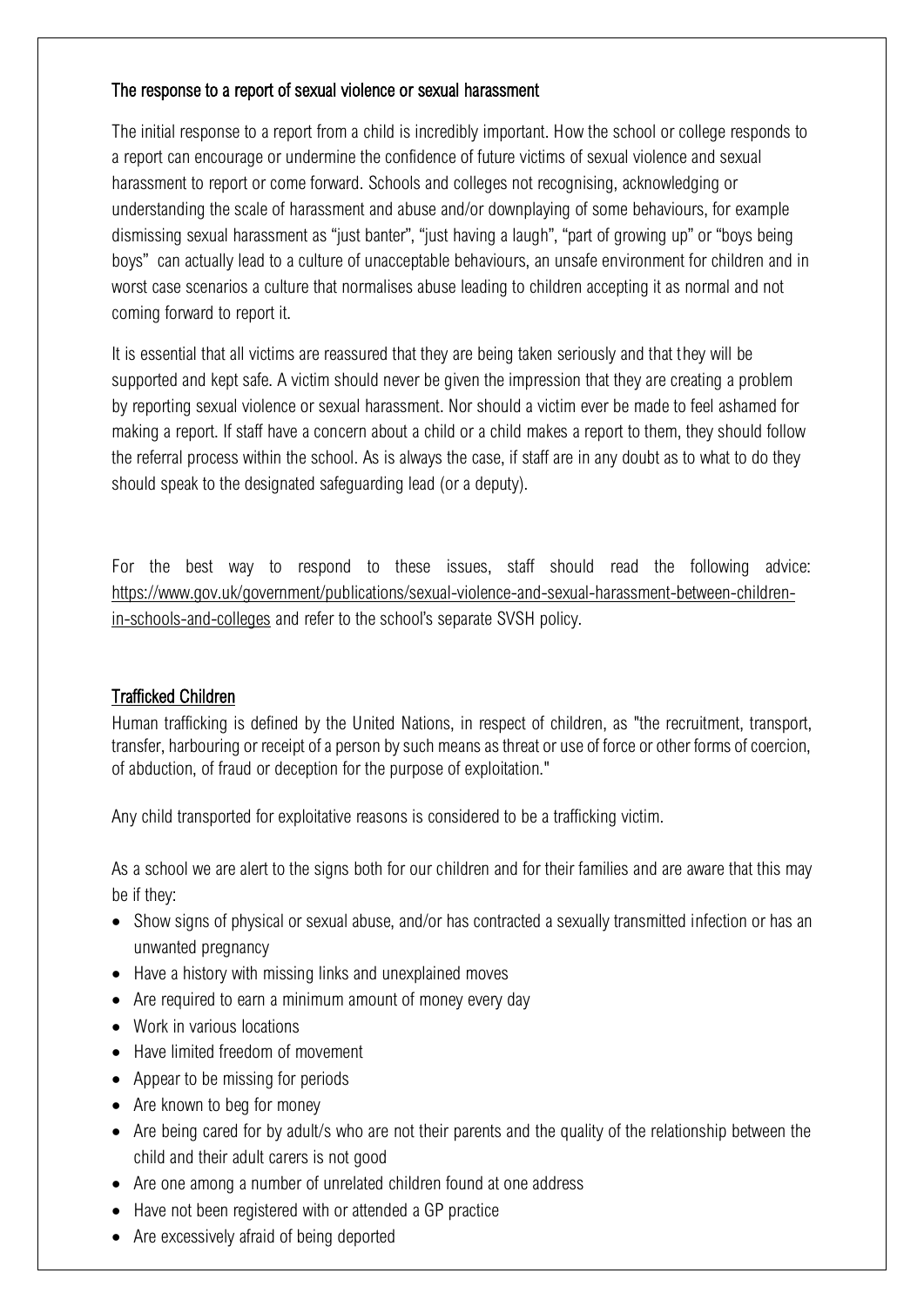- Look malnourished or unkempt
- Are withdrawn, anxious and unwilling to interact
- Are under the control and influence of others
- Live in cramped, dirty, overcrowded accommodation
- Have no access or control of their passport or identity documents
- Appear scared, avoid eye contact, and can be untrusting
- Show signs of abuse and/or has health issues

For those children who are internally trafficked within the UK indicators include:

- Physical symptoms (bruising indicating either physical or sexual assault)
- Prevalence of a sexually transmitted infection or unwanted pregnancy
- Reports from reliable sources suggesting the likelihood of involvement in sexual exploitation / the child has been seen in places known to be used for sexual exploitation
- Evidence of drug, alcohol or substance misuse
- Being in the community in clothing unusual for a child i.e. inappropriate for age/ borrowing clothing from older people
- Relationship with a significantly older partner
- Accounts of social activities, expensive clothes, mobile phones etc. with no plausible explanation of the source of necessary funding
- Persistently missing, staying out overnight or returning late with no plausible explanation
- Returning after having been missing, looking well cared for despite having not been at home
- Having keys to premises other than those known about
- Low self- image, low self-esteem, self-harming behaviour including cutting, overdosing, eating disorder, promiscuity
- Truancy / disengagement with education
- Entering or leaving vehicles driven by unknown adults
- Going missing and being found in areas where the child has no known links
- Possible inappropriate use of the internet and forming on-line relationships, particularly with adults.

These behaviours themselves do not indicate that a child is being trafficked but should be considered as indicators that this may be the case.

If staff believe that a child is being trafficked, this will be reported to the Designated Safeguarding Lead and will be reported as potential abuse.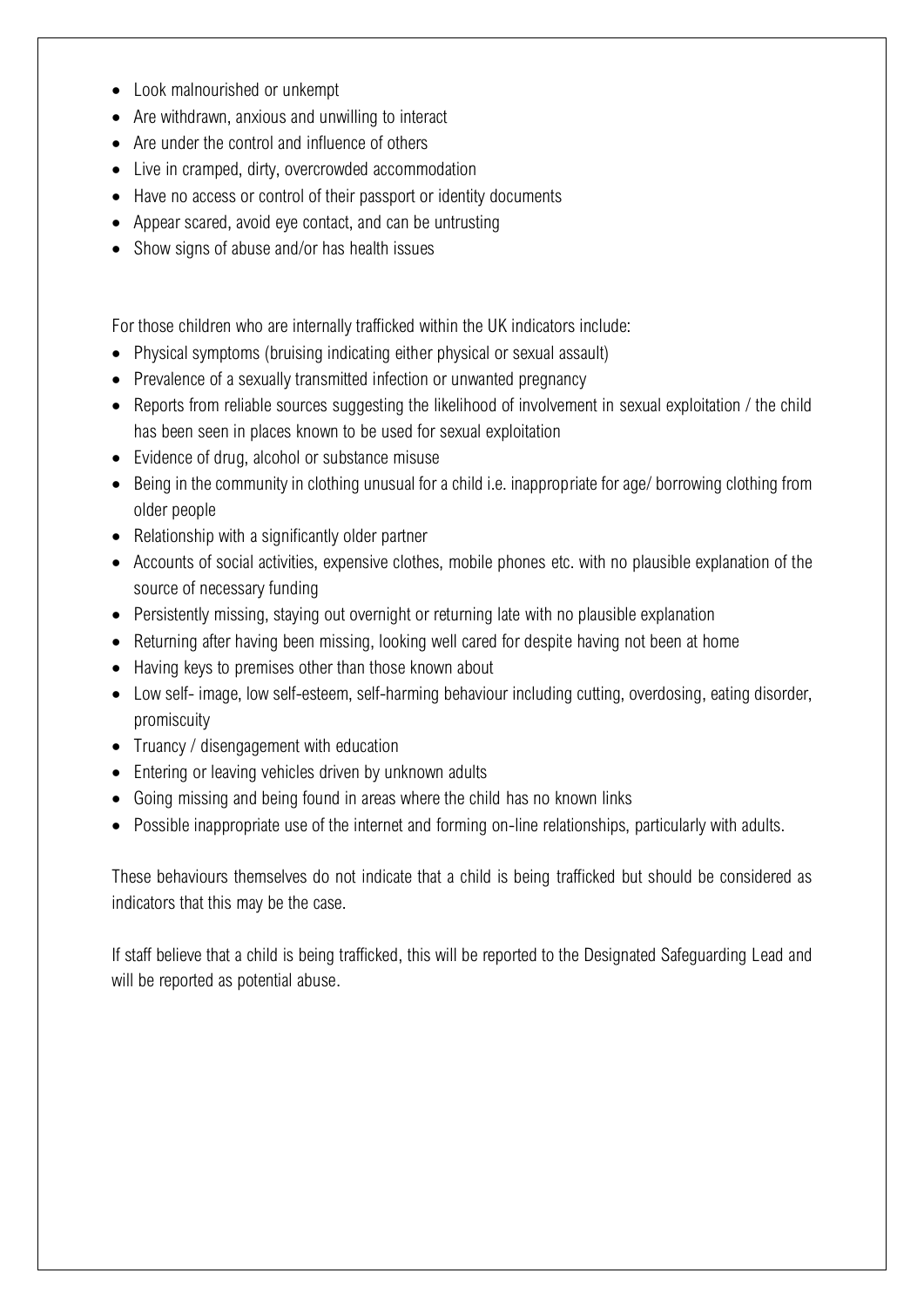# **Fallibroome**

#### Safeguarding & Child Protection Policy

School Specific Aspects of Policy at Nether Alderley Primary School

| 24. |                                                              |  |
|-----|--------------------------------------------------------------|--|
| 25. |                                                              |  |
| 26. |                                                              |  |
| 27. |                                                              |  |
| 28. |                                                              |  |
| 29. |                                                              |  |
| 30. |                                                              |  |
| 31. |                                                              |  |
| 32. |                                                              |  |
| 33. |                                                              |  |
| 34. |                                                              |  |
| 35. | CURRICULUM - HOW SAFEGUARDING INC. ONLINE SAFETY IS TAUGHT45 |  |
| 36. |                                                              |  |
| 37. |                                                              |  |
| 38. |                                                              |  |
| 39. |                                                              |  |
| 40. |                                                              |  |
| 41. |                                                              |  |

# <span id="page-47-0"></span>25. STATEMENT OF SCHOOL ETHOS

We recognise that for children, high self-esteem, confidence, supportive friends and clear lines of communication with a trusted adult helps all children and especially those at risk of, or suffering from, abuse.

We will:

• Continue to maintain an ethos where children feel secure and are encouraged to talk, and are listened to e.g. by continuing to ensure that students feel their contribution to school life is valued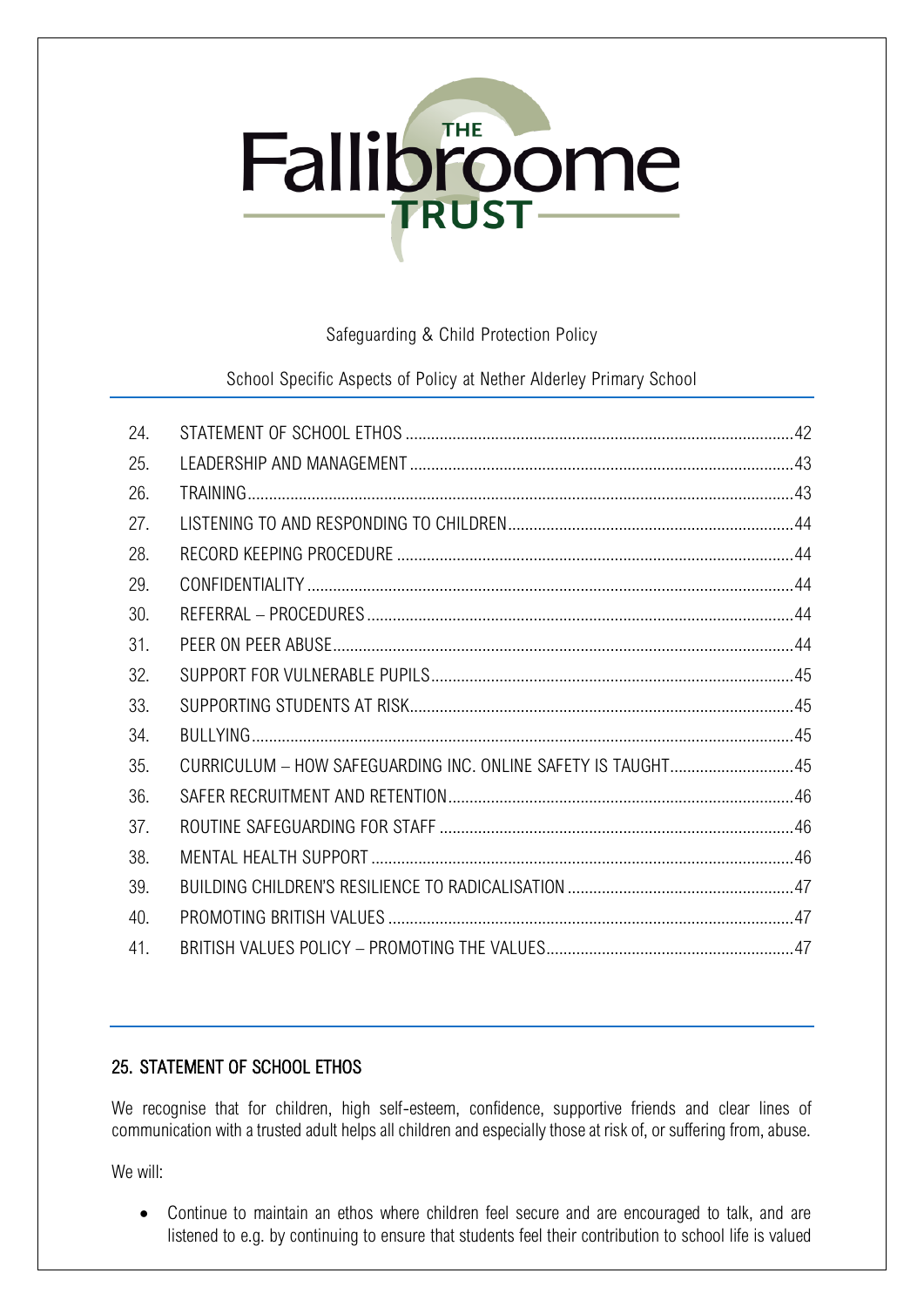and their voice is an integral part of future thinking and developments through the community council.

- Ensure that children know that there are adults in the school who they can approach if they are worried or are in difficulty e.g. through identifying specific staff such as the form tutor, Learning Managers, pastoral supervisors and by outlining the specific nature of their supportive roles.
- Include in the curriculum activities and opportunities for PSHCE which equip children with the skills they need to stay safe from harm e.g. through the Pastoral Curriculum work done during tutor activities or through specific units of work in RESPECT.
- Include in the curriculum material which will help children develop realistic attitudes to the responsibilities of adult life, particularly with regard to childcare, parenting skills and violence free relationships e.g in specific units of work in RESPECT.
- Ensure that wherever possible every effort will be made to establish effective working relationships with parents and colleagues from other agencies e.g. by continuing to adopt a free flow of information to parents as the need arises and by continuing our inter-agency commitments.
- Ensure that key staff are trained in CAF (Common Assessment Framework) procedures.

Schools do not operate in isolation. The welfare of children is a corporate responsibility of the entire local authority, working in partnership with other public agencies, the voluntary sector and service users and carers. All local authority services have an impact on the lives of children and families, and local authorities have a particular responsibility towards children and families most at risk of social exclusion. Safeguarding is the responsibility of all adults and especially those working with children. The development of appropriate procedures and the monitoring of good practice are the responsibilities of the Local Safeguarding Children Board (LSCB).

#### <span id="page-48-0"></span>26. LEADERSHIP AND MANAGEMENT

In this school any individual can contact the following if they have concerns about a young person:

Safeguarding Lead/Designated Teacher for Safeguarding is Gemma Scotchford

The Deputy Safeguarding Lead/Designated Teacher for Safeguarding is Richard Craven

The Safeguarding Governor is Nina Mowforth

All adults working with or on behalf of children have a responsibility to safeguard children. There are, however, key people within schools and the LA. who have specific responsibilities under Safeguarding procedures.

At Nether Alderley the Designated Safeguarding Lead's role is: -

- to be the first point of contact where staff have any concern or query relating to Safeguarding procedures;
- to make referrals, where appropriate, to Social Services
- to liaise with the headteacher
- to provide support to pupils and staff when concerns are expressed or referrals made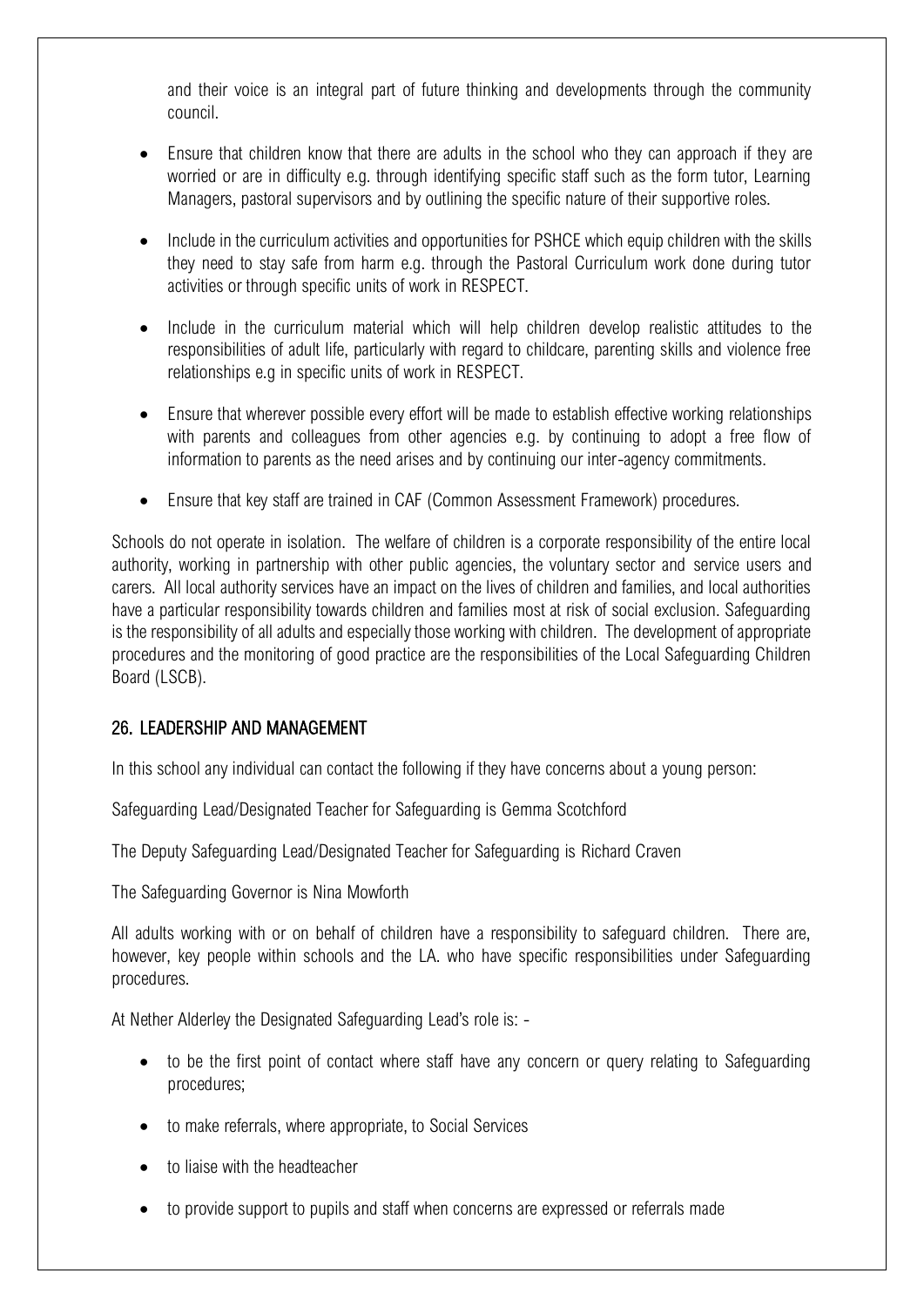- to liaise with parents as appropriate
- to attend Child Protection case conferences as required or designate another, appropriate member of staff
- to ensure records are kept up to date and stored securely
- to ensure all staff know the correct procedures to follow in relation to Safeguarding procedures

There is also a named Governor responsible for Child Protection. The named Governor is not given details relating to specific Child Protection situations but is responsible for ensuring the school: -

- is following the LA Child Protection procedures;
- has an up to date policy;
- is the contact point for other Governors.

(Name of school) recognises the need to attend Child Protection Case Conferences or to send a written report if attendance is not possible. The appropriate member(s) of staff would attend. If this is not the Designated Child Protection Teacher an update on the outcome would be given to this teacher on return to school.

#### <span id="page-49-0"></span>27. TRAINING

All staff need to complete safeguarding training every 3 years.

The safeguarding leads need updating every 2 years and must attend additional multiagency training in order to ensure the school works well with partner agencies to safeguard children.

We will ensure that staff and other appropriate adults attend training relevant to their role. Staff are kept informed of current Child Protection issues through regular staff meeting agenda, weekly briefings and the use of CPOMS.

The Designated Child Protection Teacher is available to support staff if there are concerns or queries about Child Protection.

#### <span id="page-49-1"></span>28. LISTENING TO AND RESPONDING TO CHILDREN

Where it is believed that a child is suffering from, or is at risk of, significant harm, we will follow the procedures set out in documents produced by the Local Safeguarding Children Board (LSCB).

#### <span id="page-49-2"></span>29. RECORD KEEPING PROCEDURE

Well-kept records are essential to good child protection practice.

We use CPOMs to record any specific information in relation to any safeguarding concerns we may have regarding any children in our care.

#### <span id="page-49-3"></span>30. CONFIDENTIALITY

Staff are trained to never promise confidentiality to a child. If the child decides not to share the confidence with the teacher the latter should still pass on any concerns he/she might have had, to the Designated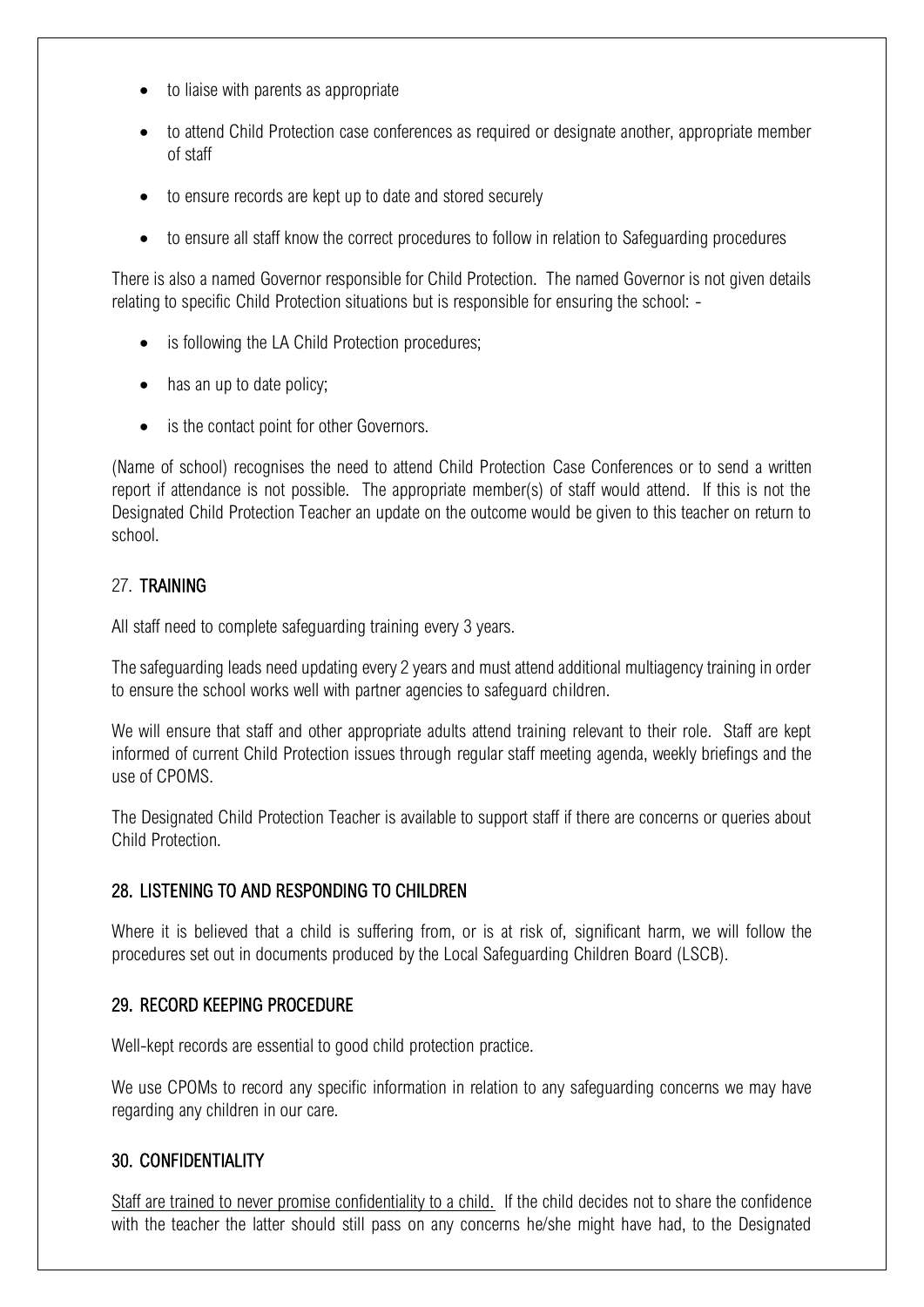Teacher for Child Protection, as a result of the initial conversation e.g. a child with obvious, visible bruising. If the child does share information of a Child Protection nature the child should be informed that the teacher would have to pass the information on to the Designated Teacher for Child Protection.

The Designated Teacher for Child Protection, having read the information, will discuss the contents with the child in question and will then either seek advice from Social Services, make a referral to Social Services under Child Protection procedures and/or seek clarification from parents as appropriate.

# <span id="page-50-0"></span>31. REFERRAL - PROCEDURES

# PROCEDURES TO FOLLOW IF A MEMBER OF STAFF IS CONCERNED ABOUT THE WELFARE OR SAFETY OF A CHILD –

- Report the incident or concerns to the DSL or DDSL
- The DSL will speak with the child making record of the conversation in a timely manner
- Appropriate action will be taken depending on the outcome of the conversation this could include speaking to parents, working with the child on 3 houses activity, referring for Early Help Assessment or monitoring of the situation and recording via CPOMS.

#### <span id="page-50-1"></span>32. PEER ON PEER ABUSE

Nether Alderley is committed to safeguarding and promoting the welfare of all children. We recognise that children may face different forms of abuse and we work together to protect children from harm. As well as being abused by adults, children can be abused by other young people. This is known as 'peer on peer abuse' or 'child on child abuse'.

The school is committed to preventing peer on peer abuse and will protect children that may be suffering, or at risk of suffering harm perpetrated by another child. We recognise that peer on peer abuse is abuse and should never be tolerated or passed off as "banter", "just having a laugh" or "part of growing up". We maintain an attitude of 'it could happen here' and act in the best interests of the child at all times.

Peer on peer abuse (or child on child abuse) refers to any scenario where a child under the age of 18 abuses another child under the age of 18. It can take place online or offline. The children involved do not have to be the same age and the perpetrator may be older or younger than the victim.

Peer on peer abuse (or child on child abuse) could include (but is not limited to):

- bullying (including cyberbullying);
- physical abuse such as hitting, kicking, shaking, biting, hair pulling, or otherwise causing physical harm;
- sexual violence, such as rape, assault by penetration and sexual assault;

- sexual harassment, such as sexual comments, remarks, jokes and online sexual harassment, which may be stand-alone or part of a broader pattern of abuse;

- upskirting, which typically involves taking a picture under a person's clothing without them knowing, with the intention of viewing their genitals or buttocks to obtain sexual gratification, or cause the victim humiliation, distress or alarm;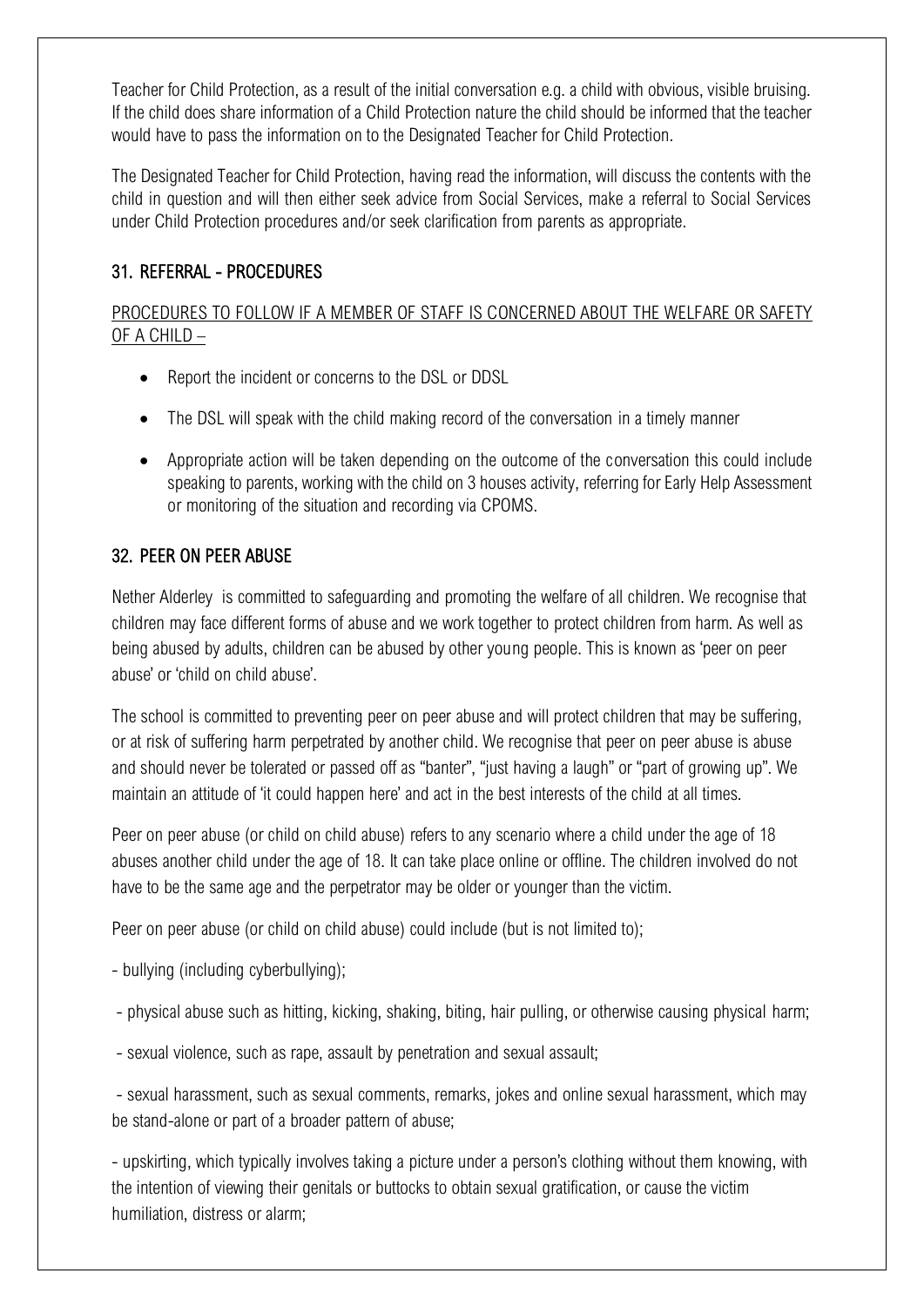- sexting (also known as youth produced sexual imagery); and initiation/hazing type violence and rituals.
- abuse within intimate personal relationships and/or teenage relationship abuse;

The school have a responsibility to minimise opportunities for peer on peer abuse. We do this by

- Staff Training to raise awareness and regular agenda on staff meetings
- Early identification of concerning behaviours
- PSCHE Teaching including SRE
- -Assembly Themes
- -Early help.

We recognise that some children may be more vulnerable to peer on peer abuse than others. For example, children who have already experienced abuse, those that have special educational needs or disabilities (SEND), children living in care and children who are LGBTQ+ and/or have other protected characteristics under the Equality Act 2010 may be more likely to face peer on peer abuse than other children.

We address peer on peer abuse through our curriculum, in line with Relationships Education, Sex and Relationships Education and Health Education within the Christopher Winter Project.

The school takes peer on peer abuse seriously and will respond to all concerns or disclosures of peer on peer abuse immediately. If a member of staff has a concern about peer on peer abuse, or if a child discloses peer on peer abuse to them, they will refer this to the Designated Safeguarding Lead immediately, in line with the school's Safeguarding and Child Protection policy. Upon receiving a concern, report or disclosure of abuse, the Designated Safeguarding Lead will decide what further action is necessary. This will vary depending on the type of peer on peer abuse and the severity of the incident/s disclosed. The Designated Safeguarding Lead will take contextual factors into account when managing the report. The Designated Safeguarding Lead will always consider the following;

• the wishes of the victim in terms of how they want to proceed. The victims will be given as much control as is reasonably possible over decisions regarding how any investigation will be progressed and any support that they will be offered;

• the nature of the alleged incident(s), including: the level of coercion or threat, whether a crime may have been committed and consideration of harmful sexual behaviour;

• both the chronological and developmental ages of the children involved;

• any power imbalance between the children, including consideration of the age of children and whether children have special educational needs or disabilities;

- the impact on the victim;
- if the alleged incident is a one-off or a sustained pattern of abuse; and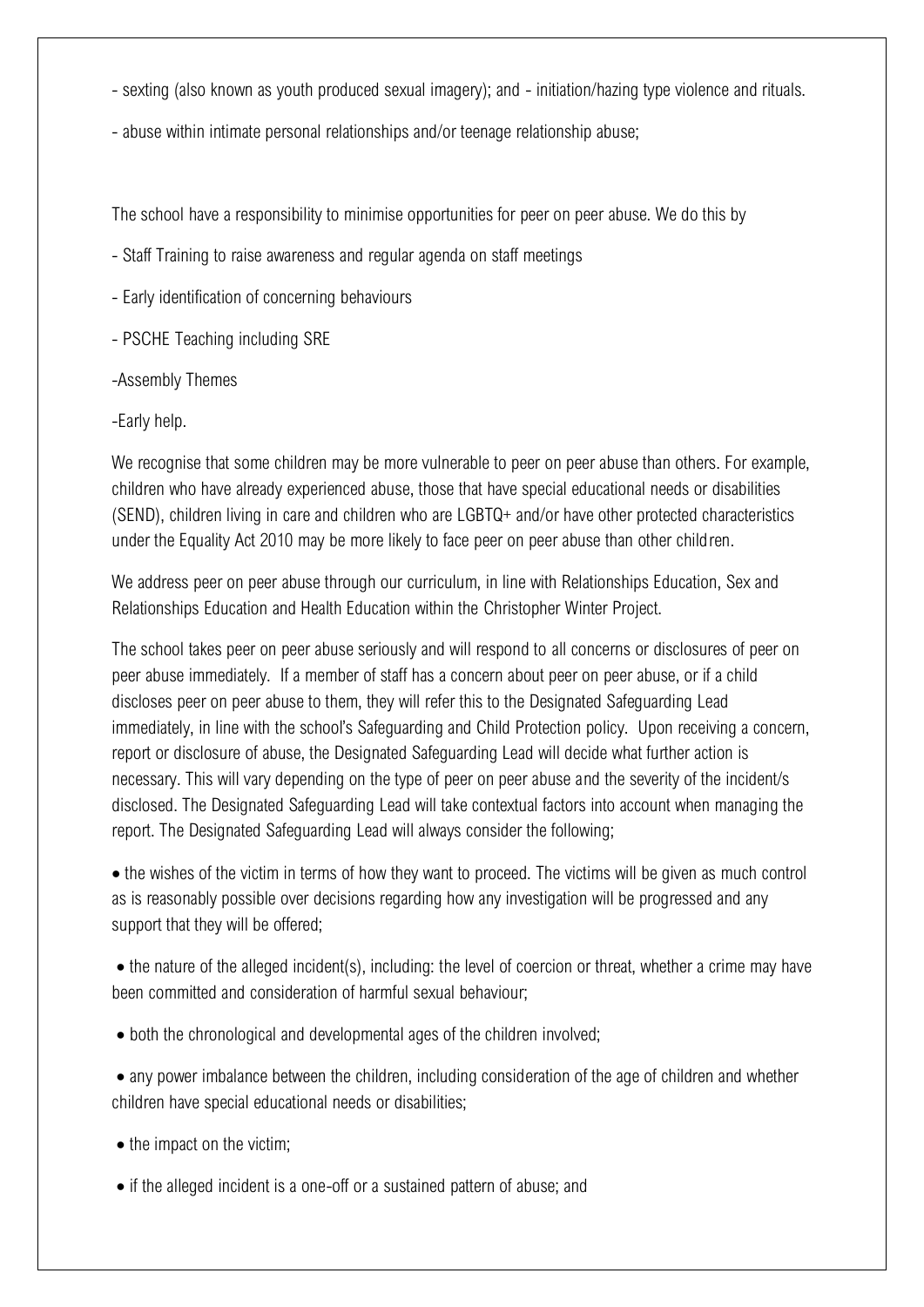• if are there ongoing risks to the victim, other children, adult students or school or college staff. Depending on the nature of the incident/s, the Designated Safeguarding Lead may

• Seek further information from those involved and witnesses.

• Undertake a risk assessment to ascertain steps necessary to safeguard the victim, alleged perpetrator, adults and other children.

- Decide to manage the concern internally.
- Organise a meeting with relevant staff and agencies to assess risk and agree a safety plan.
- Refer the victim and/or the perpetrator to local services for Early Help.
- Refer the case to Children's Services via a MASH referral.
- Liaise with social workers working with children involved (if applicable).
- Make a referral to the police.

#### <span id="page-52-0"></span>33. SUPPORT FOR VULNERABLE PUPILS

<span id="page-52-1"></span>We ensure that staff have knowledge and understanding of the additional barriers which can exist when recognising abuse and neglect in children with special needs/disabilities.

These barriers can include:

- assumptions that indicators of possible abuse such as behaviour, mood and injury relate to the child's disability without further exploration;
- children with SEN and disabilities being disproportionally impacted by things like bullying without outwardly showing any signs; and
- communication barriers and difficulties in overcoming these barriers

We aim to build the necessary skills in staff so that they can safeguard and respond to the specific needs of this group of children.

#### 34. SUPPORTING STUDENTS AT RISK

Nether Alderley will endeavour to support students through:

- a relevant curriculum which encourages self-esteem and self-motivation;
- the school ethos which promotes a positive, supportive and secure environment e.g. our 'Antibullying Policy' and which give all pupils and adults a sense of being respected and valued e.g. mentoring schemes for new students and newly qualified staff;
- the implementation of positive behaviour management strategies
- regular liaison with other professionals and agencies who support the students and their families;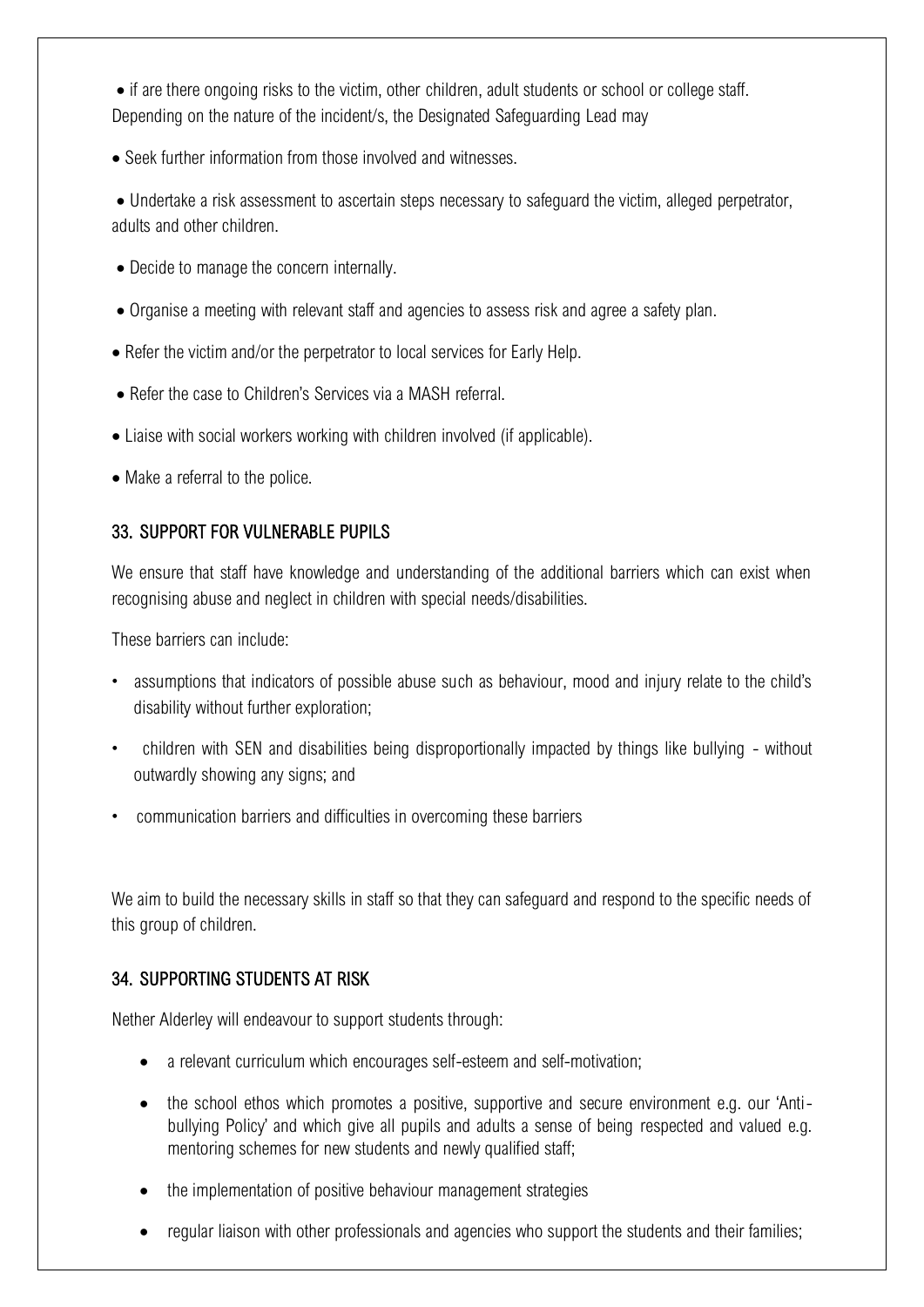- a commitment to develop productive, supportive relationships with parents
- the development and support of a responsive and knowledgeable staff group trained to respond appropriately in Child Protection situations.

#### <span id="page-53-0"></span>35. BULLYING

The damage inflicted by bullying can frequently be underestimated. It can cause considerable distress to children, to the extent it affects their health and development or, at the extreme, causes them significant harm (including self-harm).

This policy must be read in conjunction with other pupil welfare policies e.g. Anti-bullying policy; Behaviour and Attendance policy; Use of Reasonable Force policy.

#### <span id="page-53-1"></span>36. CURRICULUM – HOW SAFEGUARDING INCLUDING ONLINE SAFETY IS TAUGHT

As part of developing a healthy lifestyle children are taught: -

- to recognise and manage risks in different situations and then decide how to behave appropriately
- to judge what kind of physical contact is acceptable and unacceptable
- to recognise when pressure from others (including people they know) threatens their personal safety and develop effective ways of resisting pressure, including knowing where and when to get help

Children should feel valued, respected and able to discuss any concerns they have.

We use opportunities such as Safer Internet Day and regular assemblies by the Junior Safety Officers and PCSO's to support this within school.

# <span id="page-53-2"></span>37. SAFER RECRUITMENT AND RETENTION

Staff are required to adhere to the 'Staff Code of Practice' and report all such concerns to the Headteacher or Chair of Governors as appropriate.

Nether Alderley will ensure that all adults, whether members of staff, volunteers or involved in the transportation of students will be subject to the appropriate level of vetting procedures. The school will follow the ACPC Procedures – Allegations against Professional Carers in cases of suspected inappropriate conduct by staff in respect of children.

#### <span id="page-53-3"></span>38. ROUTINE SAFEGUARDING FOR STAFF

In order to ensure the daily safety of all staff and students, the following must be observed at all times:

- ALL staff should wear their identity laminates visibly.
- ALL visitors to the school site should report to reception and should be formally signed in. They will also be issued with a laminate which should be worn visibly at all times.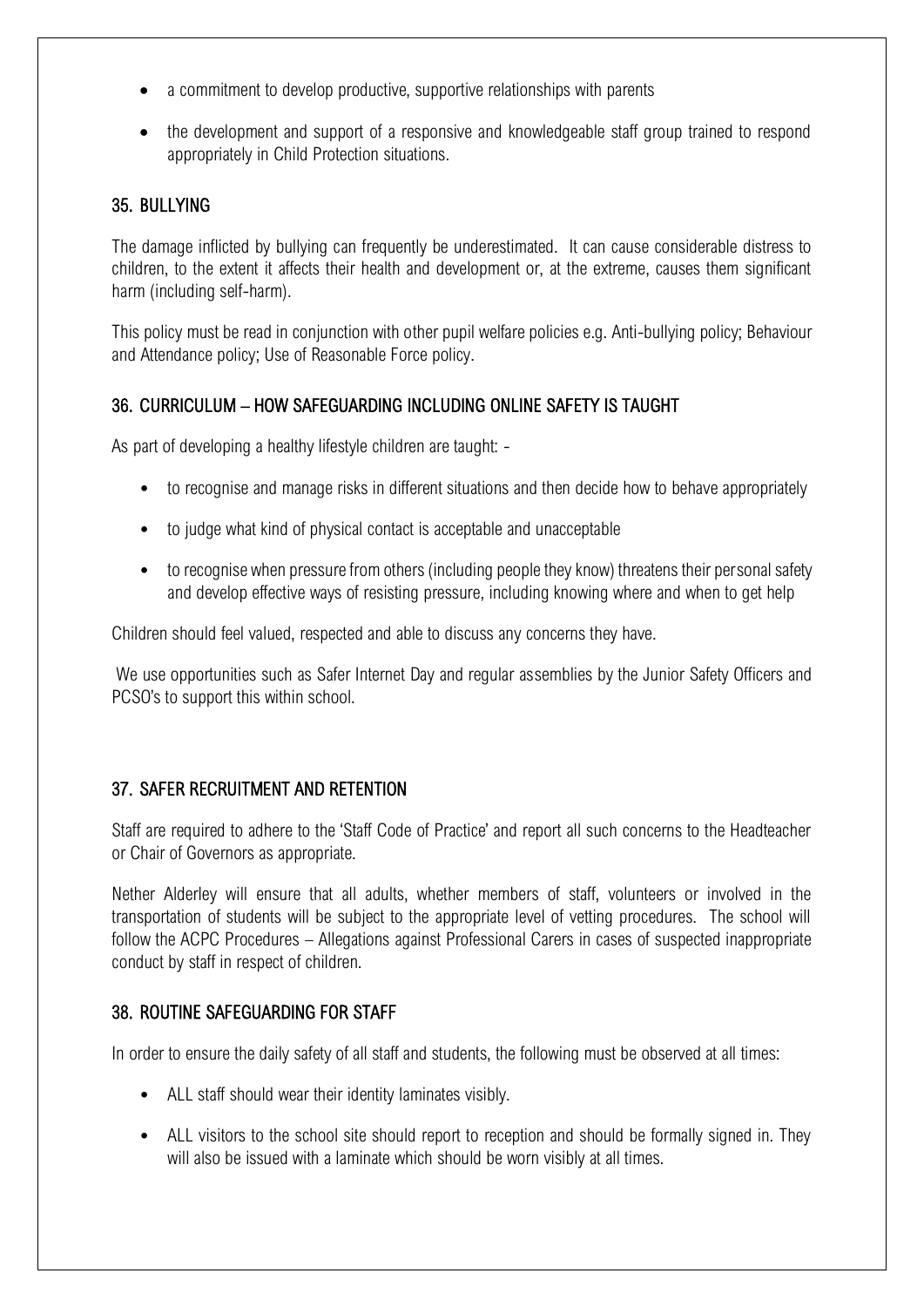- Staff should be vigilant to visitors on site who are not wearing identity laminates and should challenge them directly. If necessary, visitors should be escorted to reception in order to formally sign in.
- Staff should make students aware of their need to report to staff visitors on site who are not wearing identity laminates.

#### <span id="page-54-0"></span>39. MENTAL HEALTH SUPPORT

Students who may be suffering from mental health issues are identified through other students, parents or staff.

There should be clear systems and processes in place for identifying possible mental health problems, including routes to escalate and clear referral and accountability systems. Schools and colleges can access a range of advice to help them identify children in need of extra mental health support and this includes working with external agencies. More information can be found in the mental health and behaviour in [schools](https://www.gov.uk/government/publications/mental-health-and-behaviour-in-schools--2) guidance, colleges may also wish to follow this guidance as best practice. Public Health England has produced a range of resources to support secondary school teachers to promote positive health, wellbeing and resilience among children. See [Rise Above](https://riseabove.org.uk/) for links to all materials and lesson plans.

<https://westcheshirechildrenstrust.co.uk/new-ways-of-working/recovery-model/>

The school's approach is to work with pupil and parents to engage a student and focus on specific concern. This intervention can be via phone/ email or in person. Often, small tweaks to issues can be a major factor in improving emotional well-being. For example: sitting elsewhere in a class room; informing staff that a student is struggling with homework; being considerate of recent bereavement.

Staff and parents continue discussions with regard to progress. Where concerns are more significant and immediate, referrals are made to CAMHS. Parents usually do this via their GP, but the referral can be made through either the School Nurse or the school directly if required.

#### <span id="page-54-1"></span>40. APPROACHES TO BUILDING CHILDREN'S RESILIENCE TO RADICALISATION

Nether Alderley believes that we can build pupils' resilience to radicalisation of all types by providing a safe environment for debating controversial issues and helping them to understand how they can influence and participate in decision-making.

- We promote the spiritual, moral, social and cultural development of pupils and, within this, fundamental British values.
- Our assemblies encourage pupils to reflect on current topics and develop a thoughtful insightful response to world events and issues.
- We actively encourage external visitors and speakers to discuss with pupils their faith, culture and traditions and how it helps them to make positive choices in their everyday lives.
- All our staff are up to date with current PREVENT training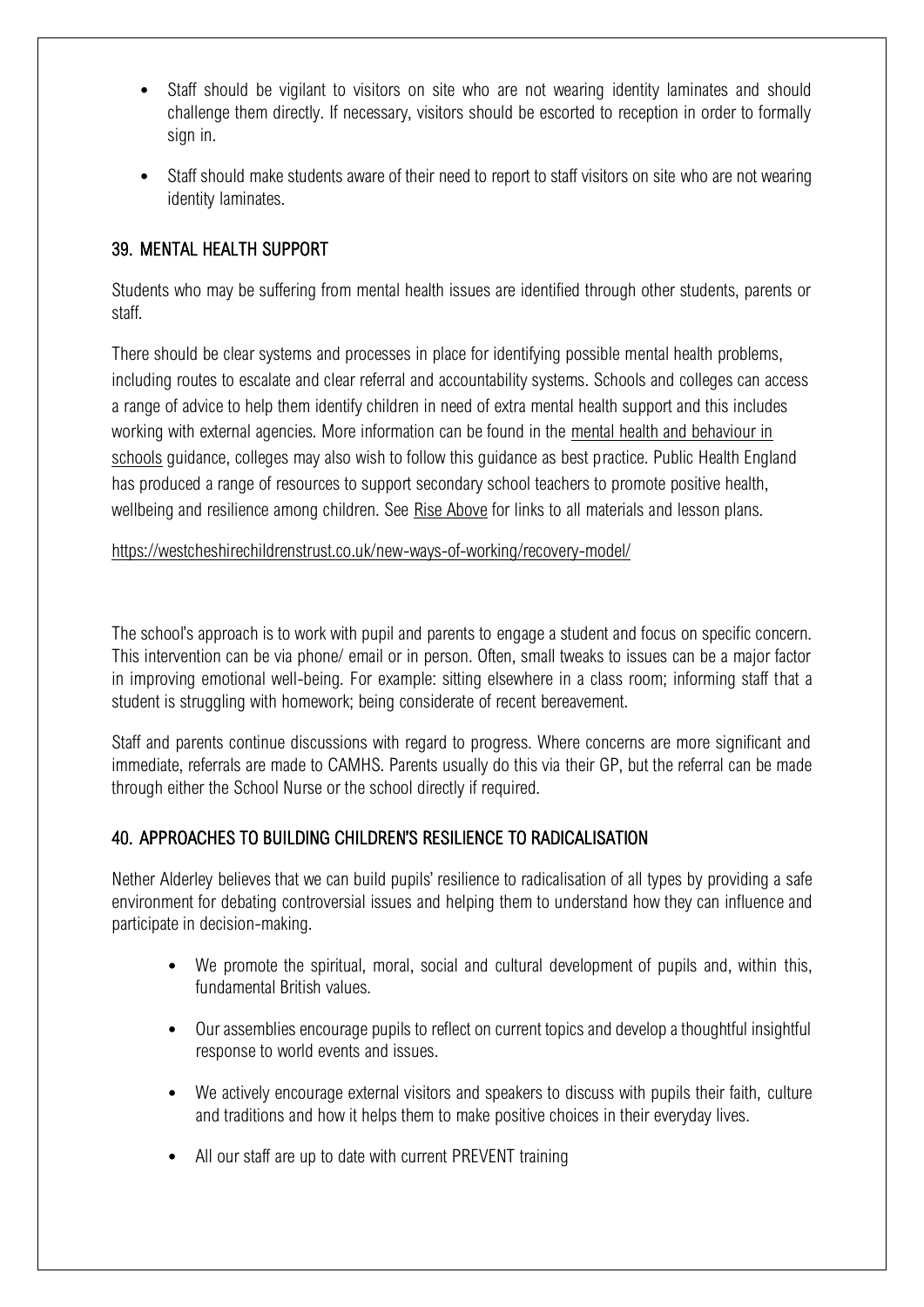#### <span id="page-55-0"></span>41. PROMOTING BRITISH VALUES

Examples of the understanding and knowledge pupils learn at Nether Alderley include:

- an understanding of how citizens can influence decision-making through the democratic process
- an understanding that the freedom to hold other faiths and beliefs is protected in law
- an acceptance that people having different faiths or beliefs to oneself (or having none) should be accepted and tolerated, and should not be the cause of prejudicial or discriminatory behaviour
- an understanding of the importance of identifying and combatting discrimination

# <span id="page-55-1"></span>42. BRITISH VALUES POLICY – PROMOTING THE VALUES

# **OVERVIEW**

Through its curriculum, extra-curricular activities, teaching and learning this school will promote British values. By doing so, we will ensure that all learners understand the values that have traditionally underpinned British society. The teaching of these values will promote cohesiveness within our school and community. We will prepare pupils for life in England where the population has an increasingly rich diversity of backgrounds, origins, beliefs and cultures by promoting the values on which our society has been built. By teaching pupils these values we will help all to become good citizens of the United Kingdom of Great Britain and Northern Ireland.

#### **OBJECTIVES**

- 1. To ensure that all develop an understanding of the values which underpin life in Britain.
- 2. To teach pupils to have a mutual respect and tolerance for, and an understanding of the various faiths and beliefs represented in Britain today.
- 3. To ensure that all learn to uphold the rule of law and support freedom, justice and equality.
- 4. To help all understand and value the rich diversity that other citizens from different cultures, religions and backgrounds bring to our national society.
- 5. To value people's differences and respect them.
- 6. To develop pupils' awareness and tolerance of communities different to their own.
- 7. To value democracy and to stand up for right against wrong.
- 8. To care for the sick, the poor, the weak and the old and treat them as valued members of our society.
- 9. To ensure that learners become loyal and patriotic citizens of the United Kingdom.

# **STRATEGIES**

- 1. The school will promote British values through its teaching, learning across the subjects of the curriculum to help all understand how the values have underpinned life in Britain throughout its history, geography, language, literature, sport and games, personal and social education and religions.
- 2. This school will teach children about the growth and development of our parliamentary democracy and its key institutions including the constitutional monarchy.
- 3. Learners will be taught about democracy and universal suffrage and the duty of citizens to